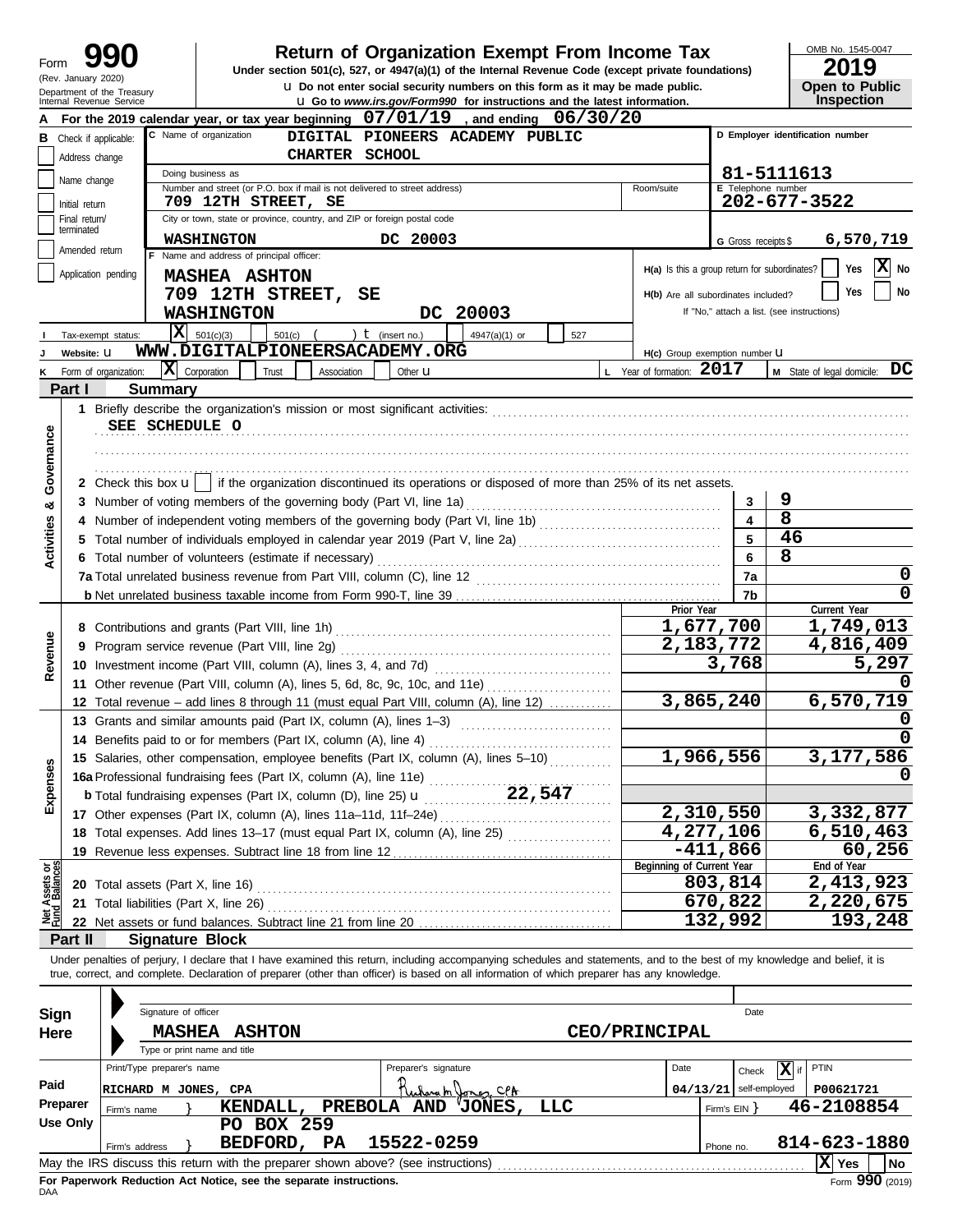|              | Form 990 (2019) <b>DIGITAL PIONEERS ACADEMY PUBLIC</b><br>81-5111613                                                           | Page 2                |
|--------------|--------------------------------------------------------------------------------------------------------------------------------|-----------------------|
|              | <b>Statement of Program Service Accomplishments</b><br>Part III                                                                |                       |
|              |                                                                                                                                | $\mathbf{x}$          |
| $1 \quad$    | Briefly describe the organization's mission:                                                                                   |                       |
|              | SEE SCHEDULE O                                                                                                                 |                       |
|              |                                                                                                                                |                       |
|              |                                                                                                                                |                       |
|              |                                                                                                                                |                       |
| $\mathbf{2}$ | Did the organization undertake any significant program services during the year which were not listed on the                   |                       |
|              | prior Form 990 or 990-EZ?                                                                                                      | Yes $\overline{X}$ No |
|              | If "Yes," describe these new services on Schedule O.                                                                           |                       |
| 3            | Did the organization cease conducting, or make significant changes in how it conducts, any program                             |                       |
|              | services?                                                                                                                      | Yes $\overline{X}$ No |
|              | If "Yes," describe these changes on Schedule O.                                                                                |                       |
|              |                                                                                                                                |                       |
| 4            | Describe the organization's program service accomplishments for each of its three largest program services, as measured by     |                       |
|              | expenses. Section 501(c)(3) and 501(c)(4) organizations are required to report the amount of grants and allocations to others, |                       |
|              | the total expenses, and revenue, if any, for each program service reported.                                                    |                       |
|              |                                                                                                                                |                       |
|              | (Expenses \$ 5,673,064 including grants of \$ ) (Revenue \$ 4,816,409<br>4a (Code:                                             |                       |
|              | SEE SCHEDULE O                                                                                                                 |                       |
|              |                                                                                                                                |                       |
|              |                                                                                                                                |                       |
|              |                                                                                                                                |                       |
|              |                                                                                                                                |                       |
|              |                                                                                                                                |                       |
|              |                                                                                                                                |                       |
|              |                                                                                                                                |                       |
|              |                                                                                                                                |                       |
|              |                                                                                                                                |                       |
|              |                                                                                                                                |                       |
|              |                                                                                                                                |                       |
|              |                                                                                                                                |                       |
|              |                                                                                                                                |                       |
|              | N/A                                                                                                                            |                       |
|              |                                                                                                                                |                       |
|              |                                                                                                                                |                       |
|              |                                                                                                                                |                       |
|              |                                                                                                                                |                       |
|              |                                                                                                                                |                       |
|              |                                                                                                                                |                       |
|              |                                                                                                                                |                       |
|              |                                                                                                                                |                       |
|              |                                                                                                                                |                       |
|              |                                                                                                                                |                       |
|              |                                                                                                                                |                       |
|              |                                                                                                                                |                       |
|              |                                                                                                                                |                       |
|              | N/A                                                                                                                            |                       |
|              |                                                                                                                                |                       |
|              |                                                                                                                                |                       |
|              |                                                                                                                                |                       |
|              |                                                                                                                                |                       |
|              |                                                                                                                                |                       |
|              |                                                                                                                                |                       |
|              |                                                                                                                                |                       |
|              |                                                                                                                                |                       |
|              |                                                                                                                                |                       |
|              |                                                                                                                                |                       |
|              |                                                                                                                                |                       |
|              |                                                                                                                                |                       |
|              | 4d Other program services (Describe on Schedule O.)                                                                            |                       |
|              | (Expenses \$<br>including grants of \$<br>(Revenue \$                                                                          |                       |
|              | 5,673,064<br>4e Total program service expenses u                                                                               |                       |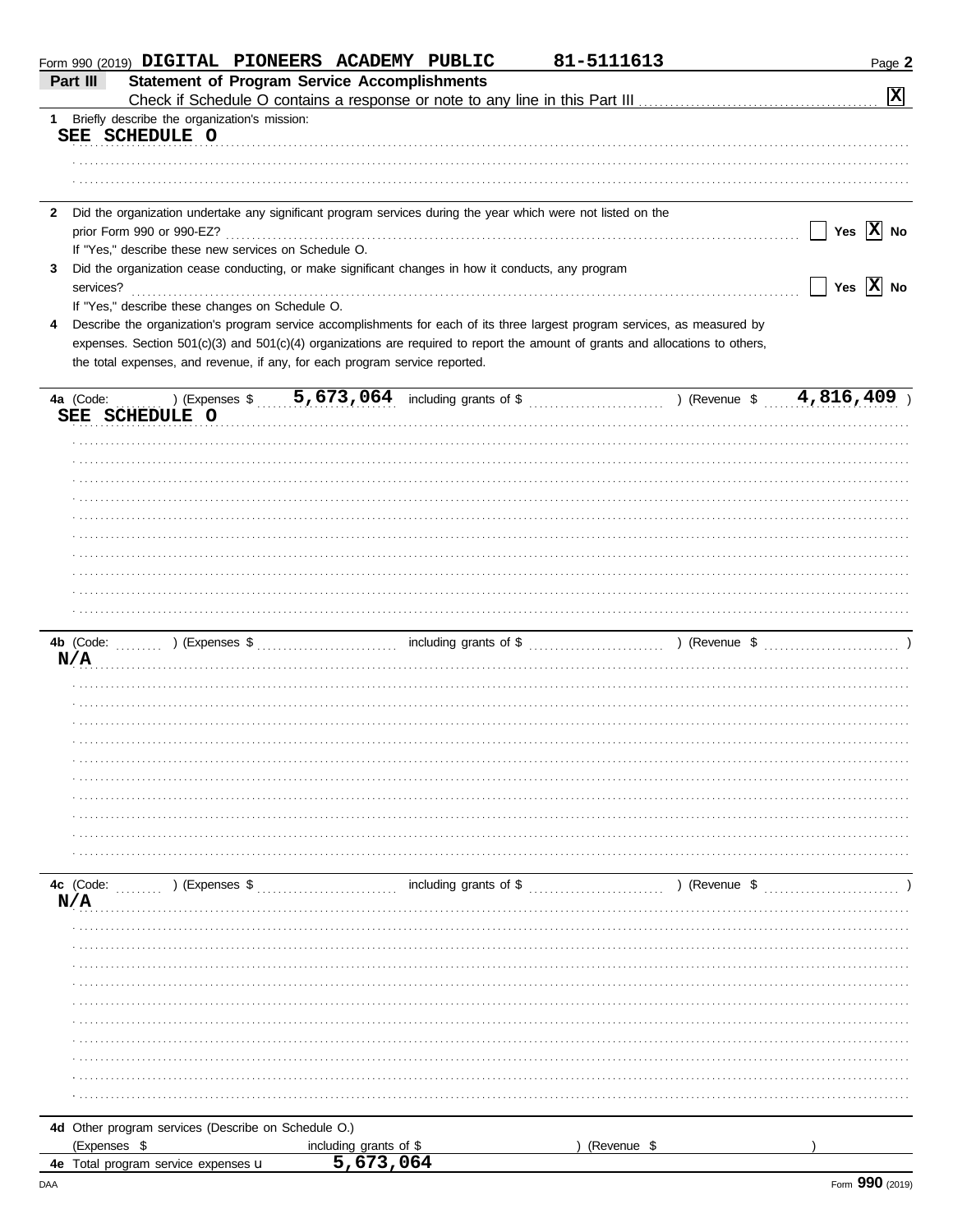**Part IV Checklist of Required Schedules Form 990 (2019) DIGITAL PIONEERS ACADEMY PUBLIC 81-5111613** Page 3

|     |                                                                                                                                                                                              |                   | Yes | No |
|-----|----------------------------------------------------------------------------------------------------------------------------------------------------------------------------------------------|-------------------|-----|----|
| 1   | Is the organization described in section $501(c)(3)$ or $4947(a)(1)$ (other than a private foundation)? If "Yes,"                                                                            |                   | X   |    |
| 2   | complete Schedule A                                                                                                                                                                          | 1<br>$\mathbf{2}$ | X   |    |
| З   | Did the organization engage in direct or indirect political campaign activities on behalf of or in opposition to                                                                             |                   |     |    |
|     | candidates for public office? If "Yes," complete Schedule C, Part I                                                                                                                          | 3                 |     | x  |
| 4   | Section 501(c)(3) organizations. Did the organization engage in lobbying activities, or have a section 501(h)                                                                                |                   |     |    |
|     | election in effect during the tax year? If "Yes," complete Schedule C, Part II                                                                                                               | 4                 |     | X  |
| 5   | Is the organization a section $501(c)(4)$ , $501(c)(5)$ , or $501(c)(6)$ organization that receives membership dues,                                                                         |                   |     |    |
|     | assessments, or similar amounts as defined in Revenue Procedure 98-19? If "Yes," complete Schedule C, Part III                                                                               | 5                 |     | x  |
| 6   | Did the organization maintain any donor advised funds or any similar funds or accounts for which donors                                                                                      |                   |     |    |
|     | have the right to provide advice on the distribution or investment of amounts in such funds or accounts? If                                                                                  |                   |     |    |
|     | "Yes," complete Schedule D, Part I                                                                                                                                                           | 6                 |     | X  |
| 7   | Did the organization receive or hold a conservation easement, including easements to preserve open space,                                                                                    |                   |     |    |
|     |                                                                                                                                                                                              | 7                 |     | X  |
| 8   | Did the organization maintain collections of works of art, historical treasures, or other similar assets? If "Yes,"                                                                          |                   |     |    |
|     | complete Schedule D, Part III                                                                                                                                                                | 8                 |     | X  |
| 9   | Did the organization report an amount in Part X, line 21, for escrow or custodial account liability, serve as a                                                                              |                   |     |    |
|     | custodian for amounts not listed in Part X; or provide credit counseling, debt management, credit repair, or                                                                                 |                   |     |    |
|     | debt negotiation services? If "Yes," complete Schedule D, Part IV                                                                                                                            | 9                 |     | х  |
| 10  | Did the organization, directly or through a related organization, hold assets in donor-restricted endowments                                                                                 |                   |     |    |
|     | or in quasi endowments? If "Yes," complete Schedule D, Part V                                                                                                                                | 10                |     | х  |
| 11  | If the organization's answer to any of the following questions is "Yes," then complete Schedule D, Parts VI,                                                                                 |                   |     |    |
|     | VII, VIII, IX, or X as applicable.                                                                                                                                                           |                   |     |    |
| a   | Did the organization report an amount for land, buildings, and equipment in Part X, line 10? If "Yes,"                                                                                       |                   |     |    |
|     | complete Schedule D, Part VI                                                                                                                                                                 | 11a               | x   |    |
| b   | Did the organization report an amount for investments—other securities in Part X, line 12, that is 5% or more                                                                                |                   |     |    |
|     | of its total assets reported in Part X, line 16? If "Yes," complete Schedule D, Part VII                                                                                                     | 11b               |     | х  |
|     | Did the organization report an amount for investments—program related in Part X, line 13, that is 5% or more                                                                                 |                   |     |    |
|     | of its total assets reported in Part X, line 16? If "Yes," complete Schedule D, Part VIII                                                                                                    | 11c               |     | х  |
| d   | Did the organization report an amount for other assets in Part X, line 15, that is 5% or more of its total assets                                                                            | 11d               |     | х  |
| е   | reported in Part X, line 16? If "Yes," complete Schedule D, Part IX<br>Did the organization report an amount for other liabilities in Part X, line 25? If "Yes," complete Schedule D, Part X | 11e               | х   |    |
| f   | Did the organization's separate or consolidated financial statements for the tax year include a footnote that addresses                                                                      |                   |     |    |
|     | the organization's liability for uncertain tax positions under FIN 48 (ASC 740)? If "Yes," complete Schedule D, Part X                                                                       | 11f               | X   |    |
| 12a | Did the organization obtain separate, independent audited financial statements for the tax year? If "Yes," complete                                                                          |                   |     |    |
|     |                                                                                                                                                                                              | 12a               | X   |    |
|     | <b>b</b> Was the organization included in consolidated, independent audited financial statements for the tax year? If                                                                        |                   |     |    |
|     | "Yes," and if the organization answered "No" to line 12a, then completing Schedule D, Parts XI and XII is optional                                                                           | 12 <sub>b</sub>   |     | X  |
| 13  |                                                                                                                                                                                              | 13                | X   |    |
| 14a |                                                                                                                                                                                              | 14a               |     | X  |
| b   | Did the organization have aggregate revenues or expenses of more than \$10,000 from grantmaking,                                                                                             |                   |     |    |
|     | fundraising, business, investment, and program service activities outside the United States, or aggregate                                                                                    |                   |     |    |
|     |                                                                                                                                                                                              | 14b               |     | X  |
| 15  | Did the organization report on Part IX, column (A), line 3, more than \$5,000 of grants or other assistance to or                                                                            |                   |     |    |
|     | for any foreign organization? If "Yes," complete Schedule F, Parts II and IV                                                                                                                 | 15                |     | X  |
| 16  | Did the organization report on Part IX, column (A), line 3, more than \$5,000 of aggregate grants or other                                                                                   |                   |     |    |
|     | assistance to or for foreign individuals? If "Yes," complete Schedule F, Parts III and IV [[[[[[[[[[[[[[[[[[[                                                                                | 16                |     | X  |
| 17  | Did the organization report a total of more than \$15,000 of expenses for professional fundraising services on                                                                               |                   |     |    |
|     |                                                                                                                                                                                              | 17                |     | X  |
| 18  | Did the organization report more than \$15,000 total of fundraising event gross income and contributions on                                                                                  |                   |     |    |
|     |                                                                                                                                                                                              | 18                |     | X  |
| 19  | Did the organization report more than \$15,000 of gross income from gaming activities on Part VIII, line 9a?                                                                                 |                   |     |    |
|     |                                                                                                                                                                                              | 19                |     | X  |
| 20a |                                                                                                                                                                                              | <b>20a</b>        |     | x  |
| b   |                                                                                                                                                                                              | 20 <sub>b</sub>   |     |    |
| 21  | Did the organization report more than \$5,000 of grants or other assistance to any domestic organization or                                                                                  | 21                |     | X  |
|     |                                                                                                                                                                                              |                   |     |    |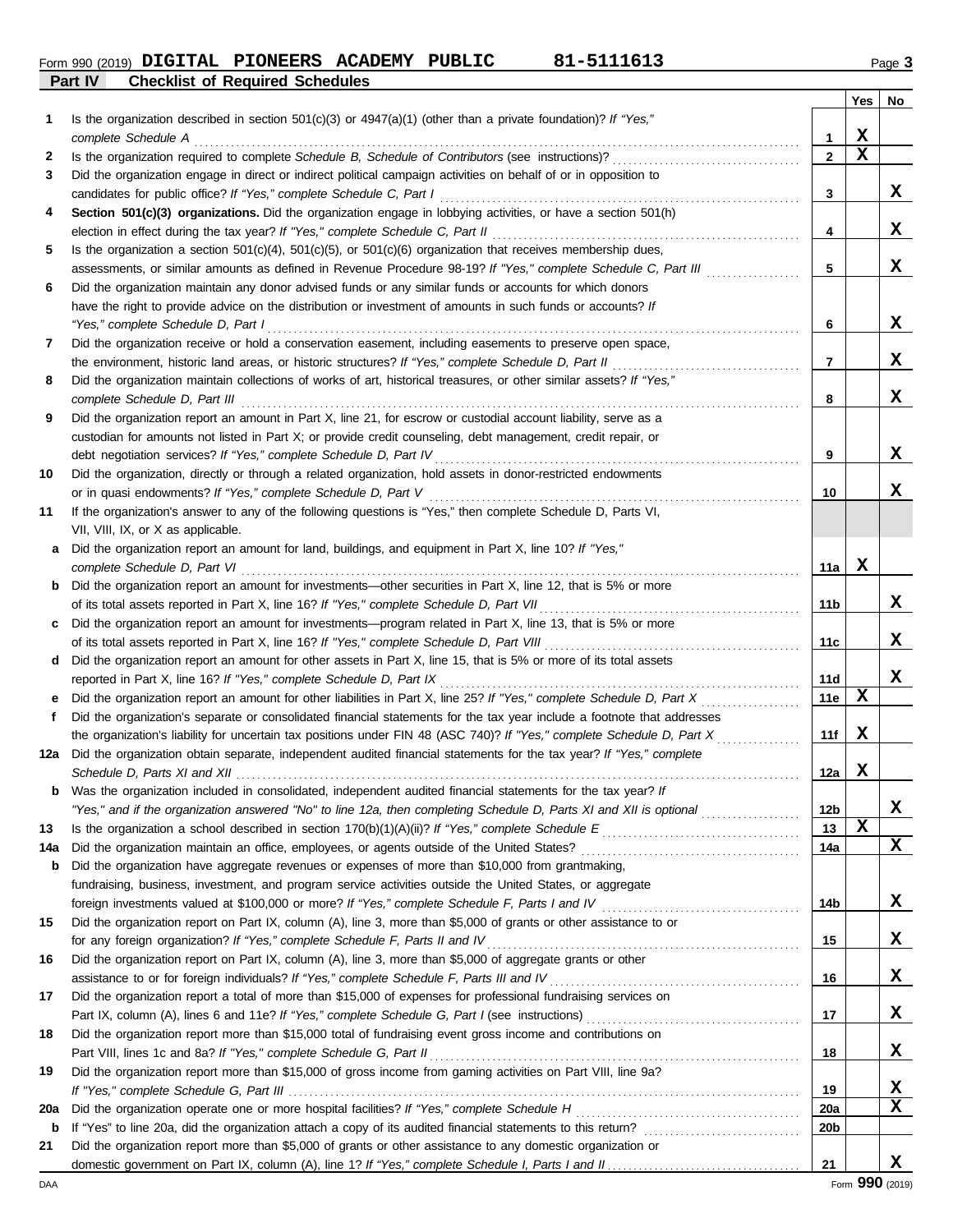**Form 990 (2019) DIGITAL PIONEERS ACADEMY PUBLIC 81-5111613** Page 4 **Part IV Checklist of Required Schedules** *(continued)*

|--|--|--|

|          |                                                                                                                                                                                                                               |                 | Yes | No               |
|----------|-------------------------------------------------------------------------------------------------------------------------------------------------------------------------------------------------------------------------------|-----------------|-----|------------------|
| 22       | Did the organization report more than \$5,000 of grants or other assistance to or for domestic individuals on                                                                                                                 |                 |     |                  |
|          | Part IX, column (A), line 2? If "Yes," complete Schedule I, Parts I and III                                                                                                                                                   | 22              |     | x                |
| 23       | Did the organization answer "Yes" to Part VII, Section A, line 3, 4, or 5 about compensation of the                                                                                                                           |                 |     |                  |
|          | organization's current and former officers, directors, trustees, key employees, and highest compensated                                                                                                                       |                 |     |                  |
|          | employees? If "Yes," complete Schedule J                                                                                                                                                                                      | 23              | X   |                  |
| 24a      | Did the organization have a tax-exempt bond issue with an outstanding principal amount of more than                                                                                                                           |                 |     |                  |
|          | \$100,000 as of the last day of the year, that was issued after December 31, 2002? If "Yes," answer lines 24b                                                                                                                 |                 |     |                  |
|          | through 24d and complete Schedule K. If "No," go to line 25a                                                                                                                                                                  | 24a             |     | x                |
| b        | Did the organization invest any proceeds of tax-exempt bonds beyond a temporary period exception?                                                                                                                             | 24b             |     |                  |
| с        | Did the organization maintain an escrow account other than a refunding escrow at any time during the year                                                                                                                     | 24c             |     |                  |
| d        | to defease any tax-exempt bonds?<br>Did the organization act as an "on behalf of" issuer for bonds outstanding at any time during the year?                                                                                   | <b>24d</b>      |     |                  |
| 25a      | Section 501(c)(3), 501(c)(4), and 501(c)(29) organizations. Did the organization engage in an excess benefit                                                                                                                  |                 |     |                  |
|          | transaction with a disqualified person during the year? If "Yes," complete Schedule L, Part I                                                                                                                                 | 25a             |     | X                |
| b        | Is the organization aware that it engaged in an excess benefit transaction with a disqualified person in a prior                                                                                                              |                 |     |                  |
|          | year, and that the transaction has not been reported on any of the organization's prior Forms 990 or 990-EZ?                                                                                                                  |                 |     |                  |
|          | If "Yes," complete Schedule L, Part I                                                                                                                                                                                         | 25 <sub>b</sub> |     | X                |
| 26       | Did the organization report any amount on Part X, line 5 or 22, for receivables from or payables to any current                                                                                                               |                 |     |                  |
|          | or former officer, director, trustee, key employee, creator or founder, substantial contributor, or 35%                                                                                                                       |                 |     |                  |
|          | controlled entity or family member of any of these persons? If "Yes," complete Schedule L, Part II                                                                                                                            | 26              |     | X                |
| 27       | Did the organization provide a grant or other assistance to any current or former officer, director, trustee, key                                                                                                             |                 |     |                  |
|          | employee, creator or founder, substantial contributor or employee thereof, a grant selection committee                                                                                                                        |                 |     |                  |
|          | member, or to a 35% controlled entity (including an employee thereof) or family member of any of these                                                                                                                        |                 |     |                  |
|          | persons? If "Yes," complete Schedule L, Part III                                                                                                                                                                              | 27              |     | х                |
| 28       | Was the organization a party to a business transaction with one of the following parties (see Schedule L, Part                                                                                                                |                 |     |                  |
|          | IV instructions, for applicable filing thresholds, conditions, and exceptions):                                                                                                                                               |                 |     |                  |
| а        | A current or former officer, director, trustee, key employee, creator or founder, or substantial contributor? If                                                                                                              |                 |     |                  |
|          | "Yes," complete Schedule L, Part IV                                                                                                                                                                                           | 28a             |     | X                |
| b        | A family member of any individual described in line 28a? If "Yes," complete Schedule L, Part IV                                                                                                                               | 28b             |     | $\mathbf x$      |
| c        | A 35% controlled entity of one or more individuals and/or organizations described in lines 28a or 28b? If                                                                                                                     |                 |     |                  |
|          | "Yes," complete Schedule L, Part IV                                                                                                                                                                                           | 28c             |     | X                |
| 29       |                                                                                                                                                                                                                               | 29              |     | $\mathbf x$      |
| 30       | Did the organization receive contributions of art, historical treasures, or other similar assets, or qualified                                                                                                                |                 |     |                  |
|          | conservation contributions? If "Yes," complete Schedule M                                                                                                                                                                     | 30<br>31        |     | X<br>$\mathbf x$ |
| 31<br>32 | Did the organization liquidate, terminate, or dissolve and cease operations? If "Yes," complete Schedule N, Part I<br>Did the organization sell, exchange, dispose of, or transfer more than 25% of its net assets? If "Yes," |                 |     |                  |
|          | complete Schedule N, Part II                                                                                                                                                                                                  | 32              |     | х                |
| 33       | Did the organization own 100% of an entity disregarded as separate from the organization under Regulations                                                                                                                    |                 |     |                  |
|          | sections 301.7701-2 and 301.7701-3? If "Yes," complete Schedule R, Part I                                                                                                                                                     | 33              |     | х                |
| 34       | Was the organization related to any tax-exempt or taxable entity? If "Yes," complete Schedule R, Part II, III,                                                                                                                |                 |     |                  |
|          | or IV, and Part V, line 1                                                                                                                                                                                                     | 34              |     | X                |
| 35a      |                                                                                                                                                                                                                               | 35a             |     | X                |
| b        | If "Yes" to line 35a, did the organization receive any payment from or engage in any transaction with a                                                                                                                       |                 |     |                  |
|          | controlled entity within the meaning of section 512(b)(13)? If "Yes," complete Schedule R, Part V, line 2                                                                                                                     | 35b             |     |                  |
| 36       | Section 501(c)(3) organizations. Did the organization make any transfers to an exempt non-charitable                                                                                                                          |                 |     |                  |
|          | related organization? If "Yes," complete Schedule R, Part V, line 2                                                                                                                                                           | 36              |     | X                |
| 37       | Did the organization conduct more than 5% of its activities through an entity that is not a related organization                                                                                                              |                 |     |                  |
|          | and that is treated as a partnership for federal income tax purposes? If "Yes," complete Schedule R, Part VI                                                                                                                  | 37              |     | x                |
| 38       | Did the organization complete Schedule O and provide explanations in Schedule O for Part VI, lines 11b and                                                                                                                    |                 |     |                  |
|          | 19? Note: All Form 990 filers are required to complete Schedule O.                                                                                                                                                            | 38              | X   |                  |
|          | <b>Statements Regarding Other IRS Filings and Tax Compliance</b><br>Part V                                                                                                                                                    |                 |     |                  |
|          |                                                                                                                                                                                                                               |                 |     |                  |
|          |                                                                                                                                                                                                                               |                 | Yes | No               |
| 1a       | 20<br>1a<br>Enter the number reported in Box 3 of Form 1096. Enter -0- if not applicable                                                                                                                                      |                 |     |                  |
| b        | 0<br>1 <sub>b</sub><br>Enter the number of Forms W-2G included in line 1a. Enter -0- if not applicable                                                                                                                        |                 |     |                  |
| c        | Did the organization comply with backup withholding rules for reportable payments to vendors and                                                                                                                              |                 |     |                  |
|          |                                                                                                                                                                                                                               | 1c              |     |                  |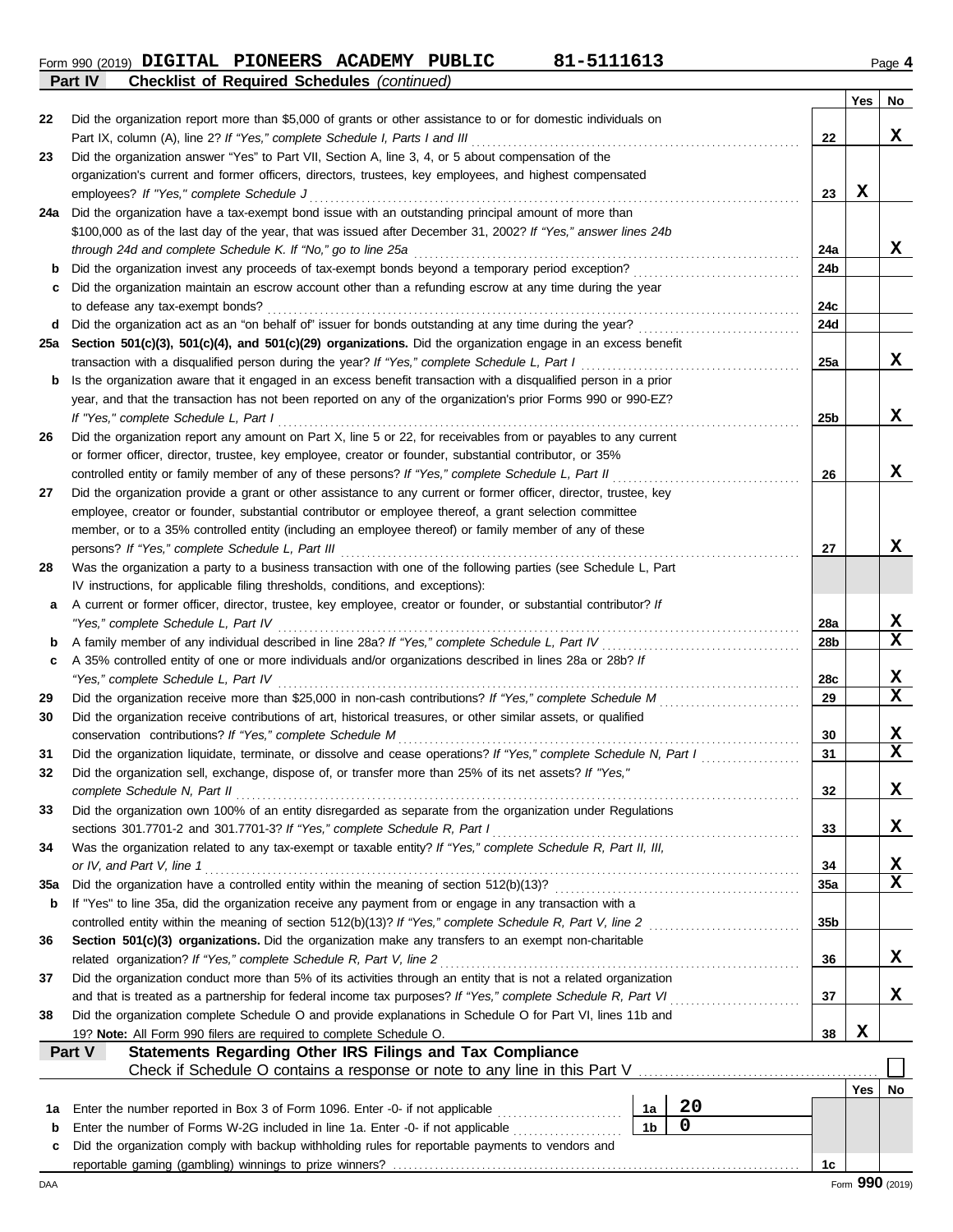DAA

| 11    | Section 501(c)(12) organizations. Enter:                                                                      |                 |     |   |
|-------|---------------------------------------------------------------------------------------------------------------|-----------------|-----|---|
| a     | Gross income from members or shareholders                                                                     | 11a             |     |   |
| b     | Gross income from other sources (Do not net amounts due or paid to other sources                              |                 |     |   |
|       | against amounts due or received from them.)                                                                   | 11 <sub>b</sub> |     |   |
| 12a l | Section 4947(a)(1) non-exempt charitable trusts. Is the organization filing Form 990 in lieu of Form 1041?    |                 | 12a |   |
| b     |                                                                                                               |                 |     |   |
| 13    | Section 501(c)(29) qualified nonprofit health insurance issuers.                                              |                 |     |   |
| a     | Is the organization licensed to issue qualified health plans in more than one state?                          |                 | 13a |   |
|       | <b>Note:</b> See the instructions for additional information the organization must report on Schedule O.      |                 |     |   |
| b     | Enter the amount of reserves the organization is required to maintain by the states in which                  |                 |     |   |
|       |                                                                                                               | 13 <sub>b</sub> |     |   |
| C     | Enter the amount of reserves on hand                                                                          | 13c             |     |   |
| 14a   | Did the organization receive any payments for indoor tanning services during the tax year?                    |                 | 14a | X |
| b     | If "Yes," has it filed a Form 720 to report these payments? If "No," provide an explanation on Schedule O     |                 | 14b |   |
| 15    | Is the organization subject to the section 4960 tax on payment(s) of more than \$1,000,000 in remuneration or |                 |     |   |
|       | excess parachute payment(s) during the year?                                                                  |                 | 15  | x |
|       | If "Yes," see instructions and file Form 4720, Schedule N.                                                    |                 |     |   |
|       |                                                                                                               |                 |     |   |

| b   | If "Yes," has it filed a Form 990-T for this year? If "No" to line 3b, provide an explanation on Schedule O                        |                 |  | 3b             |             |
|-----|------------------------------------------------------------------------------------------------------------------------------------|-----------------|--|----------------|-------------|
| 4a  | At any time during the calendar year, did the organization have an interest in, or a signature or other authority over,            |                 |  |                |             |
|     | a financial account in a foreign country (such as a bank account, securities account, or other financial account)?                 |                 |  | 4a             | X           |
| b   | If "Yes," enter the name of the foreign country <b>u</b>                                                                           |                 |  |                |             |
|     | See instructions for filing requirements for FinCEN Form 114, Report of Foreign Bank and Financial Accounts (FBAR).                |                 |  |                |             |
| 5a  | Was the organization a party to a prohibited tax shelter transaction at any time during the tax year?                              |                 |  | 5a             | X           |
| b   | Did any taxable party notify the organization that it was or is a party to a prohibited tax shelter transaction?                   |                 |  | 5 <sub>b</sub> | $\mathbf x$ |
| с   | If "Yes" to line 5a or 5b, did the organization file Form 8886-T?                                                                  |                 |  | 5c             |             |
| 6a  | Does the organization have annual gross receipts that are normally greater than \$100,000, and did the                             |                 |  |                |             |
|     | organization solicit any contributions that were not tax deductible as charitable contributions?                                   |                 |  | 6a             | X           |
| b   | If "Yes," did the organization include with every solicitation an express statement that such contributions or                     |                 |  |                |             |
|     | gifts were not tax deductible?                                                                                                     |                 |  | 6b             |             |
| 7   | Organizations that may receive deductible contributions under section 170(c).                                                      |                 |  |                |             |
| а   | Did the organization receive a payment in excess of \$75 made partly as a contribution and partly for goods                        |                 |  |                |             |
|     | and services provided to the payor?                                                                                                |                 |  | 7a             | X           |
| b   |                                                                                                                                    |                 |  | 7b             |             |
| c   | Did the organization sell, exchange, or otherwise dispose of tangible personal property for which it was                           |                 |  |                |             |
|     |                                                                                                                                    |                 |  | 7с             | X           |
| d   |                                                                                                                                    | 7d              |  |                |             |
| е   |                                                                                                                                    |                 |  | 7e             | X           |
| f   | Did the organization, during the year, pay premiums, directly or indirectly, on a personal benefit contract?                       |                 |  | 7f             | $\mathbf x$ |
| g   | If the organization received a contribution of qualified intellectual property, did the organization file Form 8899 as required?   |                 |  | 7g             |             |
| h   | If the organization received a contribution of cars, boats, airplanes, or other vehicles, did the organization file a Form 1098-C? |                 |  | 7h             |             |
| 8   | Sponsoring organizations maintaining donor advised funds. Did a donor advised fund maintained by the                               |                 |  |                |             |
|     | sponsoring organization have excess business holdings at any time during the year?                                                 |                 |  | 8              |             |
| 9   | Sponsoring organizations maintaining donor advised funds.                                                                          |                 |  |                |             |
| а   | Did the sponsoring organization make any taxable distributions under section 4966?                                                 |                 |  | 9а             |             |
| b   | Did the sponsoring organization make a distribution to a donor, donor advisor, or related person?                                  |                 |  | 9b             |             |
| 10  | Section 501(c)(7) organizations. Enter:                                                                                            |                 |  |                |             |
| а   | Initiation fees and capital contributions included on Part VIII, line 12                                                           | 10a             |  |                |             |
| b   | Gross receipts, included on Form 990, Part VIII, line 12, for public use of club facilities                                        | 10 <sub>b</sub> |  |                |             |
| 11  | Section 501(c)(12) organizations. Enter:                                                                                           |                 |  |                |             |
| а   | Gross income from members or shareholders                                                                                          | 11a             |  |                |             |
| b   | Gross income from other sources (Do not net amounts due or paid to other sources                                                   |                 |  |                |             |
|     | against amounts due or received from them.)                                                                                        | 11 <sub>b</sub> |  |                |             |
|     | 12a Section 4947(a)(1) non-exempt charitable trusts. Is the organization filing Form 990 in lieu of Form 1041?                     |                 |  | 12a            |             |
|     | <b>b</b> If "Yes," enter the amount of tax-exempt interest received or accrued during the year                                     | 12b             |  |                |             |
|     | Section 501(c)(29) qualified nonprofit health insurance issuers.                                                                   |                 |  |                |             |
| a   | Is the organization licensed to issue qualified health plans in more than one state?                                               |                 |  | 13а            |             |
|     | Note: See the instructions for additional information the organization must report on Schedule O.                                  |                 |  |                |             |
| b   | Enter the amount of reserves the organization is required to maintain by the states in which                                       |                 |  |                |             |
|     |                                                                                                                                    | 13 <sub>b</sub> |  |                |             |
| c   | Enter the amount of reserves on hand                                                                                               | 13 <sub>c</sub> |  |                |             |
| 14a | Did the organization receive any payments for indoor tanning services during the tax year?                                         |                 |  | 14a            | x           |
| b   | If "Yes," has it filed a Form 720 to report these payments? If "No," provide an explanation on Schedule O                          |                 |  | 14b            |             |
| 15  | Is the organization subject to the section 4960 tax on payment(s) of more than \$1,000,000 in remuneration or                      |                 |  | 15             | X           |
|     | excess parachute payment(s) during the year?                                                                                       |                 |  |                |             |
|     | If "Yes," see instructions and file Form 4720, Schedule N.                                                                         |                 |  |                |             |
| 16  | Is the organization an educational institution subject to the section 4968 excise tax on net investment income?                    |                 |  | 16             | X           |
|     | If "Yes," complete Form 4720, Schedule O.                                                                                          |                 |  |                |             |

#### **Part V Statements Regarding Other IRS Filings and Tax Compliance** *(continued)* **Form 990 (2019) DIGITAL PIONEERS ACADEMY PUBLIC 81-5111613** Page 5

**Note:** If the sum of lines 1a and 2a is greater than 250, you may be required to *e-file* (see instructions)

Statements, filed for the calendar year ending with or within the year covered by this return

**b** If at least one is reported on line 2a, did the organization file all required federal employment tax returns? . . . . . . . . . . . . . . . . . . . . . . . . . . . .

**3a** Did the organization have unrelated business gross income of \$1,000 or more during the year? . . . . . . . . . . . . . . . . . . . . . . . . . . . . . . . . . . . . . .

**2a** Enter the number of employees reported on Form W-3, Transmittal of Wage and Tax

**X**

**Yes No**

**X**

**2b**

**3a**

**2a**

**46**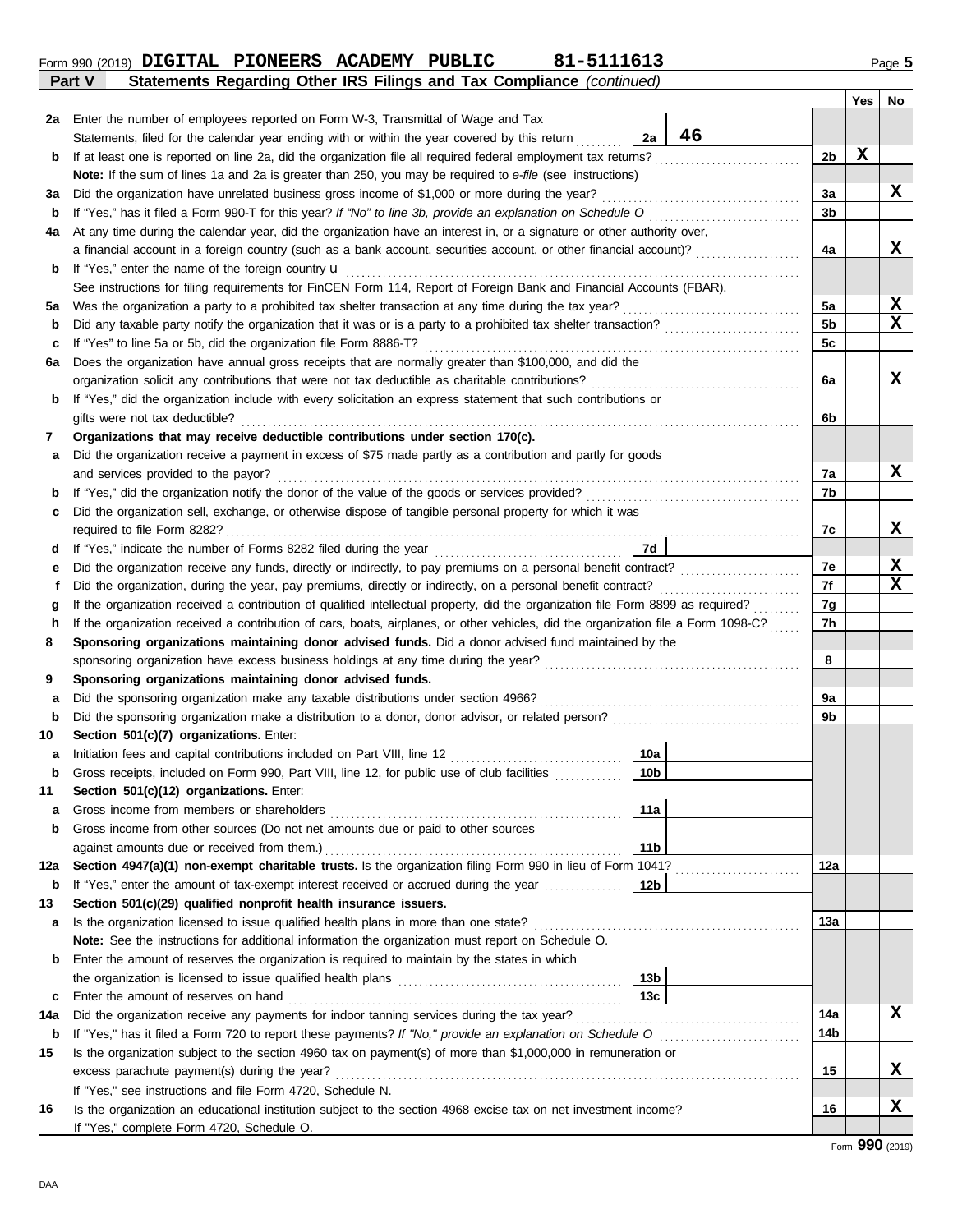| 1a Enter the number of voting members of the governing body at the end of the tax year     | 1a |
|--------------------------------------------------------------------------------------------|----|
| If there are material differences in voting rights among members of the governing body, or |    |
| if the governing body delegated broad authority to an executive committee or similar       |    |
| committee, explain on Schedule O.                                                          |    |

Check if Schedule O contains a response or note to any line in this Part VI

**Section A. Governing Body and Management**

|              | committee, explain on Schedule O.                                                                                                 |    |              |   |   |
|--------------|-----------------------------------------------------------------------------------------------------------------------------------|----|--------------|---|---|
| b            | Enter the number of voting members included on line 1a, above, who are independent                                                | 1b |              |   |   |
| $\mathbf{2}$ | Did any officer, director, trustee, or key employee have a family relationship or a business relationship with                    |    |              |   |   |
|              | any other officer, director, trustee, or key employee?                                                                            |    | $\mathbf{2}$ | x |   |
| 3            | Did the organization delegate control over management duties customarily performed by or under the direct                         |    |              |   |   |
|              | supervision of officers, directors, trustees, or key employees to a management company or other person?                           |    | 3            |   | x |
| 4            | Did the organization make any significant changes to its governing documents since the prior Form 990 was filed?                  |    | 4            |   | X |
| 5            | Did the organization become aware during the year of a significant diversion of the organization's assets?                        |    | 5.           |   | X |
| 6            | Did the organization have members or stockholders?                                                                                |    | 6            |   | X |
| 7a           | Did the organization have members, stockholders, or other persons who had the power to elect or appoint                           |    |              |   |   |
|              | one or more members of the governing body?                                                                                        |    | 7a           |   | x |
| b            | Are any governance decisions of the organization reserved to (or subject to approval by) members,                                 |    |              |   |   |
|              | stockholders, or persons other than the governing body?                                                                           |    | 7b           |   | x |
| 8            | Did the organization contemporaneously document the meetings held or written actions undertaken during the year by the following: |    |              |   |   |
| а            | The governing body?                                                                                                               |    | 8а           | х |   |
| b            | Each committee with authority to act on behalf of the governing body?                                                             |    | 8b           | х |   |
| 9            | Is there any officer, director, trustee, or key employee listed in Part VII, Section A, who cannot be reached at                  |    |              |   |   |
|              |                                                                                                                                   |    | 9            |   | х |

**Part VI Governance, Management, and Disclosure** *For each "Yes" response to lines 2 through 7b below, and for a "No"*

*response to line 8a, 8b, or 10b below, describe the circumstances, processes, or changes on Schedule O. See instructions.*

#### **Section B. Policies** *(This Section B requests information about policies not required by the Internal Revenue Code.)*

|     |                                                                                                                                     |                 | <b>Yes</b>  | No |
|-----|-------------------------------------------------------------------------------------------------------------------------------------|-----------------|-------------|----|
| 10a | Did the organization have local chapters, branches, or affiliates?                                                                  | 10a             |             | X  |
| b   | If "Yes," did the organization have written policies and procedures governing the activities of such chapters,                      |                 |             |    |
|     | affiliates, and branches to ensure their operations are consistent with the organization's exempt purposes?                         | 10 <sub>b</sub> |             |    |
| 11a | Has the organization provided a complete copy of this Form 990 to all members of its governing body before filing the form?         | 11a             | X           |    |
| b   | Describe in Schedule O the process, if any, used by the organization to review this Form 990.                                       |                 |             |    |
| 12a | Did the organization have a written conflict of interest policy? If "No," go to line 13                                             | 12a             | X           |    |
| b   | Were officers, directors, or trustees, and key employees required to disclose annually interests that could give rise to conflicts? | 12 <sub>b</sub> | $\mathbf x$ |    |
| C   | Did the organization regularly and consistently monitor and enforce compliance with the policy? If "Yes,"                           |                 |             |    |
|     | describe in Schedule O how this was done                                                                                            | 12 <sub>c</sub> | x           |    |
| 13  | Did the organization have a written whistleblower policy?                                                                           | 13              | X           |    |
| 14  | Did the organization have a written document retention and destruction policy?                                                      | 14              | $\mathbf x$ |    |
| 15  | Did the process for determining compensation of the following persons include a review and approval by                              |                 |             |    |
|     | independent persons, comparability data, and contemporaneous substantiation of the deliberation and decision?                       |                 |             |    |
| a   | The organization's CEO, Executive Director, or top management official                                                              | 15a             | X           |    |
| b   | Other officers or key employees of the organization                                                                                 | 15 <sub>b</sub> |             | X  |
|     | If "Yes" to line 15a or 15b, describe the process in Schedule O (see instructions).                                                 |                 |             |    |
| 16a | Did the organization invest in, contribute assets to, or participate in a joint venture or similar arrangement                      |                 |             |    |
|     | with a taxable entity during the year?                                                                                              | 16a             |             | X  |
| b   | If "Yes," did the organization follow a written policy or procedure requiring the organization to evaluate its                      |                 |             |    |
|     | participation in joint venture arrangements under applicable federal tax law, and take steps to safeguard the                       |                 |             |    |
|     |                                                                                                                                     | 16b             |             |    |
|     | <b>Section C. Disclosure</b>                                                                                                        |                 |             |    |
| 17  | List the states with which a copy of this Form 990 is required to be filed $\mathbf{u}$ MD                                          |                 |             |    |
| 18  | Section 6104 requires an organization to make its Forms 1023 (1024 or 1024-A, if applicable), 990, and 990-T (Section 501(c)        |                 |             |    |
|     | (3) sonly) available for public inspection. Indicate how you made these available. Check all that apply.                            |                 |             |    |
|     | Another's website $ \mathbf{X} $ Upon request<br>Own website    <br>Other (explain on Schedule O)<br><b>TELEVISION</b>              |                 |             |    |
|     |                                                                                                                                     |                 |             |    |

| 19 - | Describe on Schedule O whether (and if so, how) the organization made its governing documents, conflict of interest policy, and |
|------|---------------------------------------------------------------------------------------------------------------------------------|
|      | financial statements available to the public during the tax year.                                                               |

# **MASHEA ASHTON 709 12TH STREET, SE**

**Form 990 (2019) DIGITAL PIONEERS ACADEMY PUBLIC 81-5111613** Page 6

**X**

**Yes No**

**9**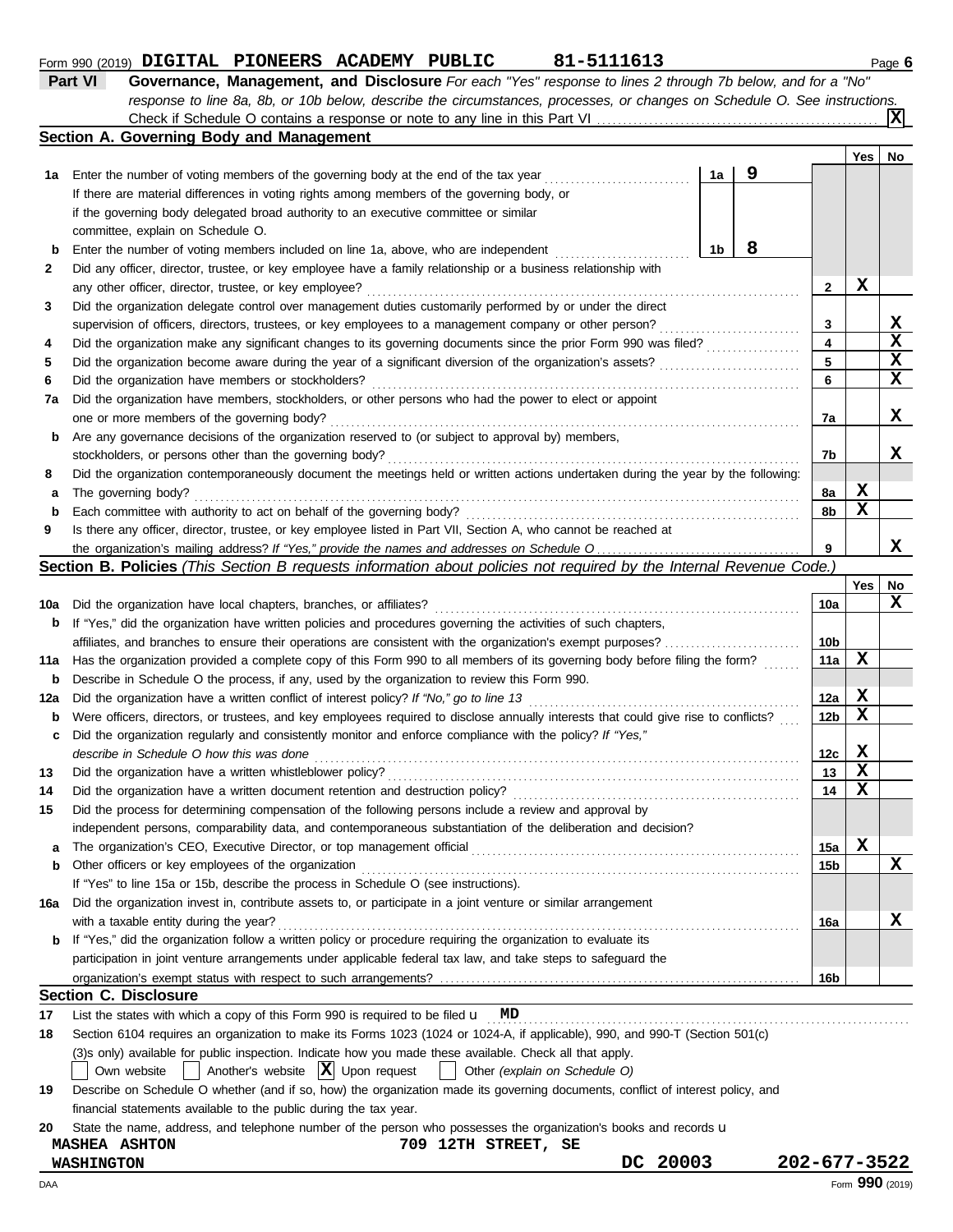| Part VII Compensation of Officers, Directors, Trustees, Key Employees, Highest Compensated Employees, and |  |
|-----------------------------------------------------------------------------------------------------------|--|
| Independent Contractors                                                                                   |  |

Check if Schedule O contains a response or note to any line in this Part VII

#### **Section A. Officers, Directors, Trustees, Key Employees, and Highest Compensated Employees**

**1a** Complete this table for all persons required to be listed. Report compensation for the calendar year ending with or within the organization's tax year.

■ List all of the organization's **current** officers, directors, trustees (whether individuals or organizations), regardless of amount of the companies of amount of compensation. Enter -0- in columns (D), (E), and (F) if no compensation was paid.

● List all of the organization's **current** key employees, if any. See instructions for definition of "key employee."

■ List the organization's five **current** highest compensated employees (other than an officer, director, trustee, or key employee)<br> **•** Preceived reportable compensation (Box 5 of Form W.2 and/or Box 7 of Form 1000 MISC)

who received reportable compensation (Box 5 of Form W-2 and/or Box 7 of Form 1099-MISC) of more than \$100,000 from the organization and any related organizations.

■ List all of the organization's **former** officers, key employees, and highest compensated employees who received more than<br> **•** 00,000 of reportable compensation from the ergonization and any related ergonizations \$100,000 of reportable compensation from the organization and any related organizations.

■ List all of the organization's **former directors or trustees** that received, in the capacity as a former director or trustee of the<br>paization, more than \$10,000 of reportable compensation from the organization and any r organization, more than \$10,000 of reportable compensation from the organization and any related organizations. See instructions for the order in which to list the persons above.

Check this box if neither the organization nor any related organization compensated any current officer, director, or trustee.

| (A)<br>Name and title                      | (B)<br>Average<br>hours<br>per week<br>(list any               | (C)<br>Position<br>(do not check more than one<br>box, unless person is both an<br>officer and a director/trustee) |                         |             |                 |                                 |               | (D)<br>Reportable<br>compensation<br>from the<br>organization | (E)<br>Reportable<br>compensation<br>from related<br>organizations | (F)<br>Estimated amount<br>of other<br>compensation<br>from the |  |
|--------------------------------------------|----------------------------------------------------------------|--------------------------------------------------------------------------------------------------------------------|-------------------------|-------------|-----------------|---------------------------------|---------------|---------------------------------------------------------------|--------------------------------------------------------------------|-----------------------------------------------------------------|--|
|                                            | hours for<br>related<br>organizations<br>below<br>dotted line) | Individual trustee<br>or director                                                                                  | nstitutional<br>trustee | Officer     | Ķey<br>employee | Highest compensated<br>employee | <b>Former</b> | (W-2/1099-MISC)                                               | (W-2/1099-MISC)                                                    | organization and<br>related organizations                       |  |
| (1) MARY WELLS                             |                                                                |                                                                                                                    |                         |             |                 |                                 |               |                                                               |                                                                    |                                                                 |  |
|                                            | 2.00<br>0.00                                                   | $\mathbf x$                                                                                                        |                         | X           |                 |                                 |               | 0                                                             | 0                                                                  | 0                                                               |  |
| <b>BOARD CHAIR</b><br>(2) ORLENA BLANCHARD |                                                                |                                                                                                                    |                         |             |                 |                                 |               |                                                               |                                                                    |                                                                 |  |
|                                            | 2.00                                                           |                                                                                                                    |                         |             |                 |                                 |               |                                                               |                                                                    |                                                                 |  |
| VICE CHAIR                                 | 0.00                                                           | $\mathbf x$                                                                                                        |                         | $\mathbf x$ |                 |                                 |               | 0                                                             | 0                                                                  | $\mathbf 0$                                                     |  |
| (3) SARA BATTERTON                         |                                                                |                                                                                                                    |                         |             |                 |                                 |               |                                                               |                                                                    |                                                                 |  |
|                                            | 2.00                                                           |                                                                                                                    |                         |             |                 |                                 |               |                                                               |                                                                    |                                                                 |  |
| <b>TREASURER</b>                           | 0.00                                                           | $\mathbf x$                                                                                                        |                         | $\mathbf x$ |                 |                                 |               | 0                                                             | 0                                                                  | $\mathbf 0$                                                     |  |
| (4) JOHNNY TAYLOR                          |                                                                |                                                                                                                    |                         |             |                 |                                 |               |                                                               |                                                                    |                                                                 |  |
|                                            | 2.00                                                           |                                                                                                                    |                         |             |                 |                                 |               |                                                               |                                                                    |                                                                 |  |
| <b>DIRECTOR</b>                            | 0.00                                                           | $\mathbf x$                                                                                                        |                         |             |                 |                                 |               | 0                                                             | 0                                                                  | $\mathbf 0$                                                     |  |
| (5) HENRY HIPPS                            |                                                                |                                                                                                                    |                         |             |                 |                                 |               |                                                               |                                                                    |                                                                 |  |
|                                            | 2.00                                                           |                                                                                                                    |                         |             |                 |                                 |               |                                                               |                                                                    |                                                                 |  |
| <b>DIRECTOR</b>                            | 0.00                                                           | $\mathbf x$                                                                                                        |                         |             |                 |                                 |               | 0                                                             | 0                                                                  | $\mathbf 0$                                                     |  |
| (6) PAUL O'NEILL                           |                                                                |                                                                                                                    |                         |             |                 |                                 |               |                                                               |                                                                    |                                                                 |  |
|                                            | 2.00<br>0.00                                                   | $\mathbf x$                                                                                                        |                         |             |                 |                                 |               | 0                                                             | 0                                                                  | $\mathbf 0$                                                     |  |
| <b>DIRECTOR</b><br>(7) LEGAND BURGE        |                                                                |                                                                                                                    |                         |             |                 |                                 |               |                                                               |                                                                    |                                                                 |  |
|                                            | 2.00                                                           |                                                                                                                    |                         |             |                 |                                 |               |                                                               |                                                                    |                                                                 |  |
| <b>DIRECTOR</b>                            | 0.00                                                           | $\mathbf x$                                                                                                        |                         |             |                 |                                 |               | 0                                                             | 0                                                                  | $\mathbf 0$                                                     |  |
| (8) KEVJORIK JONES                         |                                                                |                                                                                                                    |                         |             |                 |                                 |               |                                                               |                                                                    |                                                                 |  |
|                                            | 2.00                                                           |                                                                                                                    |                         |             |                 |                                 |               |                                                               |                                                                    |                                                                 |  |
| <b>DIRECTOR</b>                            | 0.00                                                           | $\mathbf x$                                                                                                        |                         |             |                 |                                 |               | 0                                                             | 0                                                                  | $\mathbf 0$                                                     |  |
| (9) MASHEA ASHTON                          |                                                                |                                                                                                                    |                         |             |                 |                                 |               |                                                               |                                                                    |                                                                 |  |
|                                            | 40.00                                                          |                                                                                                                    |                         |             |                 |                                 |               |                                                               |                                                                    |                                                                 |  |
| CEO/PRINCIPAL                              | 0.00                                                           | X                                                                                                                  |                         | $\mathbf x$ |                 |                                 |               | 235,500                                                       | $\mathbf 0$                                                        | 7,590                                                           |  |
| (10) NIMA FARSCHI                          | <b>QUTGOING</b>                                                |                                                                                                                    | <b>DIRECTOR</b>         |             |                 |                                 |               |                                                               |                                                                    |                                                                 |  |
|                                            | 40.00                                                          |                                                                                                                    |                         |             |                 |                                 |               |                                                               |                                                                    |                                                                 |  |
| OF OPERATIONS                              | 0.00                                                           |                                                                                                                    |                         | X           |                 |                                 |               | 64,141                                                        | 0                                                                  | 4,436                                                           |  |
| (11) NORMA BROWN                           | <b>DIRECTOR</b>                                                |                                                                                                                    |                         |             |                 |                                 |               |                                                               |                                                                    |                                                                 |  |
|                                            | 40.00                                                          |                                                                                                                    |                         |             |                 |                                 |               |                                                               |                                                                    |                                                                 |  |
| OF OPERATIONS                              | 0.00                                                           |                                                                                                                    |                         | $\mathbf x$ |                 |                                 |               | 81,542                                                        | $\mathbf 0$                                                        | 5,212<br>Form 990 (2019)                                        |  |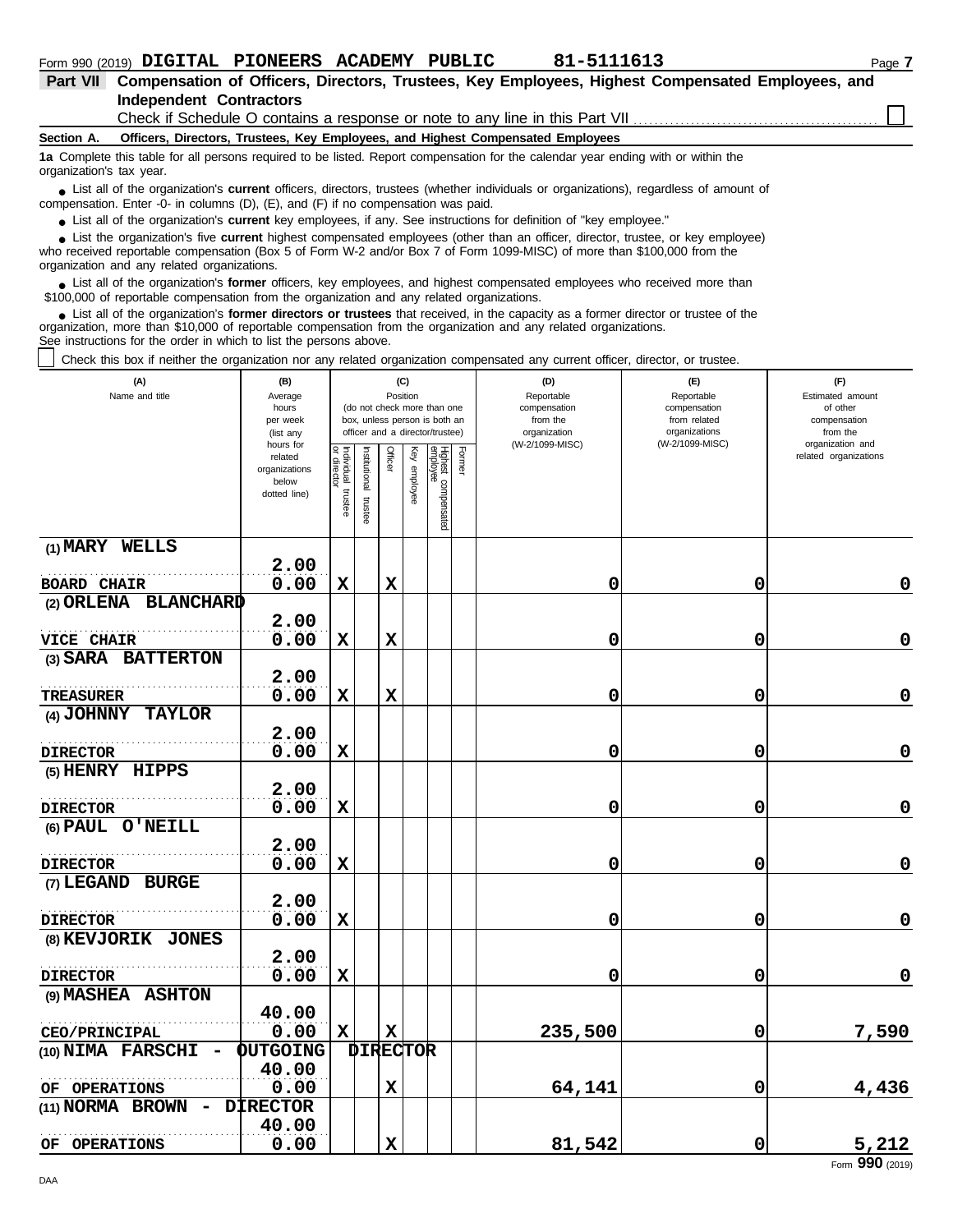|              |                                                                                                                                             |  | Form 990 (2019) DIGITAL PIONEERS ACADEMY PUBLIC                                         |                                        |                      |          |                 |                                                                    |        | 81-5111613                                                                                                                                                                                                                                                                                                                                      |                                                                                                                                                                    |                                                                       |                     | Page 8  |
|--------------|---------------------------------------------------------------------------------------------------------------------------------------------|--|-----------------------------------------------------------------------------------------|----------------------------------------|----------------------|----------|-----------------|--------------------------------------------------------------------|--------|-------------------------------------------------------------------------------------------------------------------------------------------------------------------------------------------------------------------------------------------------------------------------------------------------------------------------------------------------|--------------------------------------------------------------------------------------------------------------------------------------------------------------------|-----------------------------------------------------------------------|---------------------|---------|
|              | Part VII<br>(A)<br>Name and title                                                                                                           |  | (B)<br>Average<br>hours                                                                 |                                        |                      |          | (C)<br>Position | (do not check more than one<br>box, unless person is both an       |        | Section A. Officers, Directors, Trustees, Key Employees, and Highest Compensated Employees (continued)<br>(D)<br>Reportable<br>compensation<br>from the                                                                                                                                                                                         | (E)<br>Reportable<br>compensation<br>from related                                                                                                                  | (F)<br>Estimated amount<br>of other                                   |                     |         |
|              |                                                                                                                                             |  | per week<br>(list any<br>hours for<br>related<br>organizations<br>below<br>dotted line) | Individual 1<br>or director<br>trustee | nstitutional trustee | Officer  | Key employee    | officer and a director/trustee)<br>Highest compensated<br>employee | Former | organization<br>(W-2/1099-MISC)                                                                                                                                                                                                                                                                                                                 | organizations<br>(W-2/1099-MISC)                                                                                                                                   | compensation<br>from the<br>organization and<br>related organizations |                     |         |
|              |                                                                                                                                             |  |                                                                                         |                                        |                      |          |                 |                                                                    |        |                                                                                                                                                                                                                                                                                                                                                 |                                                                                                                                                                    |                                                                       |                     |         |
|              |                                                                                                                                             |  |                                                                                         |                                        |                      |          |                 |                                                                    |        |                                                                                                                                                                                                                                                                                                                                                 |                                                                                                                                                                    |                                                                       |                     |         |
|              |                                                                                                                                             |  |                                                                                         |                                        |                      |          |                 |                                                                    |        |                                                                                                                                                                                                                                                                                                                                                 |                                                                                                                                                                    |                                                                       |                     |         |
|              |                                                                                                                                             |  |                                                                                         |                                        |                      |          |                 |                                                                    |        |                                                                                                                                                                                                                                                                                                                                                 |                                                                                                                                                                    |                                                                       |                     |         |
|              |                                                                                                                                             |  |                                                                                         |                                        |                      |          |                 |                                                                    |        |                                                                                                                                                                                                                                                                                                                                                 |                                                                                                                                                                    |                                                                       |                     |         |
|              |                                                                                                                                             |  |                                                                                         |                                        |                      |          |                 |                                                                    |        |                                                                                                                                                                                                                                                                                                                                                 |                                                                                                                                                                    |                                                                       |                     |         |
|              |                                                                                                                                             |  |                                                                                         |                                        |                      |          |                 |                                                                    |        |                                                                                                                                                                                                                                                                                                                                                 |                                                                                                                                                                    |                                                                       |                     |         |
|              |                                                                                                                                             |  |                                                                                         |                                        |                      |          |                 |                                                                    |        |                                                                                                                                                                                                                                                                                                                                                 |                                                                                                                                                                    |                                                                       |                     |         |
|              |                                                                                                                                             |  | Total from continuation sheets to Part VII, Section A                                   |                                        |                      |          |                 |                                                                    | u<br>u | 381,183<br>381,183                                                                                                                                                                                                                                                                                                                              |                                                                                                                                                                    |                                                                       | 17,238<br>17, 238   |         |
| $\mathbf{2}$ |                                                                                                                                             |  | reportable compensation from the organization $\bf{u}$ 1                                |                                        |                      |          |                 |                                                                    |        | Total number of individuals (including but not limited to those listed above) who received more than \$100,000 of                                                                                                                                                                                                                               |                                                                                                                                                                    |                                                                       |                     |         |
| 3<br>4       |                                                                                                                                             |  |                                                                                         |                                        |                      |          |                 |                                                                    |        | Did the organization list any former officer, director, trustee, key employee, or highest compensated<br>For any individual listed on line 1a, is the sum of reportable compensation and other compensation from the<br>organization and related organizations greater than \$150,000? If "Yes," complete Schedule J for such                   |                                                                                                                                                                    | 3<br>4                                                                | Yes<br>X            | No<br>X |
| 5            |                                                                                                                                             |  |                                                                                         |                                        |                      |          |                 |                                                                    |        | individual with a construction of the construction of the construction of the construction of the construction of the construction of the construction of the construction of the construction of the construction of the cons<br>Did any person listed on line 1a receive or accrue compensation from any unrelated organization or individual |                                                                                                                                                                    | 5                                                                     |                     | X       |
| 1            | <b>Section B. Independent Contractors</b>                                                                                                   |  |                                                                                         |                                        |                      |          |                 |                                                                    |        | Complete this table for your five highest compensated independent contractors that received more than \$100,000 of                                                                                                                                                                                                                              |                                                                                                                                                                    |                                                                       |                     |         |
|              |                                                                                                                                             |  | (A)<br>Name and business address                                                        |                                        |                      |          |                 |                                                                    |        |                                                                                                                                                                                                                                                                                                                                                 | compensation from the organization. Report compensation for the calendar year ending with or within the organization's tax year.<br>(B)<br>Description of services |                                                                       | (C)<br>Compensation |         |
|              | LUNCHERAS DI SI, LLC<br><b>WASHINGTON</b>                                                                                                   |  |                                                                                         |                                        |                      | DC 20036 |                 | 1717 พ่                                                            |        | STREET NW<br>STUDENT MEALS                                                                                                                                                                                                                                                                                                                      |                                                                                                                                                                    |                                                                       |                     | 199,929 |
|              | BENJAMIN MARCOVITZ                                                                                                                          |  |                                                                                         |                                        |                      |          | 2932            |                                                                    |        | <b>URSULINES AVENUE</b><br>LEADER COACHING                                                                                                                                                                                                                                                                                                      |                                                                                                                                                                    |                                                                       |                     |         |
|              | LA 70119<br>NEW ORLEANS<br>7826 #ASTERN AVENUE, NW<br>BUSY BEE ENVIRONMENTAL SERVICES<br><b>WASHINGTON</b><br>DC 20012<br><b>JANITORIAL</b> |  |                                                                                         |                                        |                      |          |                 |                                                                    |        |                                                                                                                                                                                                                                                                                                                                                 |                                                                                                                                                                    |                                                                       | 108,886<br>102,776  |         |
|              |                                                                                                                                             |  |                                                                                         |                                        |                      |          |                 |                                                                    |        |                                                                                                                                                                                                                                                                                                                                                 |                                                                                                                                                                    |                                                                       |                     |         |
| 2            |                                                                                                                                             |  | received more than \$100,000 of compensation from the organization u                    |                                        |                      |          |                 |                                                                    |        | Total number of independent contractors (including but not limited to those listed above) who                                                                                                                                                                                                                                                   | 3                                                                                                                                                                  |                                                                       |                     |         |

DAA Form 990 (2019)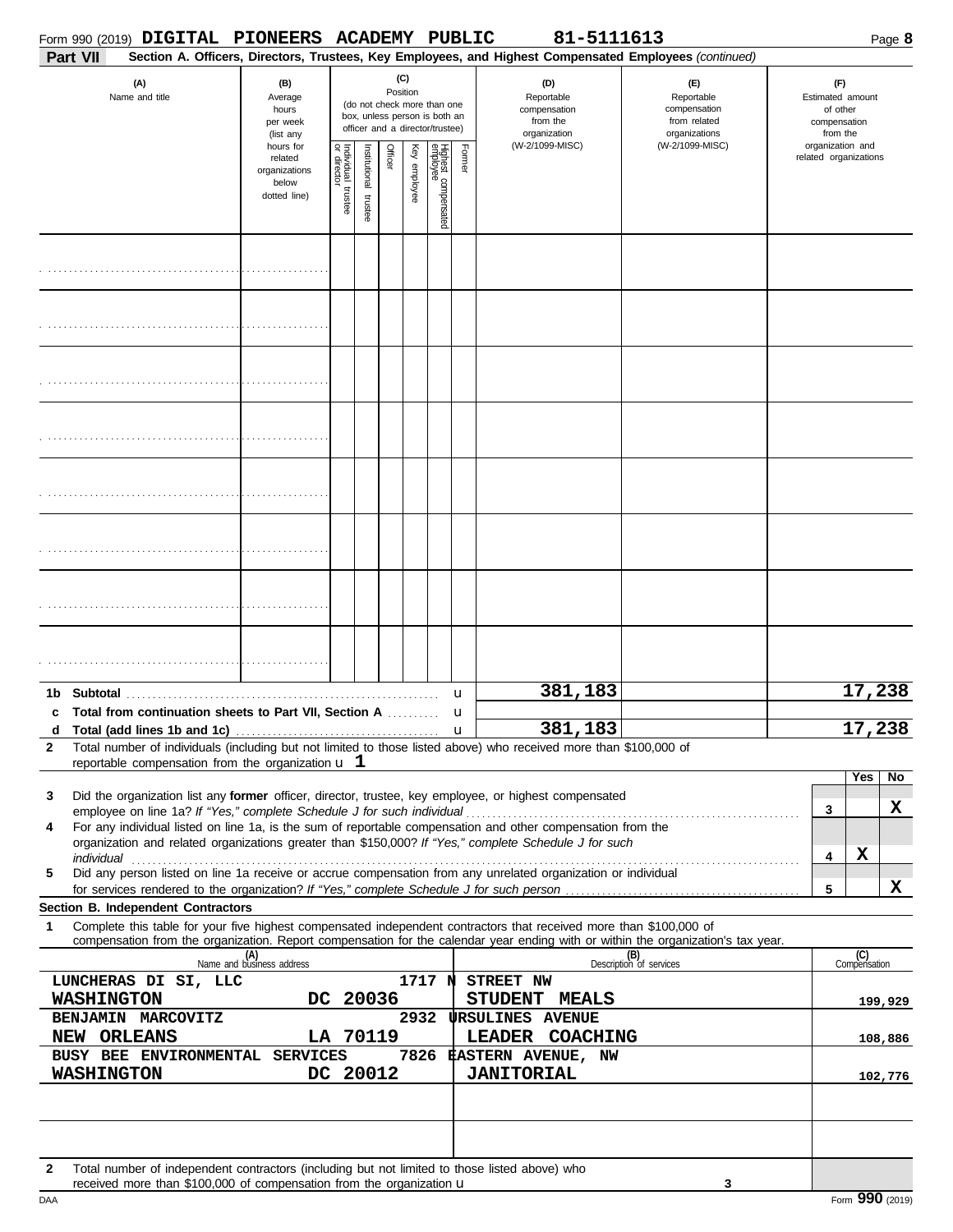|                  |                             | Form 990 (2019) DIGITAL PIONEERS ACADEMY PUBLIC |  | 81-5111613 | Page 9 |
|------------------|-----------------------------|-------------------------------------------------|--|------------|--------|
| <b>Part VIII</b> | <b>Statement of Revenue</b> |                                                 |  |            |        |

#### **Statement of Revenue**

Check if Schedule O contains a response or note to any line in this Part VIII . . . . . . . . . . . . . . . . . . . . . . . . . . . . . . . . . . . . . . . . . . . .

|                                                                  |             |                                                                                            |    |                |                 |  |                                | (A)<br>Total revenue | (B)<br>Related or exempt<br>function revenue | (C)<br>Unrelated<br>business revenue | (D)<br>Revenue excluded<br>from tax under<br>sections 512-514 |
|------------------------------------------------------------------|-------------|--------------------------------------------------------------------------------------------|----|----------------|-----------------|--|--------------------------------|----------------------|----------------------------------------------|--------------------------------------|---------------------------------------------------------------|
|                                                                  |             |                                                                                            |    |                |                 |  |                                |                      |                                              |                                      |                                                               |
| <b>Contributions, Gifts, Grants</b><br>and Other Similar Amounts |             | 1a Federated campaigns                                                                     |    |                | 1a              |  |                                |                      |                                              |                                      |                                                               |
|                                                                  |             | <b>b</b> Membership dues                                                                   |    |                | 1b              |  |                                |                      |                                              |                                      |                                                               |
|                                                                  |             | c Fundraising events                                                                       |    |                | 1c              |  |                                |                      |                                              |                                      |                                                               |
|                                                                  |             | d Related organizations                                                                    |    |                | 1 <sub>d</sub>  |  | 570,966                        |                      |                                              |                                      |                                                               |
|                                                                  |             | e Government grants (contributions)                                                        |    |                | 1e              |  |                                |                      |                                              |                                      |                                                               |
|                                                                  |             | <b>f</b> All other contributions, gifts, grants,<br>and similar amounts not included above |    |                |                 |  |                                |                      |                                              |                                      |                                                               |
|                                                                  |             |                                                                                            |    |                | 1f              |  | 1,178,047                      |                      |                                              |                                      |                                                               |
|                                                                  |             | <b>g</b> Noncash contributions included in lines 1a-1f                                     |    |                | 1g ∣\$          |  |                                | 1,749,013            |                                              |                                      |                                                               |
|                                                                  |             |                                                                                            |    |                |                 |  | $\mathbf u$                    |                      |                                              |                                      |                                                               |
|                                                                  | 2a          | PER PUPIL ALLOCATION                                                                       |    |                |                 |  | <b>Business Code</b><br>611710 | 4,807,608            | 4,807,608                                    |                                      |                                                               |
|                                                                  | b           | STUDENT ACTIVITY FEES                                                                      |    |                |                 |  | 611710                         | 8,801                | 8,801                                        |                                      |                                                               |
|                                                                  |             |                                                                                            |    |                |                 |  |                                |                      |                                              |                                      |                                                               |
| Program Service<br>Revenue                                       |             |                                                                                            |    |                |                 |  |                                |                      |                                              |                                      |                                                               |
|                                                                  |             |                                                                                            |    |                |                 |  |                                |                      |                                              |                                      |                                                               |
|                                                                  |             | f All other program service revenue $\ldots$ , $\ldots$ , $\ldots$                         |    |                |                 |  |                                |                      |                                              |                                      |                                                               |
|                                                                  |             |                                                                                            |    |                |                 |  | $\mathbf{u}$                   | 4,816,409            |                                              |                                      |                                                               |
|                                                                  | 3           | Investment income (including dividends, interest, and                                      |    |                |                 |  |                                |                      |                                              |                                      |                                                               |
|                                                                  |             |                                                                                            |    |                |                 |  | u                              | 5,297                |                                              |                                      | 5,297                                                         |
|                                                                  | 4           | Income from investment of tax-exempt bond proceeds                                         |    |                |                 |  | u                              |                      |                                              |                                      |                                                               |
|                                                                  | 5           |                                                                                            |    |                | u               |  |                                |                      |                                              |                                      |                                                               |
|                                                                  |             |                                                                                            |    | (i) Real       |                 |  | (ii) Personal                  |                      |                                              |                                      |                                                               |
|                                                                  |             | 6a Gross rents                                                                             | 6а |                |                 |  |                                |                      |                                              |                                      |                                                               |
|                                                                  |             | Less: rental expenses                                                                      | 6b |                |                 |  |                                |                      |                                              |                                      |                                                               |
|                                                                  |             | Rental inc. or (loss)                                                                      | 6c |                |                 |  |                                |                      |                                              |                                      |                                                               |
|                                                                  | d           | Net rental income or (loss)<br><b>7a</b> Gross amount from                                 |    |                |                 |  | u                              |                      |                                              |                                      |                                                               |
|                                                                  |             | sales of assets                                                                            |    | (i) Securities |                 |  | (ii) Other                     |                      |                                              |                                      |                                                               |
|                                                                  |             | other than inventory                                                                       | 7a |                |                 |  |                                |                      |                                              |                                      |                                                               |
| Revenue                                                          |             | <b>b</b> Less: cost or other                                                               |    |                |                 |  |                                |                      |                                              |                                      |                                                               |
|                                                                  |             | basis and sales exps.                                                                      | 7b |                |                 |  |                                |                      |                                              |                                      |                                                               |
|                                                                  |             | c Gain or (loss)                                                                           | 7c |                |                 |  |                                |                      |                                              |                                      |                                                               |
| Other                                                            |             |                                                                                            |    |                |                 |  | u                              |                      |                                              |                                      |                                                               |
|                                                                  |             | 8a Gross income from fundraising events<br>(not including \$                               |    |                |                 |  |                                |                      |                                              |                                      |                                                               |
|                                                                  |             | of contributions reported on line 1c).                                                     |    |                |                 |  |                                |                      |                                              |                                      |                                                               |
|                                                                  |             | See Part IV, line 18                                                                       |    |                | 8a              |  |                                |                      |                                              |                                      |                                                               |
|                                                                  |             | <b>b</b> Less: direct expenses                                                             |    |                | 8b              |  |                                |                      |                                              |                                      |                                                               |
|                                                                  | c           | Net income or (loss) from fundraising events                                               |    |                |                 |  | u                              |                      |                                              |                                      |                                                               |
|                                                                  |             | 9a Gross income from gaming activities.                                                    |    |                |                 |  |                                |                      |                                              |                                      |                                                               |
|                                                                  |             | See Part IV, line 19                                                                       |    |                | 9a              |  |                                |                      |                                              |                                      |                                                               |
|                                                                  |             | <b>b</b> Less: direct expenses <i>minimum</i>                                              |    |                | 9 <sub>b</sub>  |  |                                |                      |                                              |                                      |                                                               |
|                                                                  |             | c Net income or (loss) from gaming activities                                              |    |                |                 |  | u                              |                      |                                              |                                      |                                                               |
|                                                                  |             | 10a Gross sales of inventory, less                                                         |    |                |                 |  |                                |                      |                                              |                                      |                                                               |
|                                                                  |             | returns and allowances                                                                     |    |                | 10a             |  |                                |                      |                                              |                                      |                                                               |
|                                                                  |             | <b>b</b> Less: cost of goods sold                                                          |    |                | 10 <sub>b</sub> |  |                                |                      |                                              |                                      |                                                               |
|                                                                  |             | c Net income or (loss) from sales of inventory                                             |    |                |                 |  | $\mathbf{u}$                   |                      |                                              |                                      |                                                               |
|                                                                  |             |                                                                                            |    |                |                 |  | <b>Business Code</b>           |                      |                                              |                                      |                                                               |
|                                                                  | 11a         |                                                                                            |    |                |                 |  |                                |                      |                                              |                                      |                                                               |
|                                                                  | $\mathbf b$ |                                                                                            |    |                |                 |  |                                |                      |                                              |                                      |                                                               |
| Miscellaneous<br>Revenue                                         |             |                                                                                            |    |                |                 |  |                                |                      |                                              |                                      |                                                               |
|                                                                  |             |                                                                                            |    |                |                 |  |                                |                      |                                              |                                      |                                                               |
|                                                                  |             |                                                                                            |    |                |                 |  | $\mathbf u$                    | 6,570,719            | 4,816,409                                    | 0                                    | 5,297                                                         |
|                                                                  | 12          |                                                                                            |    |                |                 |  | $\mathbf{u}$                   |                      |                                              |                                      | nnn                                                           |

DAA

Form **990** (2019)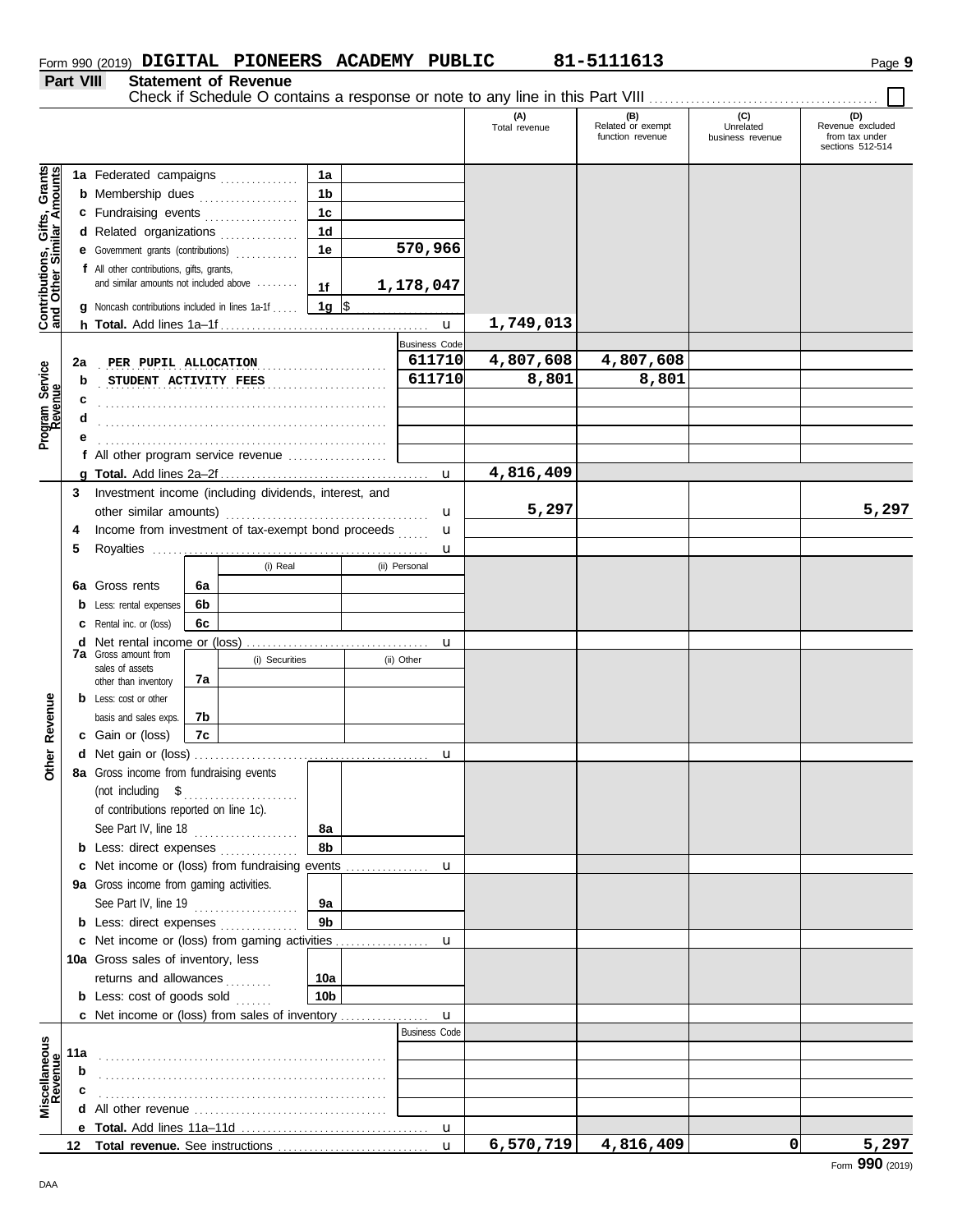|                | DIGITAL PIONEERS ACADEMY PUBLIC<br>Form 990 (2019)<br><b>Part IX</b><br><b>Statement of Functional Expenses</b>            |                       | 81-5111613                         |                                           | Page 10                        |
|----------------|----------------------------------------------------------------------------------------------------------------------------|-----------------------|------------------------------------|-------------------------------------------|--------------------------------|
|                | Section 501(c)(3) and 501(c)(4) organizations must complete all columns. All other organizations must complete column (A). |                       |                                    |                                           |                                |
|                | Check if Schedule O contains a response or note to any line in this Part IX                                                |                       |                                    |                                           |                                |
|                | Do not include amounts reported on lines 6b,<br>7b, 8b, 9b, and 10b of Part VIII.                                          | (A)<br>Total expenses | (B)<br>Program service<br>expenses | (C)<br>Management and<br>general expenses | (D)<br>Fundraising<br>expenses |
|                | 1 Grants and other assistance to domestic organizations                                                                    |                       |                                    |                                           |                                |
|                | and domestic governments. See Part IV, line 21                                                                             |                       |                                    |                                           |                                |
| $\mathbf{2}$   | Grants and other assistance to domestic<br>individuals. See Part IV, line 22                                               |                       |                                    |                                           |                                |
| 3              | Grants and other assistance to foreign                                                                                     |                       |                                    |                                           |                                |
|                | organizations, foreign governments, and foreign                                                                            |                       |                                    |                                           |                                |
|                | individuals. See Part IV, lines 15 and 16                                                                                  |                       |                                    |                                           |                                |
| 4              | Benefits paid to or for members                                                                                            |                       |                                    |                                           |                                |
| 5              | Compensation of current officers, directors,                                                                               |                       |                                    |                                           |                                |
|                | trustees, and key employees                                                                                                | 361,261               | 109,634                            | 239,757                                   | 11,870                         |
| 6              | Compensation not included above to disqualified                                                                            |                       |                                    |                                           |                                |
|                | persons (as defined under section 4958(f)(1)) and                                                                          |                       |                                    |                                           |                                |
|                | persons described in section 4958(c)(3)(B)                                                                                 |                       |                                    |                                           |                                |
| $\overline{7}$ | Other salaries and wages                                                                                                   | 2,410,409             | 2,318,858                          | 89,151                                    | 2,400                          |
| 8              | Pension plan accruals and contributions (include                                                                           |                       |                                    |                                           |                                |
|                | section 401(k) and 403(b) employer contributions)                                                                          | 43,663                | $\frac{37,864}{108,209}$           | 5,546                                     | <u>253</u>                     |
| 9              | Other employee benefits                                                                                                    | 124,783               |                                    | 15,851                                    | $\overline{723}$               |
| 10             |                                                                                                                            | 237,470               | 205,930                            | 30,165                                    | 1,375                          |
| 11             | Fees for services (nonemployees):                                                                                          |                       |                                    |                                           |                                |
|                |                                                                                                                            |                       |                                    |                                           |                                |
|                |                                                                                                                            | 2,550                 |                                    | 2,550                                     |                                |
|                |                                                                                                                            | 154,068               |                                    | 154,068                                   |                                |
|                | <b>d</b> Lobbying                                                                                                          |                       |                                    |                                           |                                |
| e              | Professional fundraising services. See Part IV, line 17                                                                    |                       |                                    |                                           |                                |
| f              | Investment management fees                                                                                                 |                       |                                    |                                           |                                |
|                | g Other. (If line 11g amount exceeds 10% of line 25, column                                                                |                       |                                    |                                           |                                |
|                | (A) amount, list line 11g expenses on Schedule O.)                                                                         | 330,990               | 287,446                            | 43,544                                    |                                |
|                | 12 Advertising and promotion                                                                                               | 13,330                | 13,330                             |                                           |                                |
| 13             |                                                                                                                            | 120,819               | 103,058                            | 17,551                                    | 210                            |
| 14             | Information technology                                                                                                     | 67,620                | 61,465                             | 6,017                                     | 138                            |
| 15             |                                                                                                                            |                       |                                    |                                           |                                |
| 16             |                                                                                                                            | 1,287,195             | 1,170,033                          | 114,534                                   | 2,628                          |
| 17             | Travel                                                                                                                     | 40,508                | 39,700                             | 790                                       | 18                             |

. . . . . . . . . . . . . . . . . . . . . . . . . . . . . . . . . . . . . . . . . . . . . . . **PROFESSIONAL DEVELOPMENT 326,247 282,916 41,442 1,889**

**39,208 35,639 3,489 80**

**244,296 222,060 21,737 499**

**129,206 116,302 12,803 101**

**6,510,463 5,673,064 814,852 22,547**

**29,628 26,932 2,636 60**

. . . . . . . . . . . . . . . . . . . . . . . . . . . . . . . . . . . . . . . . . . . . . . . **STAFF RECRUITING 148,581 135,057 13,221 303**

. . . . . . . . . . . . . . . . . . . . . . . . . . . . . . . . . . . . . . . . . . . . . . . **STUDENT MATERIALS 216,015 216,015 STUDENT FOOD SERVICE 182,616** 182,616

**26**

**19 20 21**

**23**

**a b c d**

**18** Payments of travel or entertainment expenses

for any federal, state, or local public officials Conferences, conventions, and meetings Interest . . . . . . . . . . . . . . . . . . . . . . . . . . . . . . . . . . . . . . Payments to affiliates . . . . . . . . . . . . . . . . . . . . . . . .

**22** Depreciation, depletion, and amortization . . .

Insurance . . . . . . . . . . . . . . . . . . . . . . . . . . . . . . . . . . . .

above (List miscellaneous expenses on line 24e. If line 24e amount exceeds 10% of line 25, column (A) amount, list line 24e expenses on Schedule O.)

**e** All other expenses . . . . . . . . . . . . . . . . . . . . . . . . . . . **25 Total functional expenses.** Add lines 1 through 24e . . . . .

fundraising solicitation. Check here  $\mathbf{u}$  | if organization reported in column (B) joint costs from a combined educational campaign and

**Joint costs.** Complete this line only if the

following SOP 98-2 (ASC 958-720)

**24** Other expenses. Itemize expenses not covered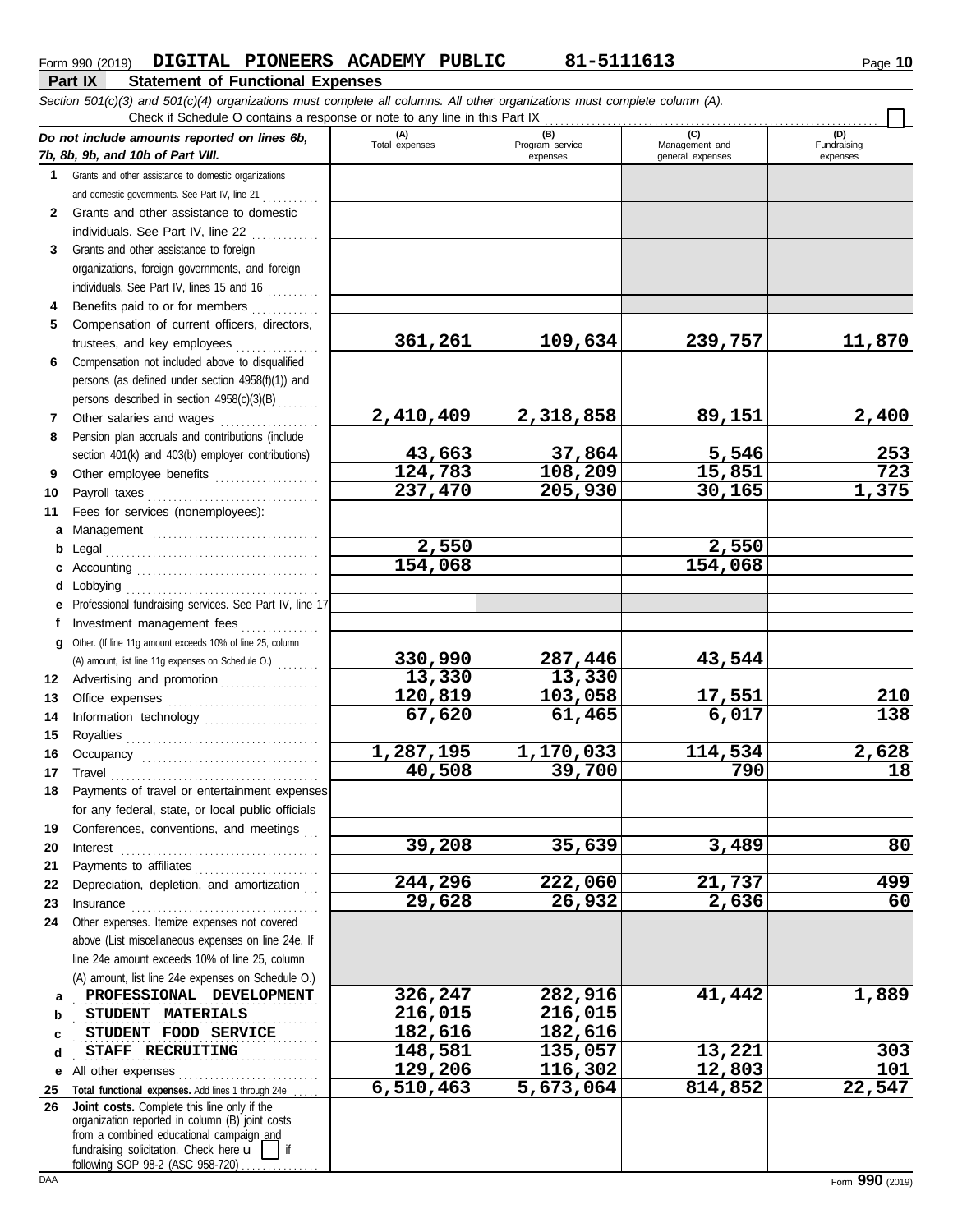| Form 990 (2019) | <b>DIGITAL</b> | <b>PIONEERS ACADEMY</b> | PUBLIC | 81-511161. | Page |
|-----------------|----------------|-------------------------|--------|------------|------|
|                 |                |                         |        |            |      |

|                         | Part X | <b>Balance Sheet</b>                                                                                                                                                                                                                                                                   |  |                             |                   |                        |                |
|-------------------------|--------|----------------------------------------------------------------------------------------------------------------------------------------------------------------------------------------------------------------------------------------------------------------------------------------|--|-----------------------------|-------------------|------------------------|----------------|
|                         |        |                                                                                                                                                                                                                                                                                        |  |                             |                   |                        |                |
|                         |        |                                                                                                                                                                                                                                                                                        |  |                             | (A)               |                        | (B)            |
|                         |        |                                                                                                                                                                                                                                                                                        |  |                             | Beginning of year |                        | End of year    |
|                         | 1      | Cash-non-interest-bearing                                                                                                                                                                                                                                                              |  |                             | 16,981            | $\mathbf{1}$           | 684,197        |
|                         | 2      |                                                                                                                                                                                                                                                                                        |  |                             | 90,417            | $\mathbf{2}$           | 220,327        |
|                         | 3      |                                                                                                                                                                                                                                                                                        |  |                             | 305,762           | 3                      | 300,000        |
|                         | 4      |                                                                                                                                                                                                                                                                                        |  |                             | 6,731             | 4                      | 137,188        |
|                         | 5      | Loans and other receivables from any current or former officer, director,                                                                                                                                                                                                              |  |                             |                   |                        |                |
|                         |        | trustee, key employee, creator or founder, substantial contributor, or 35%                                                                                                                                                                                                             |  |                             |                   |                        |                |
|                         |        |                                                                                                                                                                                                                                                                                        |  |                             |                   | 5                      |                |
|                         | 6      | Loans and other receivables from other disqualified persons (as defined                                                                                                                                                                                                                |  |                             |                   |                        |                |
|                         |        | under section 4958(f)(1)), and persons described in section 4958(c)(3)(B)                                                                                                                                                                                                              |  | 6                           |                   |                        |                |
| Assets                  | 7      |                                                                                                                                                                                                                                                                                        |  |                             | 7                 |                        |                |
|                         | 8      | Inventories for sale or use <i>construction</i> and <i>construction</i> and <i>construction</i> and <i>construction</i> and <i>construction</i> and <i>construction</i> and <i>construction</i> and <i>construction</i> and <i>construction</i> and <i>construction</i> and <i>con</i> |  |                             |                   | 8                      |                |
|                         | 9      |                                                                                                                                                                                                                                                                                        |  |                             | 68,216            | 9                      | 78,621         |
|                         |        | 10a Land, buildings, and equipment: cost or other                                                                                                                                                                                                                                      |  |                             |                   |                        |                |
|                         |        |                                                                                                                                                                                                                                                                                        |  | $\frac{1,230,663}{293,598}$ |                   |                        |                |
|                         |        |                                                                                                                                                                                                                                                                                        |  |                             | 302,821           | 10c                    | 937,065        |
|                         | 11     |                                                                                                                                                                                                                                                                                        |  |                             |                   | 11                     |                |
|                         | 12     |                                                                                                                                                                                                                                                                                        |  |                             | 12                |                        |                |
|                         | 13     |                                                                                                                                                                                                                                                                                        |  |                             | 13                |                        |                |
|                         | 14     | Intangible assets with a state of the contract of the state of the state of the state of the state of the state of the state of the state of the state of the state of the state of the state of the state of the state of the                                                         |  |                             | 14                | 36,525                 |                |
|                         | 15     |                                                                                                                                                                                                                                                                                        |  |                             | 12,886            | 15                     | 20,000         |
|                         | 16     |                                                                                                                                                                                                                                                                                        |  | 803,814                     | 16                | $\overline{2,413,923}$ |                |
|                         | 17     |                                                                                                                                                                                                                                                                                        |  | 254,875                     | 17                | 340, 230               |                |
|                         | 18     |                                                                                                                                                                                                                                                                                        |  |                             | 18                |                        |                |
|                         | 19     |                                                                                                                                                                                                                                                                                        |  | 7,650                       | 19                | 444,850                |                |
|                         | 20     |                                                                                                                                                                                                                                                                                        |  |                             |                   | 20                     |                |
|                         | 21     | Escrow or custodial account liability. Complete Part IV of Schedule D                                                                                                                                                                                                                  |  |                             |                   | 21                     |                |
|                         | 22     | Loans and other payables to any current or former officer, director,                                                                                                                                                                                                                   |  |                             |                   |                        |                |
|                         |        | trustee, key employee, creator or founder, substantial contributor, or 35%                                                                                                                                                                                                             |  |                             |                   |                        |                |
| Liabilities             |        |                                                                                                                                                                                                                                                                                        |  |                             | 377,731           | 22                     |                |
|                         | 23     | Secured mortgages and notes payable to unrelated third parties [[[[[[[[[[[[[[[[[[[[[[[[[[[[[]]]]]]]]                                                                                                                                                                                   |  |                             |                   | 23                     | 966,400        |
|                         | 24     | Unsecured notes and loans payable to unrelated third parties                                                                                                                                                                                                                           |  |                             |                   | 24                     |                |
|                         | 25     | Other liabilities (including federal income tax, payables to related third                                                                                                                                                                                                             |  |                             |                   |                        |                |
|                         |        | parties, and other liabilities not included on lines 17-24). Complete Part X<br>of Schedule D                                                                                                                                                                                          |  |                             | 30,566            | 25                     | <u>469,195</u> |
|                         | 26     |                                                                                                                                                                                                                                                                                        |  |                             | 670,822           | 26                     | 2,220,675      |
|                         |        | Organizations that follow FASB ASC 958, check here $\mathbf{u} \mathbf{X} $                                                                                                                                                                                                            |  |                             |                   |                        |                |
|                         |        | and complete lines 27, 28, 32, and 33.                                                                                                                                                                                                                                                 |  |                             |                   |                        |                |
|                         | 27     | Net assets without donor restrictions                                                                                                                                                                                                                                                  |  |                             | $-117,008$        | 27                     | $-106,752$     |
|                         | 28     | Net assets with donor restrictions                                                                                                                                                                                                                                                     |  |                             | 250,000           | 28                     | 300,000        |
|                         |        | Organizations that do not follow FASB ASC 958, check here u                                                                                                                                                                                                                            |  |                             |                   |                        |                |
|                         |        | and complete lines 29 through 33.                                                                                                                                                                                                                                                      |  |                             |                   |                        |                |
|                         | 29     | Capital stock or trust principal, or current funds                                                                                                                                                                                                                                     |  |                             | 29                |                        |                |
|                         | 30     |                                                                                                                                                                                                                                                                                        |  |                             |                   | 30                     |                |
| Assets or Fund Balances | 31     | Retained earnings, endowment, accumulated income, or other funds                                                                                                                                                                                                                       |  |                             |                   | 31                     |                |
| <b>Met</b>              | 32     | Total net assets or fund balances                                                                                                                                                                                                                                                      |  |                             | 132,992           | 32                     | <u>193,248</u> |
|                         | 33     |                                                                                                                                                                                                                                                                                        |  |                             | 803,814           | 33                     | 2,413,923      |

Form **990** (2019)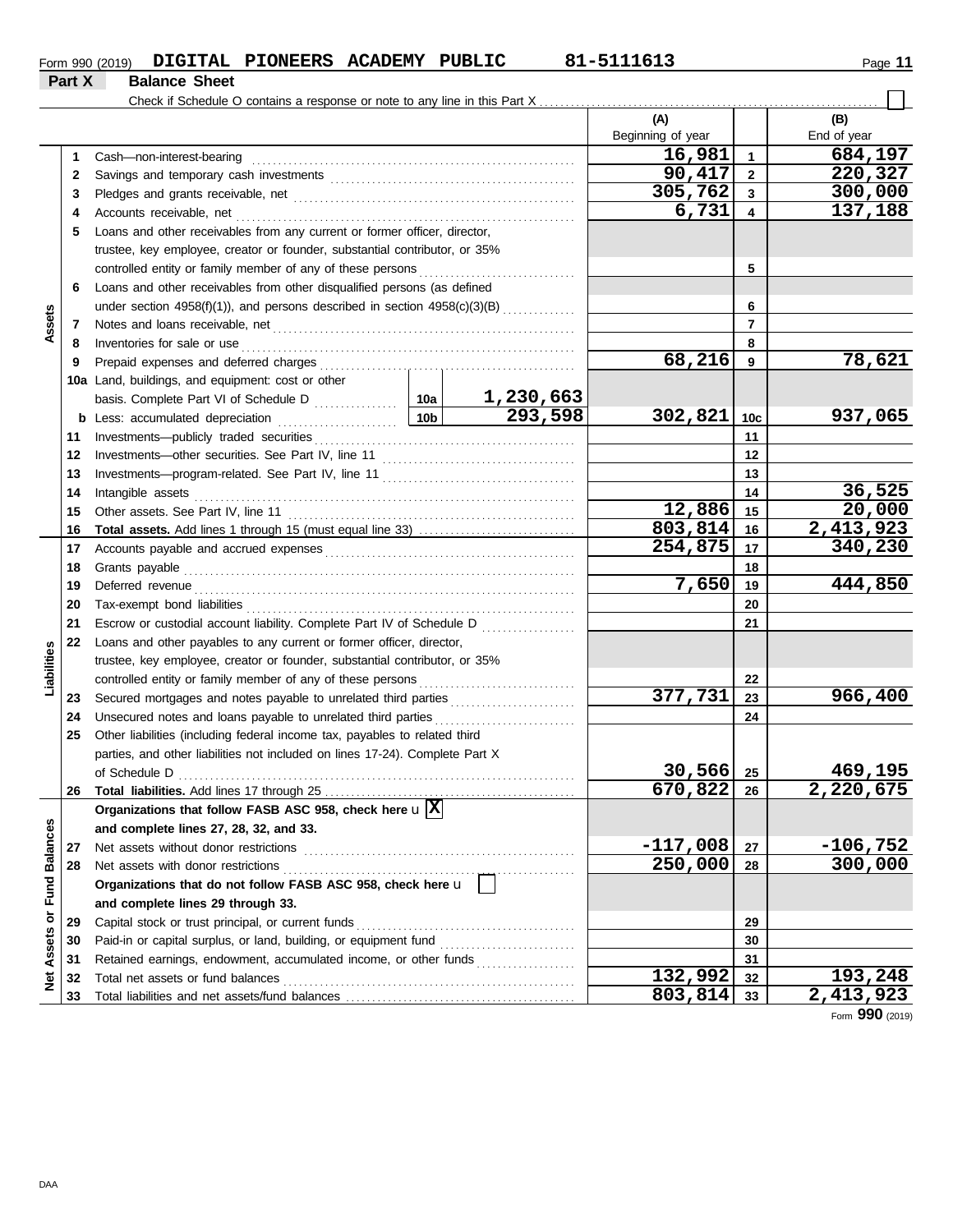|                                                       | 81-5111613<br>Form 990 (2019) DIGITAL PIONEERS ACADEMY PUBLIC                                                         |                         |                |         | Page 12 |  |  |  |  |  |
|-------------------------------------------------------|-----------------------------------------------------------------------------------------------------------------------|-------------------------|----------------|---------|---------|--|--|--|--|--|
|                                                       | Part XI<br><b>Reconciliation of Net Assets</b>                                                                        |                         |                |         |         |  |  |  |  |  |
|                                                       |                                                                                                                       |                         |                |         |         |  |  |  |  |  |
| 1                                                     |                                                                                                                       |                         | 6,570,719      |         |         |  |  |  |  |  |
| 2                                                     |                                                                                                                       | $\mathbf{2}$            | 6,510,463      |         |         |  |  |  |  |  |
| 3                                                     |                                                                                                                       | $\overline{\mathbf{3}}$ |                | 60,256  |         |  |  |  |  |  |
| 4                                                     |                                                                                                                       | $\overline{\mathbf{4}}$ |                | 132,992 |         |  |  |  |  |  |
| 5                                                     | 5                                                                                                                     |                         |                |         |         |  |  |  |  |  |
| 6                                                     |                                                                                                                       | 6                       |                |         |         |  |  |  |  |  |
| 7                                                     | Investment expenses                                                                                                   | $\overline{7}$          |                |         |         |  |  |  |  |  |
| 8                                                     | Prior period adjustments                                                                                              | 8                       |                |         |         |  |  |  |  |  |
| 9                                                     | Other changes in net assets or fund balances (explain on Schedule O)                                                  | 9                       |                |         |         |  |  |  |  |  |
| 10                                                    | Net assets or fund balances at end of year. Combine lines 3 through 9 (must equal Part X, line                        |                         |                |         |         |  |  |  |  |  |
|                                                       | $32$ , column $(B)$ )                                                                                                 | 10                      |                | 193,248 |         |  |  |  |  |  |
| <b>Financial Statements and Reporting</b><br>Part XII |                                                                                                                       |                         |                |         |         |  |  |  |  |  |
|                                                       |                                                                                                                       |                         |                |         |         |  |  |  |  |  |
|                                                       |                                                                                                                       |                         |                | Yes     | No      |  |  |  |  |  |
| 1                                                     | $ {\bf x} $<br>Accounting method used to prepare the Form 990:<br>Accrual<br>Cash<br>Other                            |                         |                |         |         |  |  |  |  |  |
|                                                       | If the organization changed its method of accounting from a prior year or checked "Other," explain in                 |                         |                |         |         |  |  |  |  |  |
|                                                       | Schedule O.                                                                                                           |                         |                |         |         |  |  |  |  |  |
|                                                       | 2a Were the organization's financial statements compiled or reviewed by an independent accountant?                    |                         | 2a             |         | x       |  |  |  |  |  |
|                                                       | If "Yes," check a box below to indicate whether the financial statements for the year were compiled or                |                         |                |         |         |  |  |  |  |  |
|                                                       | reviewed on a separate basis, consolidated basis, or both:                                                            |                         |                |         |         |  |  |  |  |  |
|                                                       | Separate basis<br>  Consolidated basis<br>  Both consolidated and separate basis                                      |                         |                |         |         |  |  |  |  |  |
|                                                       | <b>b</b> Were the organization's financial statements audited by an independent accountant?                           |                         | 2b             | x       |         |  |  |  |  |  |
|                                                       | If "Yes," check a box below to indicate whether the financial statements for the year were audited on a               |                         |                |         |         |  |  |  |  |  |
|                                                       | separate basis, consolidated basis, or both:                                                                          |                         |                |         |         |  |  |  |  |  |
|                                                       | $ \mathbf{X} $ Separate basis<br>Consolidated basis<br>  Both consolidated and separate basis<br>$\Box$               |                         |                |         |         |  |  |  |  |  |
|                                                       | c If "Yes" to line 2a or 2b, does the organization have a committee that assumes responsibility for oversight of      |                         |                |         |         |  |  |  |  |  |
|                                                       | the audit, review, or compilation of its financial statements and selection of an independent accountant?             |                         | 2c             | X       |         |  |  |  |  |  |
|                                                       | If the organization changed either its oversight process or selection process during the tax year, explain on         |                         |                |         |         |  |  |  |  |  |
|                                                       | Schedule O.                                                                                                           |                         |                |         |         |  |  |  |  |  |
|                                                       | 3a As a result of a federal award, was the organization required to undergo an audit or audits as set forth in the    |                         |                |         |         |  |  |  |  |  |
|                                                       | Single Audit Act and OMB Circular A-133?                                                                              |                         | За             |         | x       |  |  |  |  |  |
|                                                       | <b>b</b> If "Yes," did the organization undergo the required audit or audits? If the organization did not undergo the |                         |                |         |         |  |  |  |  |  |
|                                                       | required audit or audits, explain why on Schedule O and describe any steps taken to undergo such audits               |                         | 3 <sub>b</sub> |         |         |  |  |  |  |  |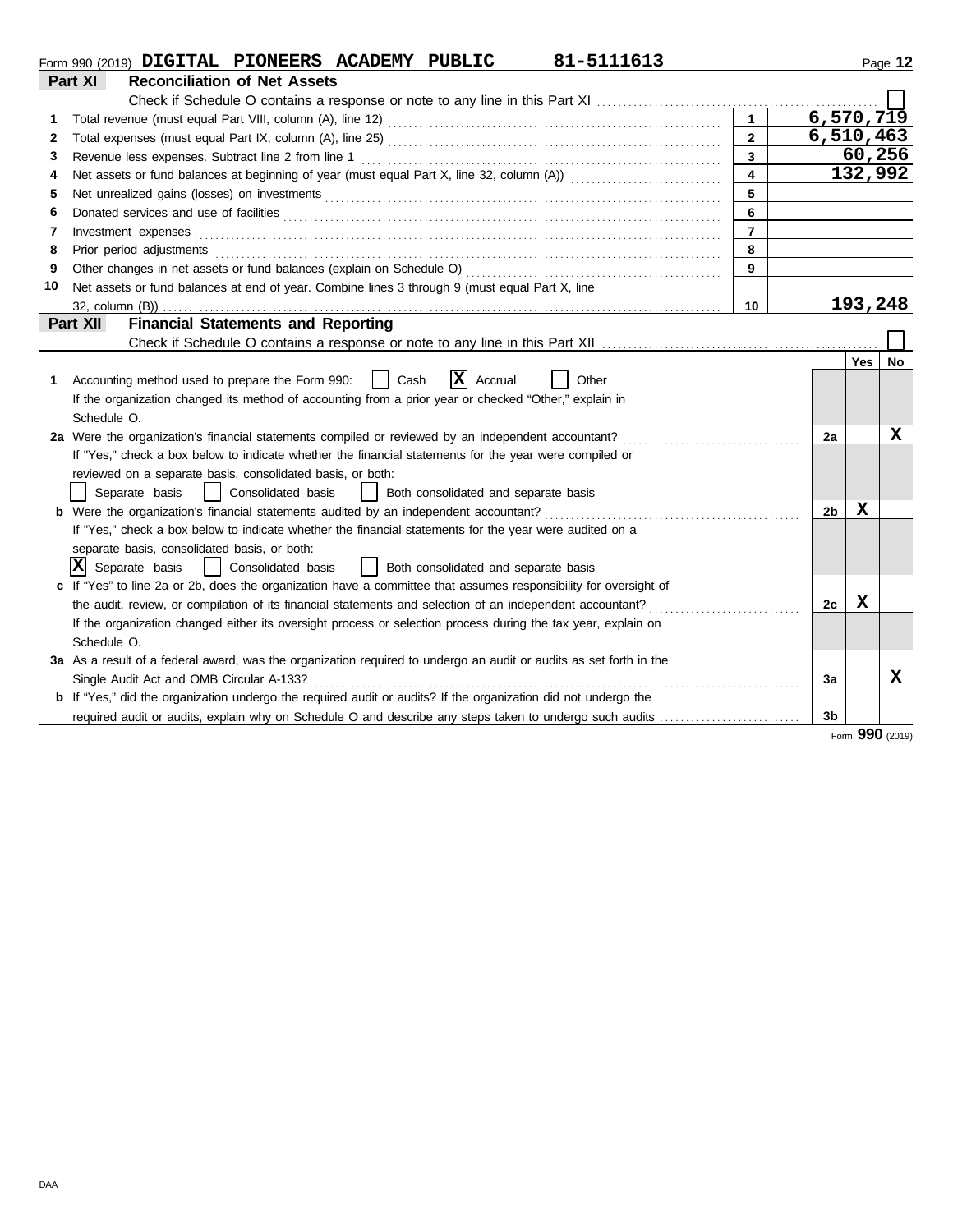|        | <b>SCHEDULE A</b>                                                                                                                             |                                                            | <b>Public Charity Status and Public Support</b> |                                                                                                           |     |                                                      |                                                                                                                                                                                                                                                                        |                                      |  |  |  |  |  |
|--------|-----------------------------------------------------------------------------------------------------------------------------------------------|------------------------------------------------------------|-------------------------------------------------|-----------------------------------------------------------------------------------------------------------|-----|------------------------------------------------------|------------------------------------------------------------------------------------------------------------------------------------------------------------------------------------------------------------------------------------------------------------------------|--------------------------------------|--|--|--|--|--|
|        | (Form 990 or 990-EZ)                                                                                                                          |                                                            |                                                 |                                                                                                           |     |                                                      | Complete if the organization is a section 501(c)(3) organization or a section 4947(a)(1) nonexempt charitable trust.                                                                                                                                                   |                                      |  |  |  |  |  |
|        | Department of the Treasury                                                                                                                    |                                                            |                                                 | La Attach to Form 990 or Form 990-EZ.                                                                     |     |                                                      |                                                                                                                                                                                                                                                                        | Open to Public                       |  |  |  |  |  |
|        | Internal Revenue Service                                                                                                                      |                                                            |                                                 | <b>u</b> Go to www.irs.gov/Form990 for instructions and the latest information.                           |     |                                                      |                                                                                                                                                                                                                                                                        | Inspection                           |  |  |  |  |  |
|        | Name of the organization                                                                                                                      |                                                            |                                                 | DIGITAL PIONEERS ACADEMY PUBLIC                                                                           |     |                                                      | Employer identification number                                                                                                                                                                                                                                         |                                      |  |  |  |  |  |
|        |                                                                                                                                               | <b>CHARTER SCHOOL</b>                                      |                                                 |                                                                                                           |     |                                                      | 81-5111613                                                                                                                                                                                                                                                             |                                      |  |  |  |  |  |
|        | Part I                                                                                                                                        |                                                            |                                                 |                                                                                                           |     |                                                      | Reason for Public Charity Status (All organizations must complete this part.) See instructions.                                                                                                                                                                        |                                      |  |  |  |  |  |
|        |                                                                                                                                               |                                                            |                                                 | The organization is not a private foundation because it is: (For lines 1 through 12, check only one box.) |     |                                                      |                                                                                                                                                                                                                                                                        |                                      |  |  |  |  |  |
| 1      | X                                                                                                                                             |                                                            |                                                 | A church, convention of churches, or association of churches described in <b>section 170(b)(1)(A)(i).</b> |     |                                                      |                                                                                                                                                                                                                                                                        |                                      |  |  |  |  |  |
| 2      |                                                                                                                                               |                                                            |                                                 | A school described in section 170(b)(1)(A)(ii). (Attach Schedule E (Form 990 or 990-EZ).)                 |     |                                                      |                                                                                                                                                                                                                                                                        |                                      |  |  |  |  |  |
| 3<br>4 |                                                                                                                                               |                                                            |                                                 | A hospital or a cooperative hospital service organization described in section 170(b)(1)(A)(iii).         |     |                                                      | A medical research organization operated in conjunction with a hospital described in section 170(b)(1)(A)(iii). Enter the hospital's name,                                                                                                                             |                                      |  |  |  |  |  |
|        |                                                                                                                                               |                                                            |                                                 |                                                                                                           |     |                                                      |                                                                                                                                                                                                                                                                        |                                      |  |  |  |  |  |
| 5      | city, and state:<br>An organization operated for the benefit of a college or university owned or operated by a governmental unit described in |                                                            |                                                 |                                                                                                           |     |                                                      |                                                                                                                                                                                                                                                                        |                                      |  |  |  |  |  |
|        |                                                                                                                                               | section 170(b)(1)(A)(iv). (Complete Part II.)              |                                                 |                                                                                                           |     |                                                      |                                                                                                                                                                                                                                                                        |                                      |  |  |  |  |  |
| 6      |                                                                                                                                               |                                                            |                                                 | A federal, state, or local government or governmental unit described in section 170(b)(1)(A)(v).          |     |                                                      |                                                                                                                                                                                                                                                                        |                                      |  |  |  |  |  |
| 7      |                                                                                                                                               |                                                            |                                                 |                                                                                                           |     |                                                      | An organization that normally receives a substantial part of its support from a governmental unit or from the general public                                                                                                                                           |                                      |  |  |  |  |  |
|        |                                                                                                                                               | described in section 170(b)(1)(A)(vi). (Complete Part II.) |                                                 |                                                                                                           |     |                                                      |                                                                                                                                                                                                                                                                        |                                      |  |  |  |  |  |
| 8      |                                                                                                                                               |                                                            |                                                 | A community trust described in section 170(b)(1)(A)(vi). (Complete Part II.)                              |     |                                                      |                                                                                                                                                                                                                                                                        |                                      |  |  |  |  |  |
| 9      |                                                                                                                                               |                                                            |                                                 |                                                                                                           |     |                                                      | An agricultural research organization described in <b>section 170(b)(1)(A)(ix)</b> operated in conjunction with a land-grant college<br>or university or a non-land-grant college of agriculture (see instructions). Enter the name, city, and state of the college or |                                      |  |  |  |  |  |
|        | university:                                                                                                                                   |                                                            |                                                 |                                                                                                           |     |                                                      |                                                                                                                                                                                                                                                                        |                                      |  |  |  |  |  |
| 10     |                                                                                                                                               |                                                            |                                                 |                                                                                                           |     |                                                      | An organization that normally receives: (1) more than 33 1/3% of its support from contributions, membership fees, and gross<br>receipts from activities related to its exempt functions—subject to certain exceptions, and (2) no more than 33 1/3% of its             |                                      |  |  |  |  |  |
|        |                                                                                                                                               |                                                            |                                                 |                                                                                                           |     |                                                      | support from gross investment income and unrelated business taxable income (less section 511 tax) from businesses                                                                                                                                                      |                                      |  |  |  |  |  |
|        |                                                                                                                                               |                                                            |                                                 | acquired by the organization after June 30, 1975. See section 509(a)(2). (Complete Part III.)             |     |                                                      |                                                                                                                                                                                                                                                                        |                                      |  |  |  |  |  |
| 11     |                                                                                                                                               |                                                            |                                                 | An organization organized and operated exclusively to test for public safety. See section 509(a)(4).      |     |                                                      |                                                                                                                                                                                                                                                                        |                                      |  |  |  |  |  |
| 12     |                                                                                                                                               |                                                            |                                                 |                                                                                                           |     |                                                      | An organization organized and operated exclusively for the benefit of, to perform the functions of, or to carry out the purposes<br>of one or more publicly supported organizations described in section 509(a)(1) or section 509(a)(2). See section 509(a)(3).        |                                      |  |  |  |  |  |
|        |                                                                                                                                               |                                                            |                                                 |                                                                                                           |     |                                                      | Check the box in lines 12a through 12d that describes the type of supporting organization and complete lines 12e, 12f, and 12g.                                                                                                                                        |                                      |  |  |  |  |  |
|        | a                                                                                                                                             |                                                            |                                                 |                                                                                                           |     |                                                      | Type I. A supporting organization operated, supervised, or controlled by its supported organization(s), typically by giving                                                                                                                                            |                                      |  |  |  |  |  |
|        |                                                                                                                                               |                                                            |                                                 |                                                                                                           |     |                                                      | the supported organization(s) the power to regularly appoint or elect a majority of the directors or trustees of the                                                                                                                                                   |                                      |  |  |  |  |  |
|        |                                                                                                                                               |                                                            |                                                 | supporting organization. You must complete Part IV, Sections A and B.                                     |     |                                                      |                                                                                                                                                                                                                                                                        |                                      |  |  |  |  |  |
|        | b                                                                                                                                             |                                                            |                                                 |                                                                                                           |     |                                                      | Type II. A supporting organization supervised or controlled in connection with its supported organization(s), by having<br>control or management of the supporting organization vested in the same persons that control or manage the supported                        |                                      |  |  |  |  |  |
|        |                                                                                                                                               |                                                            |                                                 | organization(s). You must complete Part IV, Sections A and C.                                             |     |                                                      |                                                                                                                                                                                                                                                                        |                                      |  |  |  |  |  |
|        | c                                                                                                                                             |                                                            |                                                 |                                                                                                           |     |                                                      | Type III functionally integrated. A supporting organization operated in connection with, and functionally integrated with,                                                                                                                                             |                                      |  |  |  |  |  |
|        |                                                                                                                                               |                                                            |                                                 | its supported organization(s) (see instructions). You must complete Part IV, Sections A, D, and E.        |     |                                                      |                                                                                                                                                                                                                                                                        |                                      |  |  |  |  |  |
|        | d                                                                                                                                             |                                                            |                                                 |                                                                                                           |     |                                                      | Type III non-functionally integrated. A supporting organization operated in connection with its supported organization(s)<br>that is not functionally integrated. The organization generally must satisfy a distribution requirement and an attentiveness              |                                      |  |  |  |  |  |
|        |                                                                                                                                               |                                                            |                                                 | requirement (see instructions). You must complete Part IV, Sections A and D, and Part V.                  |     |                                                      |                                                                                                                                                                                                                                                                        |                                      |  |  |  |  |  |
|        | е                                                                                                                                             |                                                            |                                                 |                                                                                                           |     |                                                      | Check this box if the organization received a written determination from the IRS that it is a Type I, Type II, Type III                                                                                                                                                |                                      |  |  |  |  |  |
|        |                                                                                                                                               |                                                            |                                                 | functionally integrated, or Type III non-functionally integrated supporting organization.                 |     |                                                      |                                                                                                                                                                                                                                                                        |                                      |  |  |  |  |  |
|        | f                                                                                                                                             | Enter the number of supported organizations                |                                                 |                                                                                                           |     |                                                      |                                                                                                                                                                                                                                                                        |                                      |  |  |  |  |  |
|        | g                                                                                                                                             |                                                            |                                                 | Provide the following information about the supported organization(s).                                    |     |                                                      |                                                                                                                                                                                                                                                                        |                                      |  |  |  |  |  |
|        | (i) Name of supported<br>organization                                                                                                         | (ii) EIN                                                   |                                                 | (iii) Type of organization<br>(described on lines 1-10                                                    |     | (iv) Is the organization<br>listed in your governing | (v) Amount of monetary<br>support (see                                                                                                                                                                                                                                 | (vi) Amount of<br>other support (see |  |  |  |  |  |
|        |                                                                                                                                               |                                                            |                                                 | above (see instructions))                                                                                 |     | document?                                            | instructions)                                                                                                                                                                                                                                                          | instructions)                        |  |  |  |  |  |
|        |                                                                                                                                               |                                                            |                                                 |                                                                                                           | Yes | No                                                   |                                                                                                                                                                                                                                                                        |                                      |  |  |  |  |  |
| (A)    |                                                                                                                                               |                                                            |                                                 |                                                                                                           |     |                                                      |                                                                                                                                                                                                                                                                        |                                      |  |  |  |  |  |
|        |                                                                                                                                               |                                                            |                                                 |                                                                                                           |     |                                                      |                                                                                                                                                                                                                                                                        |                                      |  |  |  |  |  |
| (B)    |                                                                                                                                               |                                                            |                                                 |                                                                                                           |     |                                                      |                                                                                                                                                                                                                                                                        |                                      |  |  |  |  |  |
| (C)    |                                                                                                                                               |                                                            |                                                 |                                                                                                           |     |                                                      |                                                                                                                                                                                                                                                                        |                                      |  |  |  |  |  |
|        |                                                                                                                                               |                                                            |                                                 |                                                                                                           |     |                                                      |                                                                                                                                                                                                                                                                        |                                      |  |  |  |  |  |
| (D)    |                                                                                                                                               |                                                            |                                                 |                                                                                                           |     |                                                      |                                                                                                                                                                                                                                                                        |                                      |  |  |  |  |  |
|        |                                                                                                                                               |                                                            |                                                 |                                                                                                           |     |                                                      |                                                                                                                                                                                                                                                                        |                                      |  |  |  |  |  |
| (E)    |                                                                                                                                               |                                                            |                                                 |                                                                                                           |     |                                                      |                                                                                                                                                                                                                                                                        |                                      |  |  |  |  |  |
|        |                                                                                                                                               |                                                            |                                                 |                                                                                                           |     |                                                      |                                                                                                                                                                                                                                                                        |                                      |  |  |  |  |  |
|        |                                                                                                                                               |                                                            |                                                 |                                                                                                           |     |                                                      |                                                                                                                                                                                                                                                                        |                                      |  |  |  |  |  |
| Total  |                                                                                                                                               |                                                            |                                                 | For Department Poduction, Act Notice, can the Instructions for Form 000 or 000 FZ                         |     |                                                      |                                                                                                                                                                                                                                                                        | Schodule A (Form 000 or 000 EZ) 2010 |  |  |  |  |  |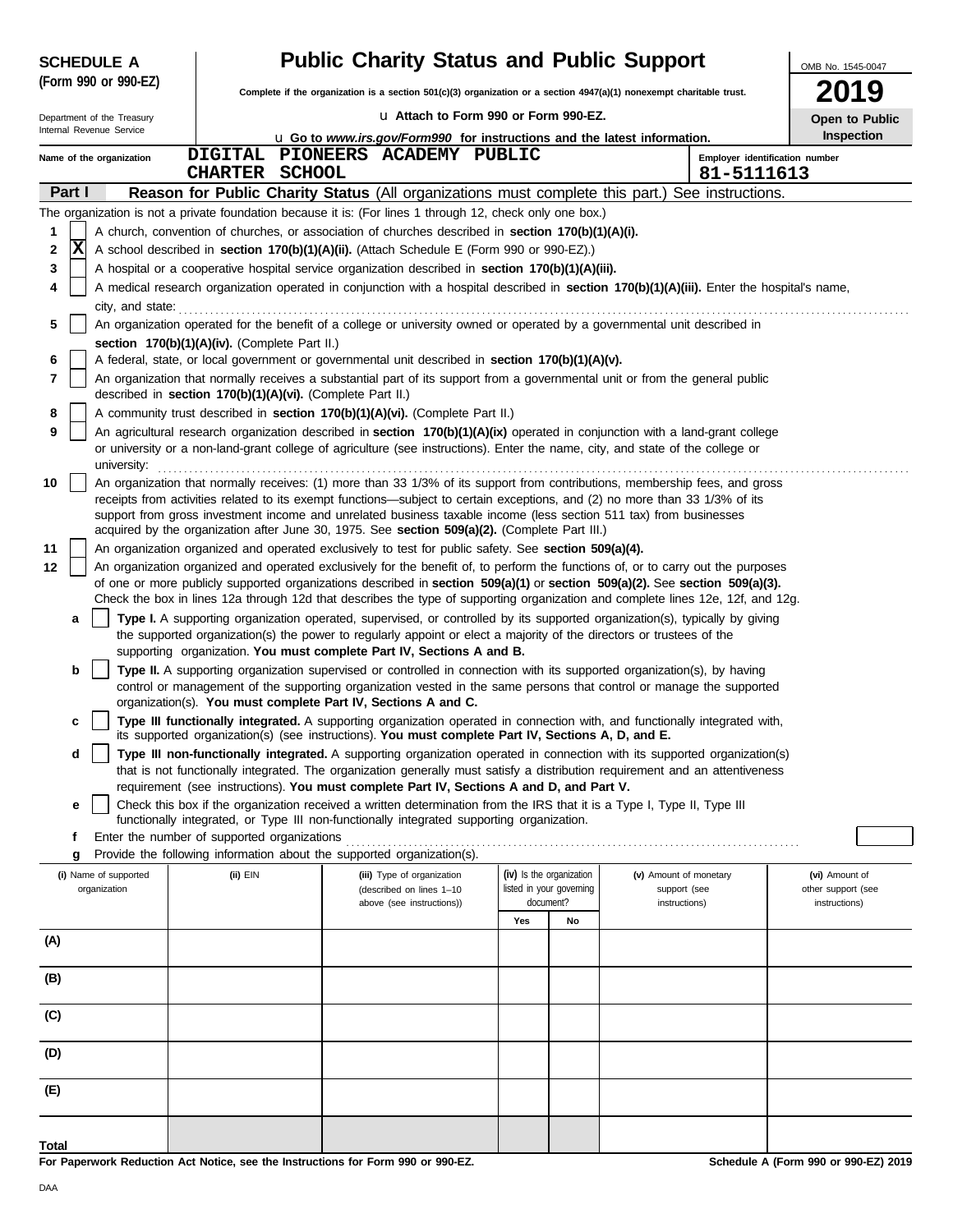| Schedule A (Form 990 or 990-EZ) 2019 | DIGITAL PIONEERS ACADEMY PUBLIC |  | 81-5111613                                                                                                                                                                                                                                                                  | Page 2 |
|--------------------------------------|---------------------------------|--|-----------------------------------------------------------------------------------------------------------------------------------------------------------------------------------------------------------------------------------------------------------------------------|--------|
| <b>Deal II</b>                       |                                 |  | $\alpha$ . The set $\alpha$ is the set $\alpha$ such that the set of the set of the set $\alpha$ is a set $\alpha$ is a set $\alpha$ is a set $\alpha$ is a set of $\alpha$ is a set of $\alpha$ is a set of $\alpha$ is a set of $\alpha$ is a set of $\alpha$ is a set of |        |

(Complete only if you checked the box on line 5, 7, or 8 of Part I or if the organization failed to qualify under **Part II Support Schedule for Organizations Described in Sections 170(b)(1)(A)(iv) and 170(b)(1)(A)(vi)** Part III. If the organization fails to qualify under the tests listed below, please complete Part III.)

|        | <b>Section A. Public Support</b>                                                                                                                                                                                                                             |            |          |            |            |            |           |  |  |
|--------|--------------------------------------------------------------------------------------------------------------------------------------------------------------------------------------------------------------------------------------------------------------|------------|----------|------------|------------|------------|-----------|--|--|
|        | Calendar year (or fiscal year beginning in)<br>$\mathbf{u}$                                                                                                                                                                                                  | (a) $2015$ | (b) 2016 | (c) 2017   | $(d)$ 2018 | (e) 2019   | (f) Total |  |  |
| 1      | Gifts, grants, contributions, and<br>membership fees received. (Do not<br>include any "unusual grants.")                                                                                                                                                     |            |          |            |            |            |           |  |  |
| 2      | Tax revenues levied for the<br>organization's benefit and either paid<br>to or expended on its behalf<br>. . <b>.</b>                                                                                                                                        |            |          |            |            |            |           |  |  |
| 3      | The value of services or facilities<br>furnished by a governmental unit to the<br>organization without charge                                                                                                                                                |            |          |            |            |            |           |  |  |
| 4<br>5 | Total. Add lines 1 through 3<br>.<br>The portion of total contributions by<br>each person (other than a<br>governmental unit or publicly<br>supported organization) included on<br>line 1 that exceeds 2% of the amount<br>shown on line 11, column (f)<br>. |            |          |            |            |            |           |  |  |
| 6      | Public support. Subtract line 5 from line 4                                                                                                                                                                                                                  |            |          |            |            |            |           |  |  |
|        | <b>Section B. Total Support</b>                                                                                                                                                                                                                              |            |          |            |            |            |           |  |  |
|        | Calendar year (or fiscal year beginning in)<br>$\mathbf{u}$                                                                                                                                                                                                  | (a) $2015$ | (b) 2016 | $(c)$ 2017 | $(d)$ 2018 | (e) $2019$ | (f) Total |  |  |
| 7<br>8 | Amounts from line 4<br>Gross income from interest, dividends,<br>payments received on securities loans,<br>rents, royalties, and income from<br>similar sources                                                                                              |            |          |            |            |            |           |  |  |
| 9      | Net income from unrelated business<br>activities, whether or not the business<br>is regularly carried on                                                                                                                                                     |            |          |            |            |            |           |  |  |
| 10     | Other income. Do not include gain or<br>loss from the sale of capital assets<br>(Explain in Part VI.)                                                                                                                                                        |            |          |            |            |            |           |  |  |
| 11     | Total support. Add lines 7 through 10                                                                                                                                                                                                                        |            |          |            |            |            |           |  |  |
| 12     | Gross receipts from related activities, etc. (see instructions)                                                                                                                                                                                              |            |          |            |            | 12         |           |  |  |
| 13     | First five years. If the Form 990 is for the organization's first, second, third, fourth, or fifth tax year as a section 501(c)(3)                                                                                                                           |            |          |            |            |            |           |  |  |
|        | organization, check this box and stop here                                                                                                                                                                                                                   |            |          |            |            |            |           |  |  |
|        | Section C. Computation of Public Support Percentage                                                                                                                                                                                                          |            |          |            |            |            |           |  |  |
| 14     | Public support percentage for 2019 (line 6, column (f) divided by line 11, column (f)) [[[[[[[[[[[[[[[[[[[[[[                                                                                                                                                |            |          |            |            | 14         | %         |  |  |
| 15     | Public support percentage from 2018 Schedule A, Part II, line 14                                                                                                                                                                                             |            |          |            |            | 15         | %         |  |  |
|        | 16a 33 1/3% support test-2019. If the organization did not check the box on line 13, and line 14 is 33 1/3% or more, check this                                                                                                                              |            |          |            |            |            |           |  |  |
|        | box and stop here. The organization qualifies as a publicly supported organization                                                                                                                                                                           |            |          |            |            |            |           |  |  |
| b      | 33 1/3% support test-2018. If the organization did not check a box on line 13 or 16a, and line 15 is 33 1/3% or more, check<br>this box and stop here. The organization qualifies as a publicly supported organization                                       |            |          |            |            |            |           |  |  |
|        | 17a 10%-facts-and-circumstances test-2019. If the organization did not check a box on line 13, 16a, or 16b, and line 14 is                                                                                                                                   |            |          |            |            |            |           |  |  |
|        | 10% or more, and if the organization meets the "facts-and-circumstances" test, check this box and stop here. Explain in                                                                                                                                      |            |          |            |            |            |           |  |  |
|        | Part VI how the organization meets the "facts-and-circumstances" test. The organization qualifies as a publicly supported                                                                                                                                    |            |          |            |            |            |           |  |  |
|        |                                                                                                                                                                                                                                                              |            |          |            |            |            |           |  |  |
| b      | organization<br><u>expanization</u><br>10%-facts-and-circumstances test-2018. If the organization did not check a box on line 13, 16a, 16b, or 17a, and line                                                                                                 |            |          |            |            |            |           |  |  |
|        | 15 is 10% or more, and if the organization meets the "facts-and-circumstances" test, check this box and stop here.                                                                                                                                           |            |          |            |            |            |           |  |  |
|        | Explain in Part VI how the organization meets the "facts-and-circumstances" test. The organization qualifies as a publicly                                                                                                                                   |            |          |            |            |            |           |  |  |
|        | supported organization                                                                                                                                                                                                                                       |            |          |            |            |            |           |  |  |
| 18     | Private foundation. If the organization did not check a box on line 13, 16a, 16b, 17a, or 17b, check this box and see                                                                                                                                        |            |          |            |            |            |           |  |  |
|        | instructions                                                                                                                                                                                                                                                 |            |          |            |            |            |           |  |  |
|        |                                                                                                                                                                                                                                                              |            |          |            |            |            |           |  |  |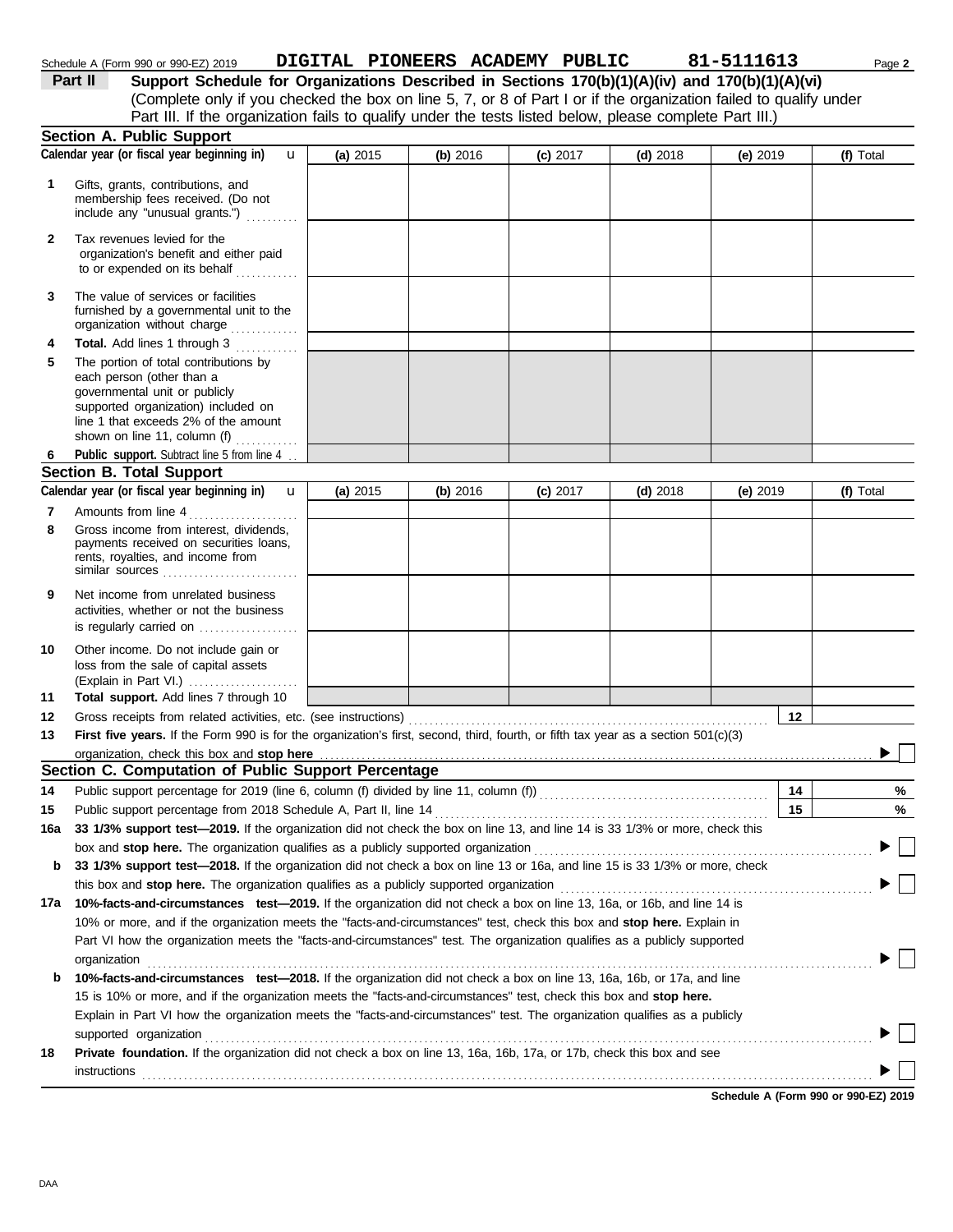| Schedule A (Form 990 or 990-EZ) 2019 | DIGITAL PIONEERS ACADEMY PUBLIC |  | 81-5111613 | Page 3 |
|--------------------------------------|---------------------------------|--|------------|--------|
|                                      |                                 |  |            |        |

**Part III Support Schedule for Organizations Described in Section 509(a)(2)** (Complete only if you checked the box on line 10 of Part I or if the organization failed to qualify under Part II. If the organization fails to qualify under the tests listed below, please complete Part II.)

|              | <b>Section A. Public Support</b>                                                                                                                                                       |            |          |            |            |          |    |           |
|--------------|----------------------------------------------------------------------------------------------------------------------------------------------------------------------------------------|------------|----------|------------|------------|----------|----|-----------|
|              | Calendar year (or fiscal year beginning in)<br>u                                                                                                                                       | (a) 2015   | (b) 2016 | (c) 2017   | $(d)$ 2018 | (e) 2019 |    | (f) Total |
| 1            | Gifts, grants, contributions, and membership fees<br>received. (Do not include any "unusual grants.")                                                                                  |            |          |            |            |          |    |           |
| $\mathbf{2}$ | .<br>Gross receipts from admissions, merchandise<br>sold or services performed, or facilities<br>furnished in any activity that is related to the<br>organization's tax-exempt purpose |            |          |            |            |          |    |           |
| 3            | Gross receipts from activities that are not an<br>unrelated trade or business under section 513                                                                                        |            |          |            |            |          |    |           |
| 4            | Tax revenues levied for the<br>organization's benefit and either paid<br>to or expended on its behalf                                                                                  |            |          |            |            |          |    |           |
| 5            | The value of services or facilities<br>furnished by a governmental unit to the<br>organization without charge                                                                          |            |          |            |            |          |    |           |
| 6            | Total. Add lines 1 through 5                                                                                                                                                           |            |          |            |            |          |    |           |
|              | <b>7a</b> Amounts included on lines 1, 2, and 3<br>received from disqualified persons                                                                                                  |            |          |            |            |          |    |           |
| b            | Amounts included on lines 2 and 3<br>received from other than disqualified<br>persons that exceed the greater of \$5,000<br>or 1% of the amount on line 13 for the year                |            |          |            |            |          |    |           |
| c            | Add lines 7a and 7b<br>.                                                                                                                                                               |            |          |            |            |          |    |           |
| 8            | Public support. (Subtract line 7c from                                                                                                                                                 |            |          |            |            |          |    |           |
|              | line $6.$ )<br>. <u>.</u> .                                                                                                                                                            |            |          |            |            |          |    |           |
|              | <b>Section B. Total Support</b><br>Calendar year (or fiscal year beginning in)                                                                                                         |            |          |            |            |          |    |           |
|              | $\mathbf{u}$                                                                                                                                                                           | (a) $2015$ | (b) 2016 | $(c)$ 2017 | $(d)$ 2018 | (e) 2019 |    | (f) Total |
| 9            | Amounts from line 6                                                                                                                                                                    |            |          |            |            |          |    |           |
| 10a          | Gross income from interest, dividends,<br>payments received on securities loans, rents,<br>royalties, and income from similar sources                                                  |            |          |            |            |          |    |           |
| b            | Unrelated business taxable income (less<br>section 511 taxes) from businesses<br>acquired after June 30, 1975                                                                          |            |          |            |            |          |    |           |
| c            | Add lines 10a and 10b                                                                                                                                                                  |            |          |            |            |          |    |           |
| 11           | Net income from unrelated business<br>activities not included in line 10b, whether<br>or not the business is regularly carried on                                                      |            |          |            |            |          |    |           |
| $12 \,$      | Other income. Do not include gain or<br>loss from the sale of capital assets<br>(Explain in Part VI.)                                                                                  |            |          |            |            |          |    |           |
| 13           | Total support. (Add lines 9, 10c, 11,                                                                                                                                                  |            |          |            |            |          |    |           |
|              | and 12.)                                                                                                                                                                               |            |          |            |            |          |    |           |
| 14           | First five years. If the Form 990 is for the organization's first, second, third, fourth, or fifth tax year as a section 501(c)(3)                                                     |            |          |            |            |          |    |           |
|              | organization, check this box and stop here                                                                                                                                             |            |          |            |            |          |    |           |
|              | Section C. Computation of Public Support Percentage                                                                                                                                    |            |          |            |            |          |    |           |
| 15           |                                                                                                                                                                                        |            |          |            |            |          | 15 | %         |
| 16           |                                                                                                                                                                                        |            |          |            |            |          | 16 | %         |
|              | Section D. Computation of Investment Income Percentage                                                                                                                                 |            |          |            |            |          |    |           |
| 17           | Investment income percentage for 2019 (line 10c, column (f), divided by line 13, column (f)) [[[[[[[[[[[[[[[[                                                                          |            |          |            |            |          | 17 | %         |
| 18           | Investment income percentage from 2018 Schedule A, Part III, line 17                                                                                                                   |            |          |            |            |          | 18 | %         |
| 19a          | 33 1/3% support tests—2019. If the organization did not check the box on line 14, and line 15 is more than 33 1/3%, and line                                                           |            |          |            |            |          |    |           |
|              | 17 is not more than 33 1/3%, check this box and stop here. The organization qualifies as a publicly supported organization                                                             |            |          |            |            |          |    |           |
| b            | 33 1/3% support tests-2018. If the organization did not check a box on line 14 or line 19a, and line 16 is more than 33 1/3%, and                                                      |            |          |            |            |          |    |           |
|              |                                                                                                                                                                                        |            |          |            |            |          |    |           |
| 20           |                                                                                                                                                                                        |            |          |            |            |          |    |           |

**Schedule A (Form 990 or 990-EZ) 2019**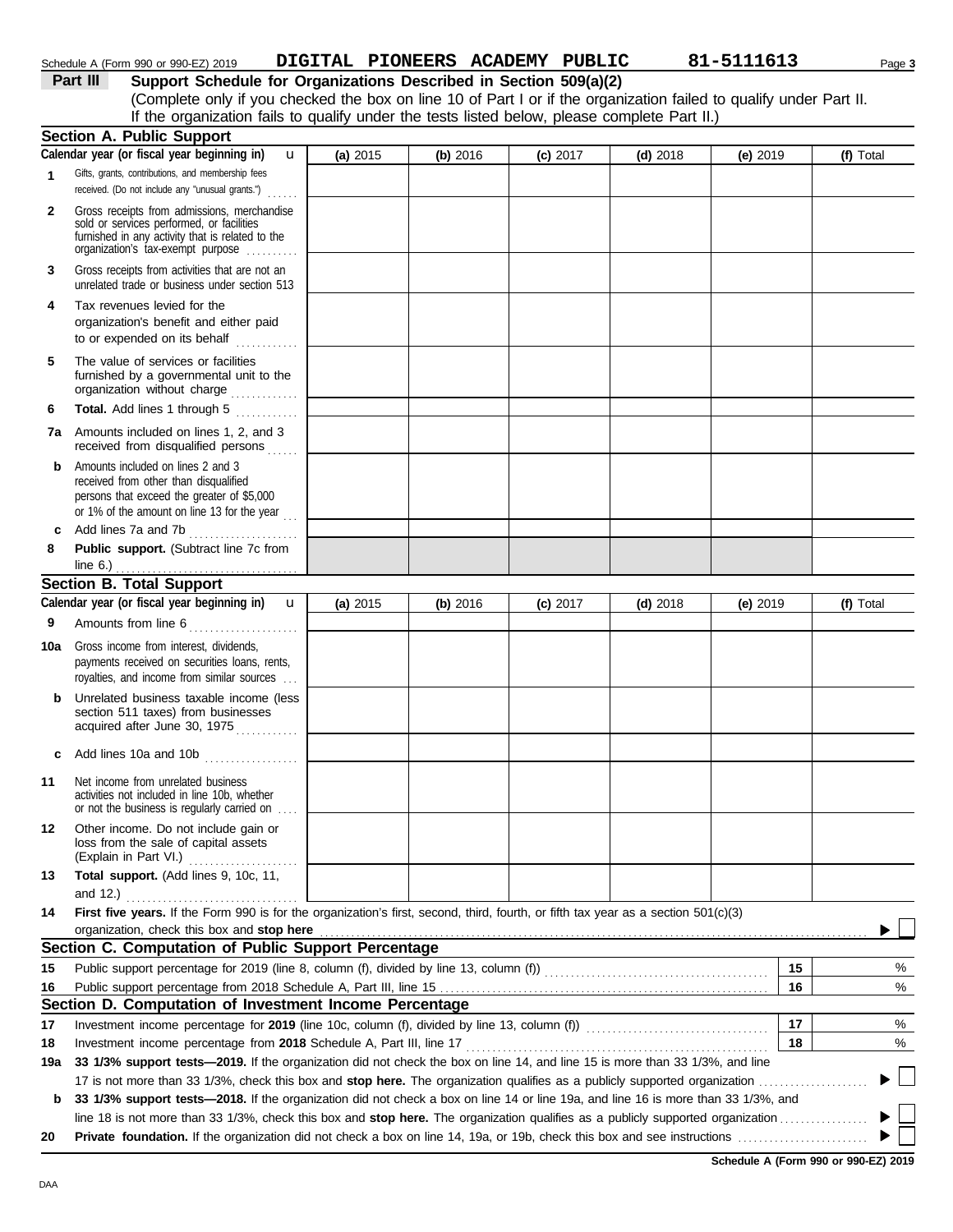|     | 81-5111613<br>DIGITAL PIONEERS ACADEMY PUBLIC<br>Schedule A (Form 990 or 990-EZ) 2019                                    |                 |     | Page 4 |
|-----|--------------------------------------------------------------------------------------------------------------------------|-----------------|-----|--------|
|     | Part IV<br><b>Supporting Organizations</b>                                                                               |                 |     |        |
|     | (Complete only if you checked a box in line 12 on Part I. If you checked 12a of Part I, complete Sections A              |                 |     |        |
|     | and B. If you checked 12b of Part I, complete Sections A and C. If you checked 12c of Part I, complete                   |                 |     |        |
|     | Sections A, D, and E. If you checked 12d of Part I, complete Sections A and D, and complete Part V.)                     |                 |     |        |
|     | Section A. All Supporting Organizations                                                                                  |                 |     |        |
|     |                                                                                                                          |                 | Yes | No     |
| 1   | Are all of the organization's supported organizations listed by name in the organization's governing                     |                 |     |        |
|     | documents? If "No," describe in Part VI how the supported organizations are designated. If designated by                 |                 |     |        |
|     | class or purpose, describe the designation. If historic and continuing relationship, explain.                            | 1               |     |        |
| 2   | Did the organization have any supported organization that does not have an IRS determination of status                   |                 |     |        |
|     | under section 509(a)(1) or (2)? If "Yes," explain in Part VI how the organization determined that the supported          |                 |     |        |
|     | organization was described in section 509(a)(1) or (2).                                                                  | $\mathbf{2}$    |     |        |
| За  | Did the organization have a supported organization described in section $501(c)(4)$ , (5), or (6)? If "Yes," answer      |                 |     |        |
|     | $(b)$ and $(c)$ below.                                                                                                   | 3a              |     |        |
| b   | Did the organization confirm that each supported organization qualified under section $501(c)(4)$ , $(5)$ , or $(6)$ and |                 |     |        |
|     | satisfied the public support tests under section 509(a)(2)? If "Yes," describe in Part VI when and how the               |                 |     |        |
|     | organization made the determination.                                                                                     | 3 <sub>b</sub>  |     |        |
| c   | Did the organization ensure that all support to such organizations was used exclusively for section $170(c)(2)(B)$       |                 |     |        |
|     | purposes? If "Yes," explain in Part VI what controls the organization put in place to ensure such use.                   | 3c              |     |        |
| 4a  | Was any supported organization not organized in the United States ("foreign supported organization")? If                 |                 |     |        |
|     | "Yes," and if you checked 12a or 12b in Part I, answer (b) and (c) below.                                                | 4a              |     |        |
| b   | Did the organization have ultimate control and discretion in deciding whether to make grants to the foreign              |                 |     |        |
|     | supported organization? If "Yes," describe in Part VI how the organization had such control and discretion               |                 |     |        |
|     | despite being controlled or supervised by or in connection with its supported organizations.                             | 4b              |     |        |
| c   | Did the organization support any foreign supported organization that does not have an IRS determination                  |                 |     |        |
|     | under sections $501(c)(3)$ and $509(a)(1)$ or (2)? If "Yes," explain in Part VI what controls the organization used      |                 |     |        |
|     | to ensure that all support to the foreign supported organization was used exclusively for section $170(c)(2)(B)$         |                 |     |        |
|     | purposes.                                                                                                                | 4с              |     |        |
| 5a  | Did the organization add, substitute, or remove any supported organizations during the tax year? If "Yes,"               |                 |     |        |
|     | answer (b) and (c) below (if applicable). Also, provide detail in Part VI, including (i) the names and EIN               |                 |     |        |
|     | numbers of the supported organizations added, substituted, or removed; (ii) the reasons for each such action;            |                 |     |        |
|     | (iii) the authority under the organization's organizing document authorizing such action; and (iv) how the action        |                 |     |        |
|     | was accomplished (such as by amendment to the organizing document).                                                      | 5а              |     |        |
| b   | Type I or Type II only. Was any added or substituted supported organization part of a class already                      |                 |     |        |
|     | designated in the organization's organizing document?                                                                    | 5b              |     |        |
| c   | Substitutions only. Was the substitution the result of an event beyond the organization's control?                       | 5c              |     |        |
|     | Did the organization provide support (whether in the form of grants or the provision of services or facilities) to       |                 |     |        |
|     | anyone other than (i) its supported organizations, (ii) individuals that are part of the charitable class benefited      |                 |     |        |
|     | by one or more of its supported organizations, or (iii) other supporting organizations that also support or              |                 |     |        |
|     | benefit one or more of the filing organization's supported organizations? If "Yes," provide detail in Part VI.           | 6               |     |        |
| 7   | Did the organization provide a grant, loan, compensation, or other similar payment to a substantial contributor          |                 |     |        |
|     | (as defined in section $4958(c)(3)(C)$ ), a family member of a substantial contributor, or a 35% controlled entity       |                 |     |        |
|     | with regard to a substantial contributor? If "Yes," complete Part I of Schedule L (Form 990 or 990-EZ).                  | 7               |     |        |
| 8   | Did the organization make a loan to a disqualified person (as defined in section 4958) not described in line 7?          |                 |     |        |
|     | If "Yes," complete Part I of Schedule L (Form 990 or 990-EZ).                                                            | 8               |     |        |
| 9a  | Was the organization controlled directly or indirectly at any time during the tax year by one or more                    |                 |     |        |
|     | disqualified persons as defined in section 4946 (other than foundation managers and organizations described              |                 |     |        |
|     | in section $509(a)(1)$ or (2))? If "Yes," provide detail in Part VI.                                                     | 9а              |     |        |
| b   | Did one or more disqualified persons (as defined in line 9a) hold a controlling interest in any entity in which          |                 |     |        |
|     | the supporting organization had an interest? If "Yes," provide detail in Part VI.                                        | 9b              |     |        |
| c   | Did a disqualified person (as defined in line 9a) have an ownership interest in, or derive any personal benefit          |                 |     |        |
|     | from, assets in which the supporting organization also had an interest? If "Yes," provide detail in Part VI.             | 9с              |     |        |
| 10a | Was the organization subject to the excess business holdings rules of section 4943 because of section                    |                 |     |        |
|     | 4943(f) (regarding certain Type II supporting organizations, and all Type III non-functionally integrated                |                 |     |        |
|     | supporting organizations)? If "Yes," answer 10b below.                                                                   | 10a             |     |        |
| b   | Did the organization have any excess business holdings in the tax year? (Use Schedule C, Form 4720, to                   |                 |     |        |
|     | determine whether the organization had excess business holdings.)                                                        | 10 <sub>b</sub> |     |        |

**Schedule A (Form 990 or 990-EZ) 2019**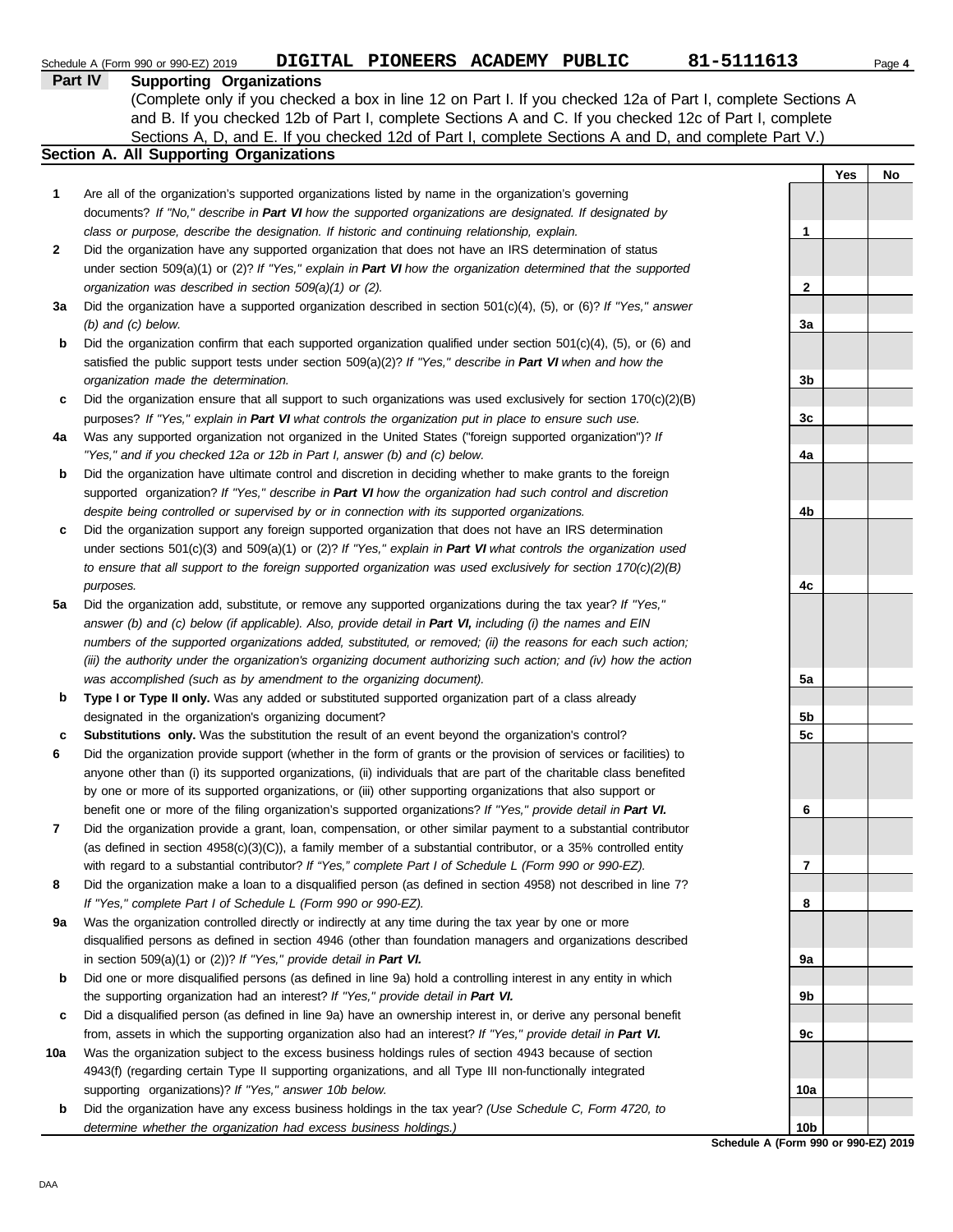|                | 81-5111613<br>DIGITAL PIONEERS ACADEMY PUBLIC<br>Schedule A (Form 990 or 990-EZ) 2019                                             |                 |     | Page 5 |
|----------------|-----------------------------------------------------------------------------------------------------------------------------------|-----------------|-----|--------|
| <b>Part IV</b> | <b>Supporting Organizations (continued)</b>                                                                                       |                 |     |        |
|                |                                                                                                                                   |                 | Yes | No     |
| 11             | Has the organization accepted a gift or contribution from any of the following persons?                                           |                 |     |        |
| а              | A person who directly or indirectly controls, either alone or together with persons described in (b) and (c)                      |                 |     |        |
|                | below, the governing body of a supported organization?                                                                            | 11a             |     |        |
| b              | A family member of a person described in (a) above?                                                                               | 11 <sub>b</sub> |     |        |
| c              | A 35% controlled entity of a person described in (a) or (b) above? If "Yes" to a, b, or c, provide detail in Part VI.             | 11c             |     |        |
|                | Section B. Type I Supporting Organizations                                                                                        |                 |     |        |
|                |                                                                                                                                   |                 | Yes | No     |
| 1              | Did the directors, trustees, or membership of one or more supported organizations have the power to                               |                 |     |        |
|                | regularly appoint or elect at least a majority of the organization's directors or trustees at all times during the                |                 |     |        |
|                | tax year? If "No," describe in Part VI how the supported organization(s) effectively operated, supervised, or                     |                 |     |        |
|                | controlled the organization's activities. If the organization had more than one supported organization,                           |                 |     |        |
|                | describe how the powers to appoint and/or remove directors or trustees were allocated among the supported                         |                 |     |        |
|                | organizations and what conditions or restrictions, if any, applied to such powers during the tax year.                            | 1               |     |        |
| 2              | Did the organization operate for the benefit of any supported organization other than the supported                               |                 |     |        |
|                | organization(s) that operated, supervised, or controlled the supporting organization? If "Yes," explain in Part                   |                 |     |        |
|                | VI how providing such benefit carried out the purposes of the supported organization(s) that operated,                            |                 |     |        |
|                | supervised, or controlled the supporting organization.                                                                            | 2               |     |        |
|                | Section C. Type II Supporting Organizations                                                                                       |                 |     |        |
|                |                                                                                                                                   |                 | Yes | No     |
| 1              | Were a majority of the organization's directors or trustees during the tax year also a majority of the directors                  |                 |     |        |
|                | or trustees of each of the organization's supported organization(s)? If "No," describe in Part VI how control                     |                 |     |        |
|                | or management of the supporting organization was vested in the same persons that controlled or managed                            |                 |     |        |
|                | the supported organization(s).                                                                                                    | 1               |     |        |
|                | Section D. All Type III Supporting Organizations                                                                                  |                 |     |        |
|                |                                                                                                                                   |                 | Yes | No     |
| 1              | Did the organization provide to each of its supported organizations, by the last day of the fifth month of the                    |                 |     |        |
|                |                                                                                                                                   |                 |     |        |
|                | organization's tax year, (i) a written notice describing the type and amount of support provided during the prior tax             |                 |     |        |
|                | year, (ii) a copy of the Form 990 that was most recently filed as of the date of notification, and (iii) copies of the            |                 |     |        |
|                | organization's governing documents in effect on the date of notification, to the extent not previously provided?                  | 1               |     |        |
| 2              | Were any of the organization's officers, directors, or trustees either (i) appointed or elected by the supported                  |                 |     |        |
|                | organization(s) or (ii) serving on the governing body of a supported organization? If "No," explain in Part VI how                |                 |     |        |
|                | the organization maintained a close and continuous working relationship with the supported organization(s).                       | 2               |     |        |
| 3              | By reason of the relationship described in (2), did the organization's supported organizations have a                             |                 |     |        |
|                | significant voice in the organization's investment policies and in directing the use of the organization's                        |                 |     |        |
|                | income or assets at all times during the tax year? If "Yes," describe in Part VI the role the organization's                      |                 |     |        |
|                | supported organizations played in this regard.                                                                                    | 3               |     |        |
|                | Section E. Type III Functionally-Integrated Supporting Organizations                                                              |                 |     |        |
| 1              | Check the box next to the method that the organization used to satisfy the Integral Part Test during the year (see instructions). |                 |     |        |
| a              | The organization satisfied the Activities Test. Complete line 2 below.                                                            |                 |     |        |
| b              | The organization is the parent of each of its supported organizations. Complete line 3 below.                                     |                 |     |        |
| c              | The organization supported a governmental entity. Describe in Part VI how you supported a government entity (see instructions).   |                 |     |        |
|                |                                                                                                                                   |                 |     |        |
| 2              | Activities Test. Answer (a) and (b) below.                                                                                        |                 | Yes | No     |
| а              | Did substantially all of the organization's activities during the tax year directly further the exempt purposes of                |                 |     |        |
|                | the supported organization(s) to which the organization was responsive? If "Yes," then in Part VI identify                        |                 |     |        |
|                | those supported organizations and explain how these activities directly furthered their exempt purposes,                          |                 |     |        |
|                | how the organization was responsive to those supported organizations, and how the organization determined                         |                 |     |        |
|                | that these activities constituted substantially all of its activities.                                                            | 2a              |     |        |
| b              | Did the activities described in (a) constitute activities that, but for the organization's involvement, one or more               |                 |     |        |
|                | of the organization's supported organization(s) would have been engaged in? If "Yes," explain in Part VI the                      |                 |     |        |
|                | reasons for the organization's position that its supported organization(s) would have engaged in these                            |                 |     |        |

**3** Parent of Supported Organizations. *Answer (a) and (b) below.*

*activities but for the organization's involvement.*

- **a** Did the organization have the power to regularly appoint or elect a majority of the officers, directors, or trustees of each of the supported organizations? *Provide details in Part VI.*
- **b** Did the organization exercise a substantial degree of direction over the policies, programs, and activities of each of its supported organizations? *If "Yes," describe in Part VI the role played by the organization in this regard.*

DAA **Schedule A (Form 990 or 990-EZ) 2019 3b**

**2b**

**3a**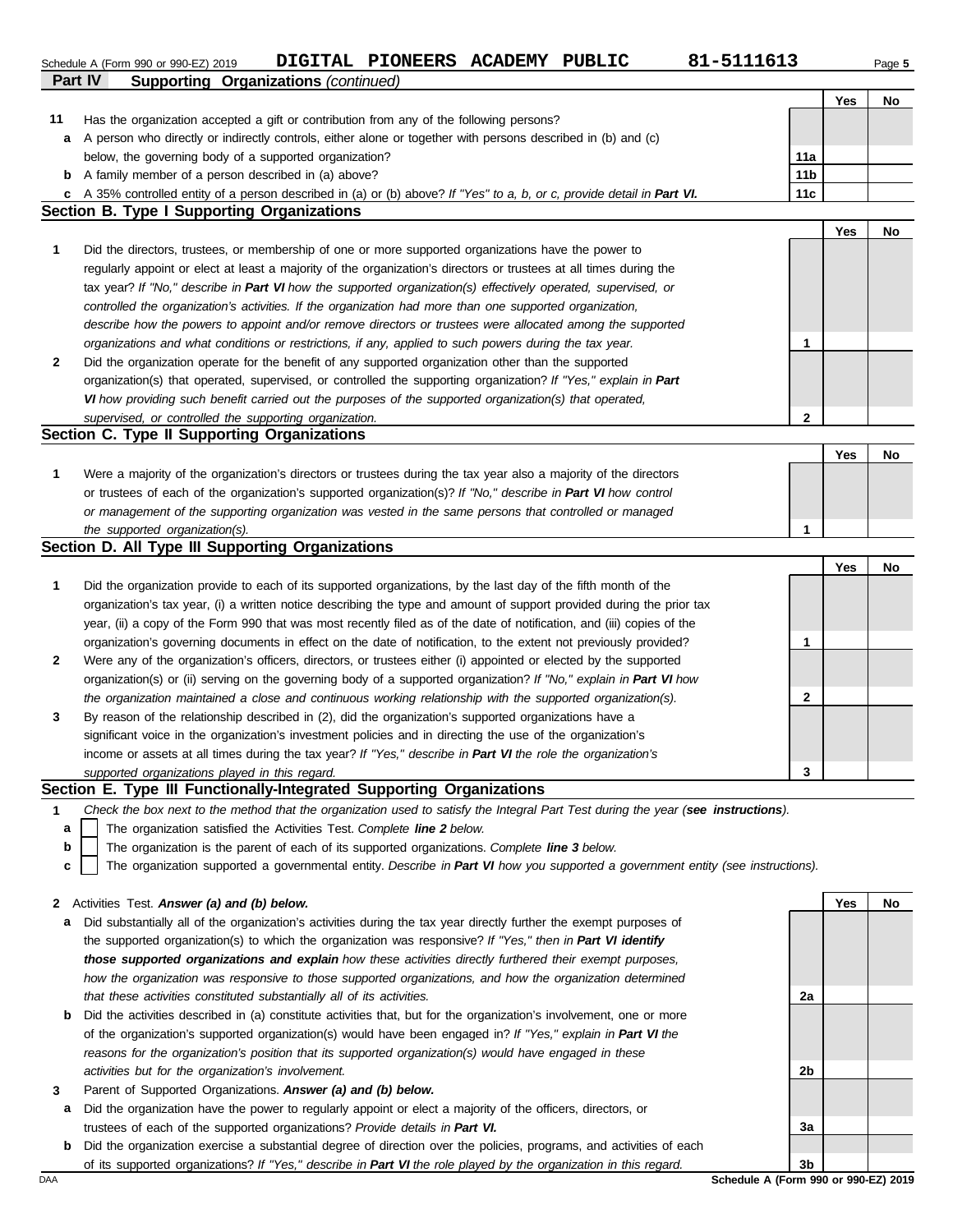| DIGITAL PIONEERS ACADEMY PUBLIC<br>Schedule A (Form 990 or 990-EZ) 2019                                                               |                | 81-5111613     | Page 6                         |
|---------------------------------------------------------------------------------------------------------------------------------------|----------------|----------------|--------------------------------|
| <b>Part V</b><br>Type III Non-Functionally Integrated 509(a)(3) Supporting Organizations                                              |                |                |                                |
| 1<br>Check here if the organization satisfied the Integral Part Test as a qualifying trust on Nov. 20, 1970 (explain in Part VI). See |                |                |                                |
| instructions. All other Type III non-functionally integrated supporting organizations must complete Sections A through E.             |                |                |                                |
| Section A - Adjusted Net Income                                                                                                       |                | (A) Prior Year | (B) Current Year<br>(optional) |
| Net short-term capital gain<br>1                                                                                                      | $\mathbf{1}$   |                |                                |
| 2<br>Recoveries of prior-year distributions                                                                                           | $\mathbf{2}$   |                |                                |
| 3<br>Other gross income (see instructions)                                                                                            | 3              |                |                                |
| 4<br>Add lines 1 through 3.                                                                                                           | 4              |                |                                |
| 5<br>Depreciation and depletion                                                                                                       | 5              |                |                                |
| Portion of operating expenses paid or incurred for production or<br>6                                                                 |                |                |                                |
| collection of gross income or for management, conservation, or                                                                        |                |                |                                |
| maintenance of property held for production of income (see instructions)                                                              | 6              |                |                                |
| Other expenses (see instructions)<br>7                                                                                                | $\overline{7}$ |                |                                |
| 8<br>Adjusted Net Income (subtract lines 5, 6, and 7 from line 4)                                                                     | 8              |                |                                |
| <b>Section B - Minimum Asset Amount</b>                                                                                               |                | (A) Prior Year | (B) Current Year<br>(optional) |
| Aggregate fair market value of all non-exempt-use assets (see<br>1                                                                    |                |                |                                |
| instructions for short tax year or assets held for part of year):                                                                     |                |                |                                |
| Average monthly value of securities<br>a                                                                                              | 1a             |                |                                |
| Average monthly cash balances<br>b                                                                                                    | 1b             |                |                                |
| Fair market value of other non-exempt-use assets<br>c                                                                                 | 1 <sub>c</sub> |                |                                |
| <b>Total</b> (add lines 1a, 1b, and 1c)<br>d                                                                                          | 1 <sub>d</sub> |                |                                |
| <b>Discount</b> claimed for blockage or other<br>е                                                                                    |                |                |                                |
| factors (explain in detail in <b>Part VI)</b> :                                                                                       |                |                |                                |
| Acquisition indebtedness applicable to non-exempt-use assets<br>$\mathbf{2}$                                                          | $\overline{2}$ |                |                                |
| 3<br>Subtract line 2 from line 1d.                                                                                                    | 3              |                |                                |
| Cash deemed held for exempt use. Enter 1-1/2% of line 3 (for greater amount,<br>4                                                     |                |                |                                |
| see instructions).                                                                                                                    | 4              |                |                                |
| 5<br>Net value of non-exempt-use assets (subtract line 4 from line 3)                                                                 | 5              |                |                                |
| 6<br>Multiply line 5 by .035.                                                                                                         | 6              |                |                                |
| 7<br>Recoveries of prior-year distributions                                                                                           | $\overline{7}$ |                |                                |
| 8<br>Minimum Asset Amount (add line 7 to line 6)                                                                                      | 8              |                |                                |
| Section C - Distributable Amount                                                                                                      |                |                | <b>Current Year</b>            |
| Adjusted net income for prior year (from Section A, line 8, Column A)<br>1                                                            | $\mathbf{1}$   |                |                                |
| $\mathbf{2}$<br>Enter 85% of line 1.                                                                                                  | $\mathbf{2}$   |                |                                |
| 3<br>Minimum asset amount for prior year (from Section B, line 8, Column A)                                                           | 3              |                |                                |
| 4<br>Enter greater of line 2 or line 3.                                                                                               | 4              |                |                                |
| 5<br>Income tax imposed in prior year                                                                                                 | 5              |                |                                |
| <b>Distributable Amount.</b> Subtract line 5 from line 4, unless subject to<br>6                                                      |                |                |                                |
| emergency temporary reduction (see instructions).                                                                                     | 6              |                |                                |
|                                                                                                                                       |                |                |                                |

**7** | Check here if the current year is the organization's first as a non-functionally integrated Type III supporting organization (see instructions).

**Schedule A (Form 990 or 990-EZ) 2019**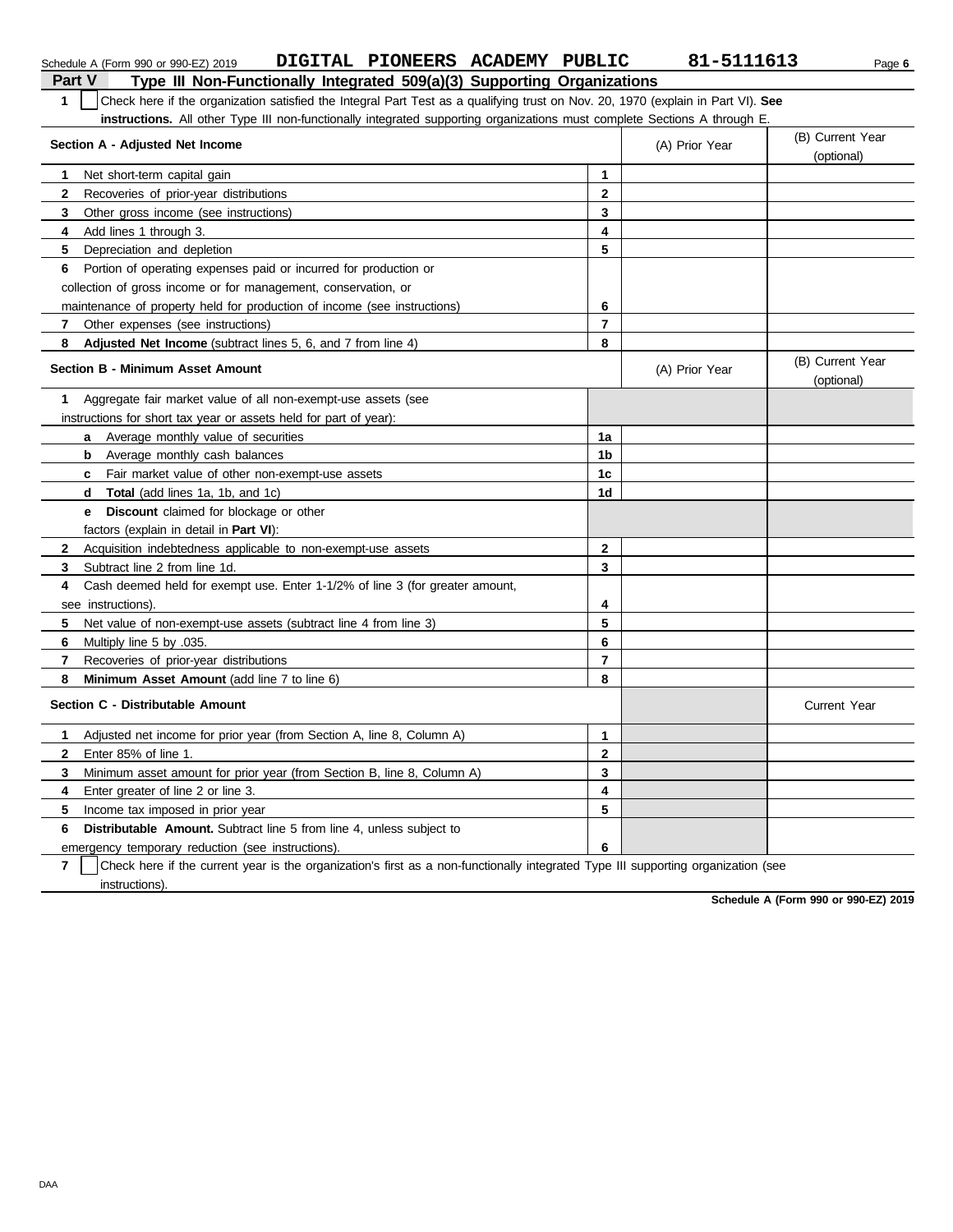|               | DIGITAL PIONEERS ACADEMY PUBLIC<br>Schedule A (Form 990 or 990-EZ) 2019                                                   |                                    | 81-5111613                                    | Page 7                                           |
|---------------|---------------------------------------------------------------------------------------------------------------------------|------------------------------------|-----------------------------------------------|--------------------------------------------------|
| <b>Part V</b> | Type III Non-Functionally Integrated 509(a)(3) Supporting Organizations                                                   |                                    | (continued)                                   |                                                  |
|               | <b>Section D - Distributions</b>                                                                                          |                                    |                                               | <b>Current Year</b>                              |
| 1             | Amounts paid to supported organizations to accomplish exempt purposes                                                     |                                    |                                               |                                                  |
| $\mathbf{2}$  | Amounts paid to perform activity that directly furthers exempt purposes of supported                                      |                                    |                                               |                                                  |
|               | organizations, in excess of income from activity                                                                          |                                    |                                               |                                                  |
| 3             | Administrative expenses paid to accomplish exempt purposes of supported organizations                                     |                                    |                                               |                                                  |
| 4             | Amounts paid to acquire exempt-use assets                                                                                 |                                    |                                               |                                                  |
| 5<br>6        | Qualified set-aside amounts (prior IRS approval required)<br>Other distributions (describe in Part VI). See instructions. |                                    |                                               |                                                  |
| 7             | <b>Total annual distributions.</b> Add lines 1 through 6.                                                                 |                                    |                                               |                                                  |
| 8             | Distributions to attentive supported organizations to which the organization is responsive                                |                                    |                                               |                                                  |
|               | (provide details in Part VI). See instructions.                                                                           |                                    |                                               |                                                  |
| 9             | Distributable amount for 2019 from Section C, line 6                                                                      |                                    |                                               |                                                  |
| 10            | Line 8 amount divided by line 9 amount                                                                                    |                                    |                                               |                                                  |
|               | <b>Section E - Distribution Allocations (see instructions)</b>                                                            | (i)<br><b>Excess Distributions</b> | (ii)<br><b>Underdistributions</b><br>Pre-2019 | (iii)<br><b>Distributable</b><br>Amount for 2019 |
| 1             | Distributable amount for 2019 from Section C, line 6                                                                      |                                    |                                               |                                                  |
| $\mathbf{2}$  | Underdistributions, if any, for years prior to 2019                                                                       |                                    |                                               |                                                  |
|               | (reasonable cause required-explain in Part VI). See                                                                       |                                    |                                               |                                                  |
|               | instructions.                                                                                                             |                                    |                                               |                                                  |
| 3             | Excess distributions carryover, if any, to 2019                                                                           |                                    |                                               |                                                  |
|               |                                                                                                                           |                                    |                                               |                                                  |
|               |                                                                                                                           |                                    |                                               |                                                  |
|               |                                                                                                                           |                                    |                                               |                                                  |
|               |                                                                                                                           |                                    |                                               |                                                  |
|               |                                                                                                                           |                                    |                                               |                                                  |
|               | f Total of lines 3a through e                                                                                             |                                    |                                               |                                                  |
|               | g Applied to underdistributions of prior years<br>h Applied to 2019 distributable amount                                  |                                    |                                               |                                                  |
| Ť.            | Carryover from 2014 not applied (see instructions)                                                                        |                                    |                                               |                                                  |
|               | Remainder. Subtract lines 3g, 3h, and 3i from 3f.                                                                         |                                    |                                               |                                                  |
| 4             | Distributions for 2019 from                                                                                               |                                    |                                               |                                                  |
|               | Section D, line 7:<br>\$                                                                                                  |                                    |                                               |                                                  |
|               | a Applied to underdistributions of prior years                                                                            |                                    |                                               |                                                  |
|               | <b>b</b> Applied to 2019 distributable amount                                                                             |                                    |                                               |                                                  |
|               | c Remainder. Subtract lines 4a and 4b from 4.                                                                             |                                    |                                               |                                                  |
| 5             | Remaining underdistributions for years prior to 2019, if                                                                  |                                    |                                               |                                                  |
|               | any. Subtract lines 3g and 4a from line 2. For result                                                                     |                                    |                                               |                                                  |
|               | greater than zero, explain in Part VI. See instructions.                                                                  |                                    |                                               |                                                  |
| 6             | Remaining underdistributions for 2019. Subtract lines 3h                                                                  |                                    |                                               |                                                  |
|               | and 4b from line 1. For result greater than zero, explain in                                                              |                                    |                                               |                                                  |
|               | Part VI. See instructions.                                                                                                |                                    |                                               |                                                  |
| 7             | Excess distributions carryover to 2020. Add lines 3j                                                                      |                                    |                                               |                                                  |
|               | and 4c.                                                                                                                   |                                    |                                               |                                                  |
| 8             | Breakdown of line 7:                                                                                                      |                                    |                                               |                                                  |
|               | a Excess from 2015                                                                                                        |                                    |                                               |                                                  |

**Schedule A (Form 990 or 990-EZ) 2019**

**b** Excess from 2016 . . . . . . . . . . . . . . . . . . . . . . . . . . **c** Excess from 2017 . . . . . . . . . . . . . . . . . . . . . . . . . . . **d** Excess from 2018 . . . . . . . . . . . . . . . . . . . . . . . . . . . **e** Excess from 2019 . . . . . . . . . . . . . . . . . . . . . . . . . . .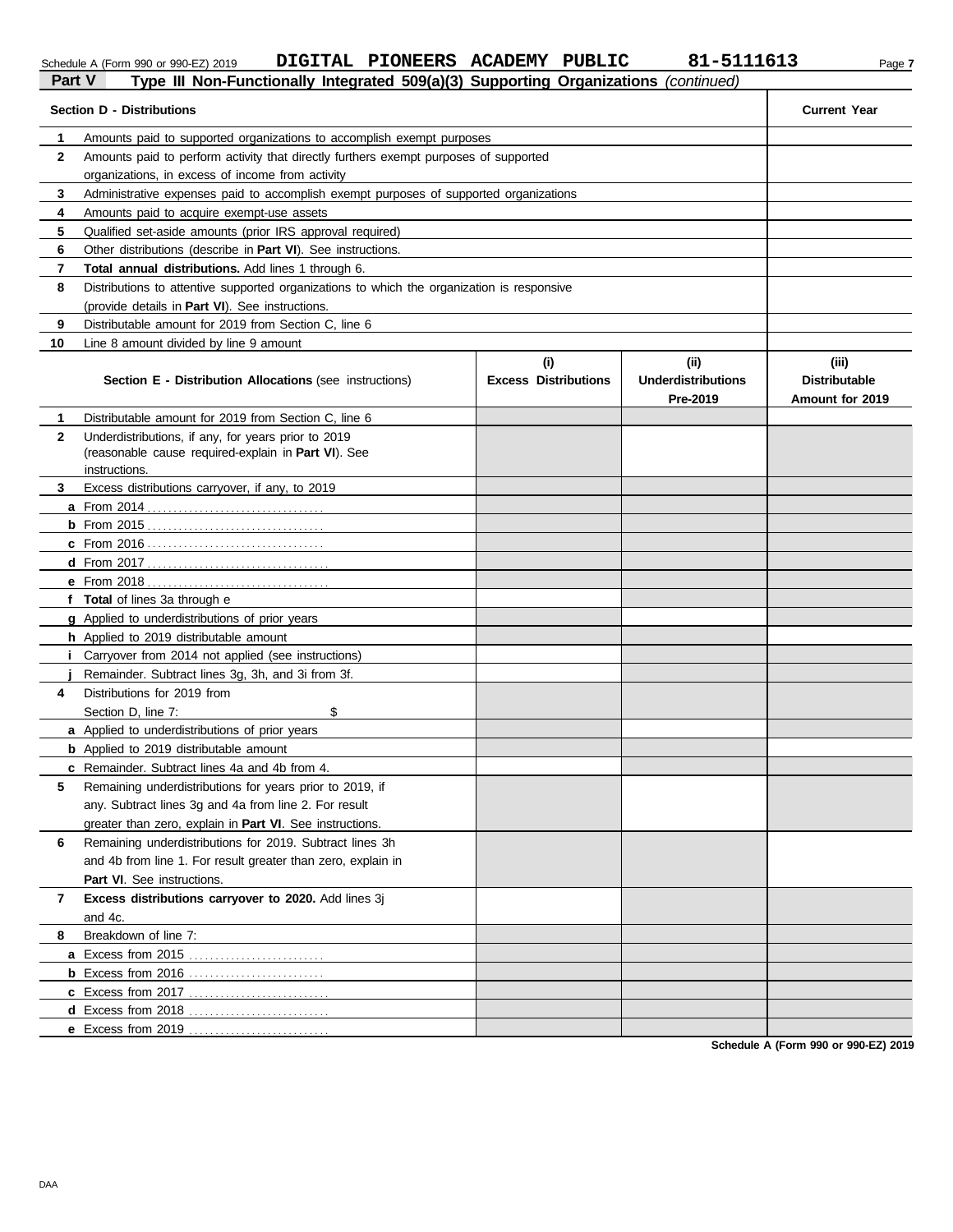|         | Schedule A (Form 990 or 990-EZ) 2019 | DIGITAL PIONEERS ACADEMY PUBLIC |                                                                                                | 81-5111613                                                                                                                                                                                                                                                                                                                                                                                                                                                                                | Page 8 |
|---------|--------------------------------------|---------------------------------|------------------------------------------------------------------------------------------------|-------------------------------------------------------------------------------------------------------------------------------------------------------------------------------------------------------------------------------------------------------------------------------------------------------------------------------------------------------------------------------------------------------------------------------------------------------------------------------------------|--------|
| Part VI |                                      |                                 | lines 2, 5, and 6. Also complete this part for any additional information. (See instructions.) | Supplemental Information. Provide the explanations required by Part II, line 10; Part II, line 17a or 17b; Part<br>III, line 12; Part IV, Section A, lines 1, 2, 3b, 3c, 4b, 4c, 5a, 6, 9a, 9b, 9c, 11a, 11b, and 11c; Part IV, Section<br>B, lines 1 and 2; Part IV, Section C, line 1; Part IV, Section D, lines 2 and 3; Part IV, Section E, lines 1c, 2a, 2b,<br>3a, and 3b; Part V, line 1; Part V, Section B, line 1e; Part V, Section D, lines 5, 6, and 8; and Part V, Section E, |        |
|         |                                      |                                 |                                                                                                |                                                                                                                                                                                                                                                                                                                                                                                                                                                                                           |        |
|         |                                      |                                 |                                                                                                |                                                                                                                                                                                                                                                                                                                                                                                                                                                                                           |        |
|         |                                      |                                 |                                                                                                |                                                                                                                                                                                                                                                                                                                                                                                                                                                                                           |        |
|         |                                      |                                 |                                                                                                |                                                                                                                                                                                                                                                                                                                                                                                                                                                                                           |        |
|         |                                      |                                 |                                                                                                |                                                                                                                                                                                                                                                                                                                                                                                                                                                                                           |        |
|         |                                      |                                 |                                                                                                |                                                                                                                                                                                                                                                                                                                                                                                                                                                                                           |        |
|         |                                      |                                 |                                                                                                |                                                                                                                                                                                                                                                                                                                                                                                                                                                                                           |        |
|         |                                      |                                 |                                                                                                |                                                                                                                                                                                                                                                                                                                                                                                                                                                                                           |        |
|         |                                      |                                 |                                                                                                |                                                                                                                                                                                                                                                                                                                                                                                                                                                                                           |        |
|         |                                      |                                 |                                                                                                |                                                                                                                                                                                                                                                                                                                                                                                                                                                                                           |        |
|         |                                      |                                 |                                                                                                |                                                                                                                                                                                                                                                                                                                                                                                                                                                                                           |        |
|         |                                      |                                 |                                                                                                |                                                                                                                                                                                                                                                                                                                                                                                                                                                                                           |        |
|         |                                      |                                 |                                                                                                |                                                                                                                                                                                                                                                                                                                                                                                                                                                                                           |        |
|         |                                      |                                 |                                                                                                |                                                                                                                                                                                                                                                                                                                                                                                                                                                                                           |        |
|         |                                      |                                 |                                                                                                |                                                                                                                                                                                                                                                                                                                                                                                                                                                                                           |        |
|         |                                      |                                 |                                                                                                |                                                                                                                                                                                                                                                                                                                                                                                                                                                                                           |        |
|         |                                      |                                 |                                                                                                |                                                                                                                                                                                                                                                                                                                                                                                                                                                                                           |        |
|         |                                      |                                 |                                                                                                |                                                                                                                                                                                                                                                                                                                                                                                                                                                                                           |        |
|         |                                      |                                 |                                                                                                |                                                                                                                                                                                                                                                                                                                                                                                                                                                                                           |        |
|         |                                      |                                 |                                                                                                |                                                                                                                                                                                                                                                                                                                                                                                                                                                                                           |        |
|         |                                      |                                 |                                                                                                |                                                                                                                                                                                                                                                                                                                                                                                                                                                                                           |        |
|         |                                      |                                 |                                                                                                |                                                                                                                                                                                                                                                                                                                                                                                                                                                                                           |        |
|         |                                      |                                 |                                                                                                |                                                                                                                                                                                                                                                                                                                                                                                                                                                                                           |        |
|         |                                      |                                 |                                                                                                |                                                                                                                                                                                                                                                                                                                                                                                                                                                                                           |        |
|         |                                      |                                 |                                                                                                |                                                                                                                                                                                                                                                                                                                                                                                                                                                                                           |        |
|         |                                      |                                 |                                                                                                |                                                                                                                                                                                                                                                                                                                                                                                                                                                                                           |        |
|         |                                      |                                 |                                                                                                |                                                                                                                                                                                                                                                                                                                                                                                                                                                                                           |        |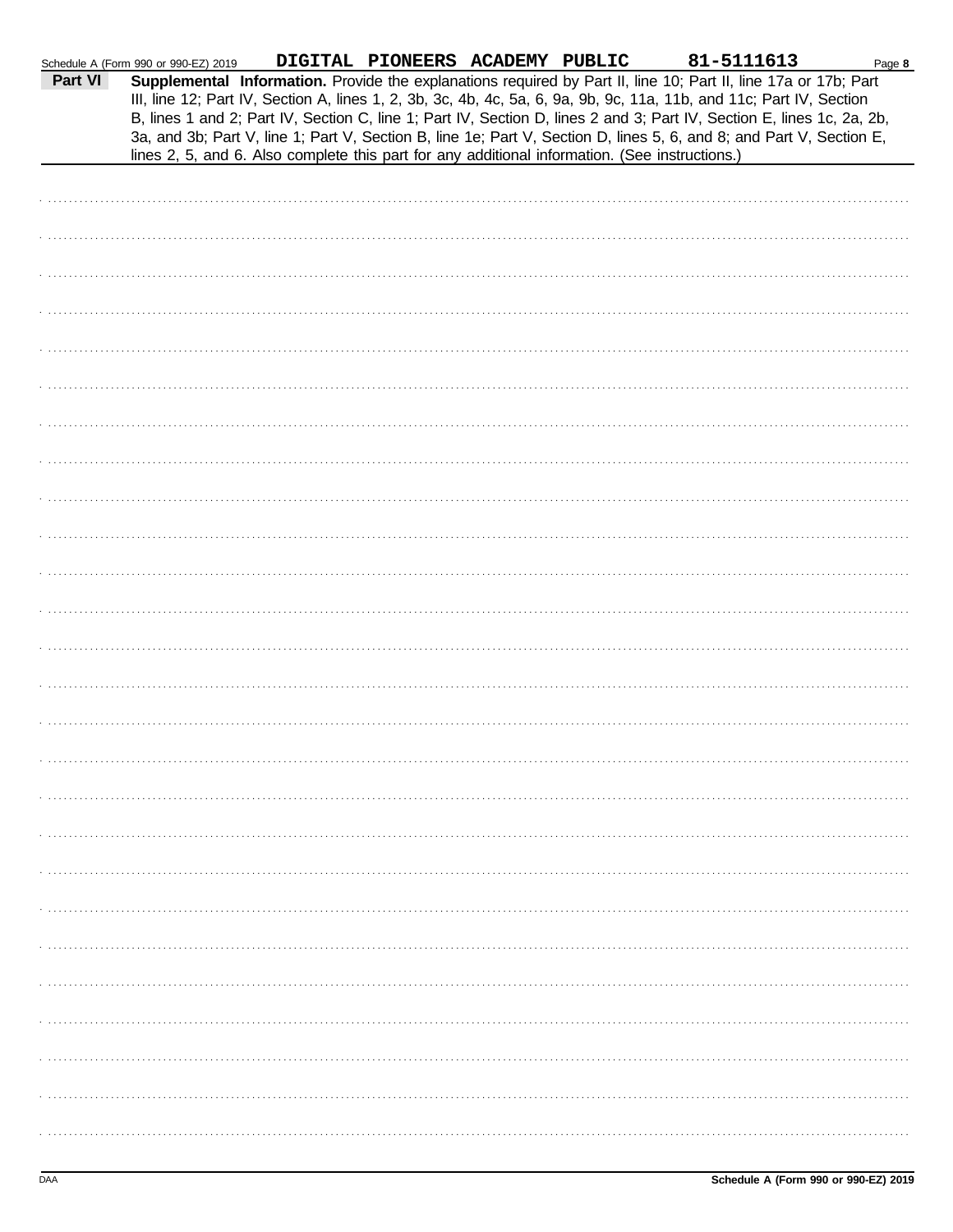**DAA** 

during the year for an *exclusively* religious, charitable, etc., purpose. Don't complete any of the parts unless the **General Rule** applies to this organization because it received *nonexclusively* religious, charitable, etc., contributions totaling \$5,000 or more during the year . . . . . . . . . . . . . . . . . . . . . . . . . . . . . . . . . . . . . . . . . . . . . . . . . . . . . . . . . . . . . . . . . . . . . . . . . . . . . . . .

contributor, during the year, contributions *exclusively* for religious, charitable, etc., purposes, but no such contributions totaled more than \$1,000. If this box is checked, enter here the total contributions that were received

literary, or educational purposes, or for the prevention of cruelty to children or animals. Complete Parts I (entering

For an organization described in section 501(c)(7), (8), or (10) filing Form 990 or 990-EZ that received from any one contributor, during the year, total contributions of more than \$1,000 *exclusively* for religious, charitable, scientific,

\$5,000; or **(2)** 2% of the amount on (i) Form 990, Part VIII, line 1h; or (ii) Form 990-EZ, line 1. Complete Parts I and II.

For an organization described in section 501(c)(3) filing Form 990 or 990-EZ that met the 33<sup>1</sup>/3% support test of the regulations under sections 509(a)(1) and 170(b)(1)(A)(vi), that checked Schedule A (Form 990 or 990-EZ), Part II, line 13, 16a, or 16b, and that received from any one contributor, during the year, total contributions of the greater of **(1)**

For an organization described in section 501(c)(7), (8), or (10) filing Form 990 or 990-EZ that received from any one

990-EZ, or 990-PF), but it **must** answer "No" on Part IV, line 2, of its Form 990; or check the box on line H of its Form 990-EZ or on its Form 990-PF, Part I, line 2, to certify that it doesn't meet the filing requirements of Schedule B (Form 990, 990-EZ, or 990-PF). **Caution:** An organization that isn't covered by the General Rule and/or the Special Rules doesn't file Schedule B (Form 990,

**For Paperwork Reduction Act Notice, see the instructions for Form 990, 990-EZ, or 990-PF.**

"N/A" in column (b) instead of the contributor name and address), II, and III.

4947(a)(1) nonexempt charitable trust treated as a private foundation

### **DIGITAL PIONEERS ACADEMY PUBLIC**

| <b>CHARTER</b>                        | <b>SCHOOL</b> |
|---------------------------------------|---------------|
| <b>Organization type</b> (check one): |               |

| Filers of:         | Section:                                                                  |
|--------------------|---------------------------------------------------------------------------|
| Form 990 or 990-EZ | $ \mathbf{X} $ 501(c)( $3$ ) (enter number) organization                  |
|                    | 4947(a)(1) nonexempt charitable trust not treated as a private foundation |
|                    | 527 political organization                                                |
| Form 990-PF        | 501(c)(3) exempt private foundation                                       |

Check if your organization is covered by the **General Rule** or a **Special Rule.**

501(c)(3) taxable private foundation

**Note:** Only a section 501(c)(7), (8), or (10) organization can check boxes for both the General Rule and a Special Rule. See

For an organization filing Form 990, 990-EZ, or 990-PF that received, during the year, contributions totaling \$5,000 **X**or more (in money or property) from any one contributor. Complete Parts I and II. See instructions for determining a

## **Schedule of Contributors Schedule B**

**Employer identification number**

\$ . . . . . . . . . . . . . . . . . . . . . . . . . . .

**Schedule B (Form 990, 990-EZ, or 990-PF) (2019)**

**or 990-PF)** u **Attach to Form 990, Form 990-EZ, or Form 990-PF.** u **Go to** *www.irs.gov/Form990* **for the latest information.**

Name of the organization

|  | (Form 990, 990-EZ, |  |
|--|--------------------|--|
|  |                    |  |

Department of the Treasury Internal Revenue Service

**General Rule**

instructions.

**Special Rules**

contributor's total contributions.

**2019**

**CHARTER SCHOOL 81-5111613**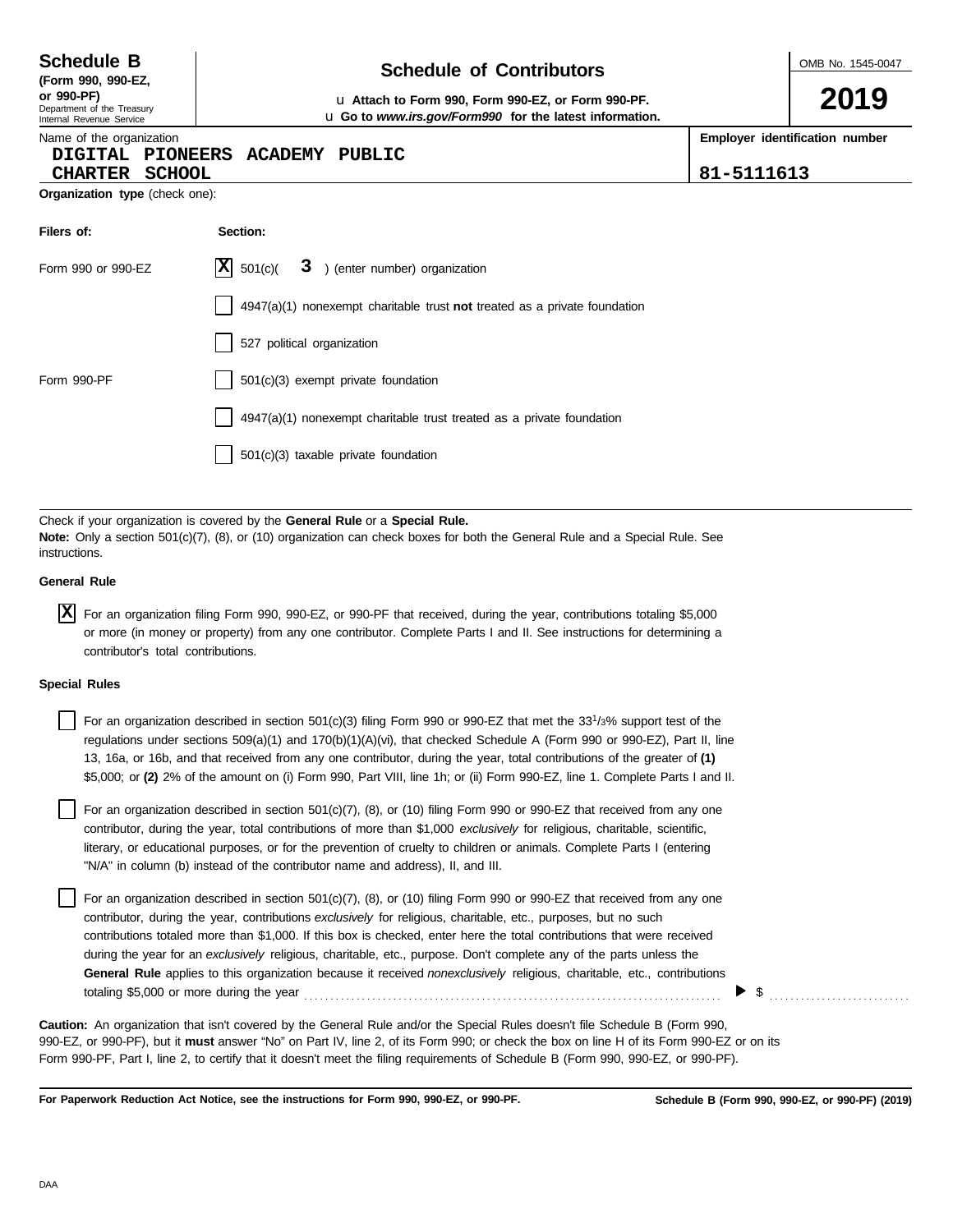| Name of organization | DIGITAL PIONEERS ACADEMY PUBLIC                                                                                                             |                                                | Employer identification number<br>81-5111613                                                                |
|----------------------|---------------------------------------------------------------------------------------------------------------------------------------------|------------------------------------------------|-------------------------------------------------------------------------------------------------------------|
| Part I               | <b>Contributors</b> (see instructions). Use duplicate copies of Part I if additional space is needed.                                       |                                                |                                                                                                             |
| (a)<br>No.           | (b)<br>Name, address, and ZIP + 4                                                                                                           | (c)<br><b>Total contributions</b>              | (d)<br>Type of contribution                                                                                 |
| $\mathbf{1}$         | US DEPARTMENT OF EDUCATION<br>400 MARYLAND AVENUE, SW<br>DC 20202<br><b>WASHINGTON</b>                                                      | 407,541<br>\$                                  | X<br>Person<br>Payroll<br>Noncash<br>(Complete Part II for<br>noncash contributions.)                       |
| (a)<br>No.           | (b)<br>Name, address, and ZIP + 4                                                                                                           | (c)<br><b>Total contributions</b>              | (d)<br>Type of contribution                                                                                 |
| 2                    | US DEPARTMENT OF AGRICULTURE<br>1400 INDEPENDENCE AVENUE, SW<br>DC 20250<br><b>WASHINGTON</b>                                               | 112,125<br>$\frac{1}{2}$                       | X<br>Person<br>Payroll<br>Noncash<br>(Complete Part II for<br>noncash contributions.)                       |
| (a)<br>No.           | (b)<br>Name, address, and ZIP + 4                                                                                                           | (c)<br><b>Total contributions</b>              | (d)<br>Type of contribution                                                                                 |
| 3 <sub>1</sub>       | SMALL BUSINESS ADMINISTRATION<br>409 3RD STREET, SW<br>DC 20416<br><b>WASHINGTON</b>                                                        | 10,000<br>$\frac{1}{2}$                        | X<br>Person<br>Payroll<br>Noncash<br>(Complete Part II for<br>noncash contributions.)                       |
| (a)<br>No.           | (b)<br>Name, address, and ZIP + 4                                                                                                           | (c)<br><b>Total contributions</b>              | (d)<br>Type of contribution                                                                                 |
| $\frac{4}{1}$        | EDUCATION FORWARD DC<br>1805 7TH STREET, NW<br>6TH FLOOR<br>DC 20001<br><b>WASHINGTON</b>                                                   | 130,000<br>\$                                  | ΙX<br>Person<br>Payroll<br><b>Noncash</b><br>(Complete Part II for<br>noncash contributions.)               |
| (a)<br>No.           | (b)                                                                                                                                         | (c)                                            | (d)<br>Type of contribution                                                                                 |
| $\overline{5}$       | Name, address, and ZIP + 4<br>UNIVERSAL SERVICE COMPANY<br>ADMINISTRATIVE COMPANY<br>30 LANIDEX PLAZA WEST<br>NJ 07054<br><b>PARSIPPANY</b> | <b>Total contributions</b><br>33,320<br>$\sim$ | ΙX<br>Person<br>Payroll<br>Noncash<br>(Complete Part II for<br>noncash contributions.)                      |
| (a)<br>No.           | (b)<br>Name, address, and ZIP + 4                                                                                                           | (c)<br><b>Total contributions</b>              | (d)<br>Type of contribution                                                                                 |
| $6 \overline{6}$     | CHARTER SCHOOL GROWTH FUND<br>10901 WEST 120TH AVENUE<br>SUITE 450<br>CO 80021<br><b>BROOMFIELD</b>                                         | 240,000<br>\$                                  | $\overline{\mathbf{x}}$<br>Person<br>Payroll<br>Noncash<br>(Complete Part II for<br>noncash contributions.) |

Page **2**

**PAGE 1 OF 2**

Schedule B (Form 990, 990-EZ, or 990-PF) (2019)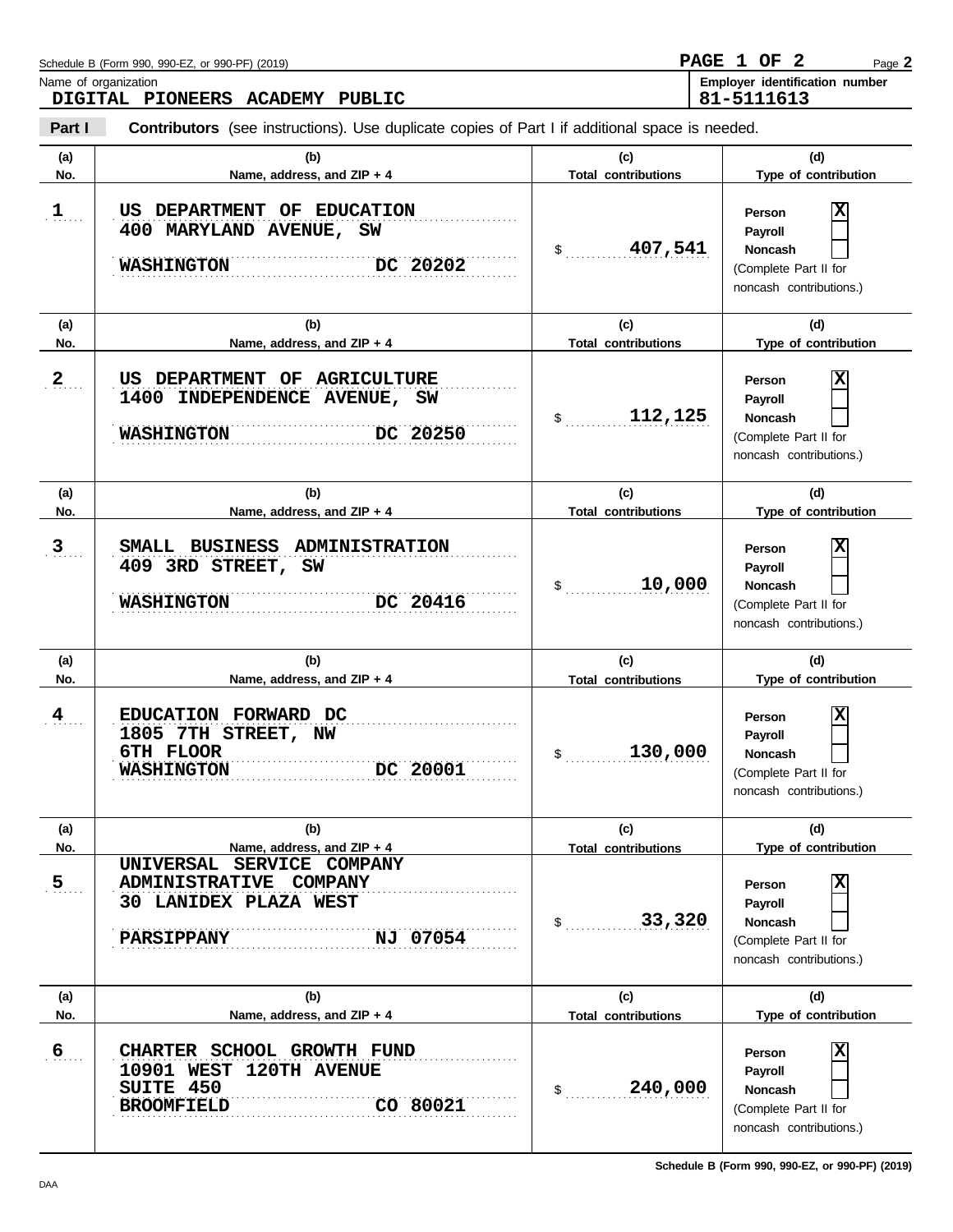|                | Schedule B (Form 990, 990-EZ, or 990-PF) (2019)<br>Name of organization<br>DIGITAL PIONEERS ACADEMY PUBLIC                                             | <b>PAGE</b>                       | $\mathbf{2}$<br>2 OF<br>Page 2<br>Employer identification number<br>81-5111613                                     |
|----------------|--------------------------------------------------------------------------------------------------------------------------------------------------------|-----------------------------------|--------------------------------------------------------------------------------------------------------------------|
| Part I         | <b>Contributors</b> (see instructions). Use duplicate copies of Part I if additional space is needed.                                                  |                                   |                                                                                                                    |
| (a)<br>No.     | (b)<br>Name, address, and ZIP + 4                                                                                                                      | (c)<br><b>Total contributions</b> | (d)<br>Type of contribution                                                                                        |
| 7 <sub>1</sub> | COALITION CHARITABLE<br><b>PLAYERS</b><br><b>FOUNDATION</b><br>191 WEST NATIONWIDE BLVD<br>OH 43215<br><b>COLUMBUS</b>                                 | 60,000<br>\$                      | $\overline{\mathbf{x}}$<br>Person<br>Payroll<br><b>Noncash</b><br>(Complete Part II for<br>noncash contributions.) |
| (a)<br>No.     | (b)<br>Name, address, and ZIP + 4                                                                                                                      | (c)<br><b>Total contributions</b> | (d)<br>Type of contribution                                                                                        |
| 8              | NEWSCHOOLS VENTURE FUND<br>1616 FRANKLIN STREET<br>CA 94612<br><b>OAKLAND</b>                                                                          | 120,000<br>\$                     | $\overline{\mathbf{x}}$<br>Person<br>Payroll<br><b>Noncash</b><br>(Complete Part II for<br>noncash contributions.) |
| (a)<br>No.     | (b)<br>Name, address, and ZIP + 4                                                                                                                      | (c)<br><b>Total contributions</b> | (d)<br>Type of contribution                                                                                        |
| 9              | A JAMES & ALICE B CLARK FOUNDATION<br>7500 OLD GEORGETOWN ROAD<br>15TH FLOOR<br>MD 20814<br><b>BETHESDA</b>                                            | 600,000<br>\$                     | $\overline{\mathbf{x}}$<br>Person<br>Payroll<br><b>Noncash</b><br>(Complete Part II for<br>noncash contributions.) |
| (a)<br>No.     | (b)<br>Name, address, and ZIP + 4                                                                                                                      | (c)<br><b>Total contributions</b> | (d)<br>Type of contribution                                                                                        |
| 10             | <b>OFFICE</b><br>OF<br><b>STATE</b><br><b>SUPERINTENDENT</b><br><b>EDUCATION</b><br>OF<br><b>1050 FIRST STREET NE</b><br>DC 20002<br><b>WASHINGTON</b> | 7,980<br>\$                       | $\overline{\mathbf{x}}$<br>Person<br>Payroll<br>Noncash<br>(Complete Part II for<br>noncash contributions.)        |
| (a)<br>No.     | (b)<br>Name, address, and ZIP + 4                                                                                                                      | (c)<br><b>Total contributions</b> | (d)<br>Type of contribution                                                                                        |
|                |                                                                                                                                                        | \$                                | Person<br>Payroll<br>Noncash<br>(Complete Part II for<br>noncash contributions.)                                   |
| (a)<br>No.     | (b)<br>Name, address, and ZIP + 4                                                                                                                      | (c)<br><b>Total contributions</b> | (d)<br>Type of contribution                                                                                        |
|                |                                                                                                                                                        | \$                                | Person<br>Payroll<br>Noncash<br>(Complete Part II for<br>noncash contributions.)                                   |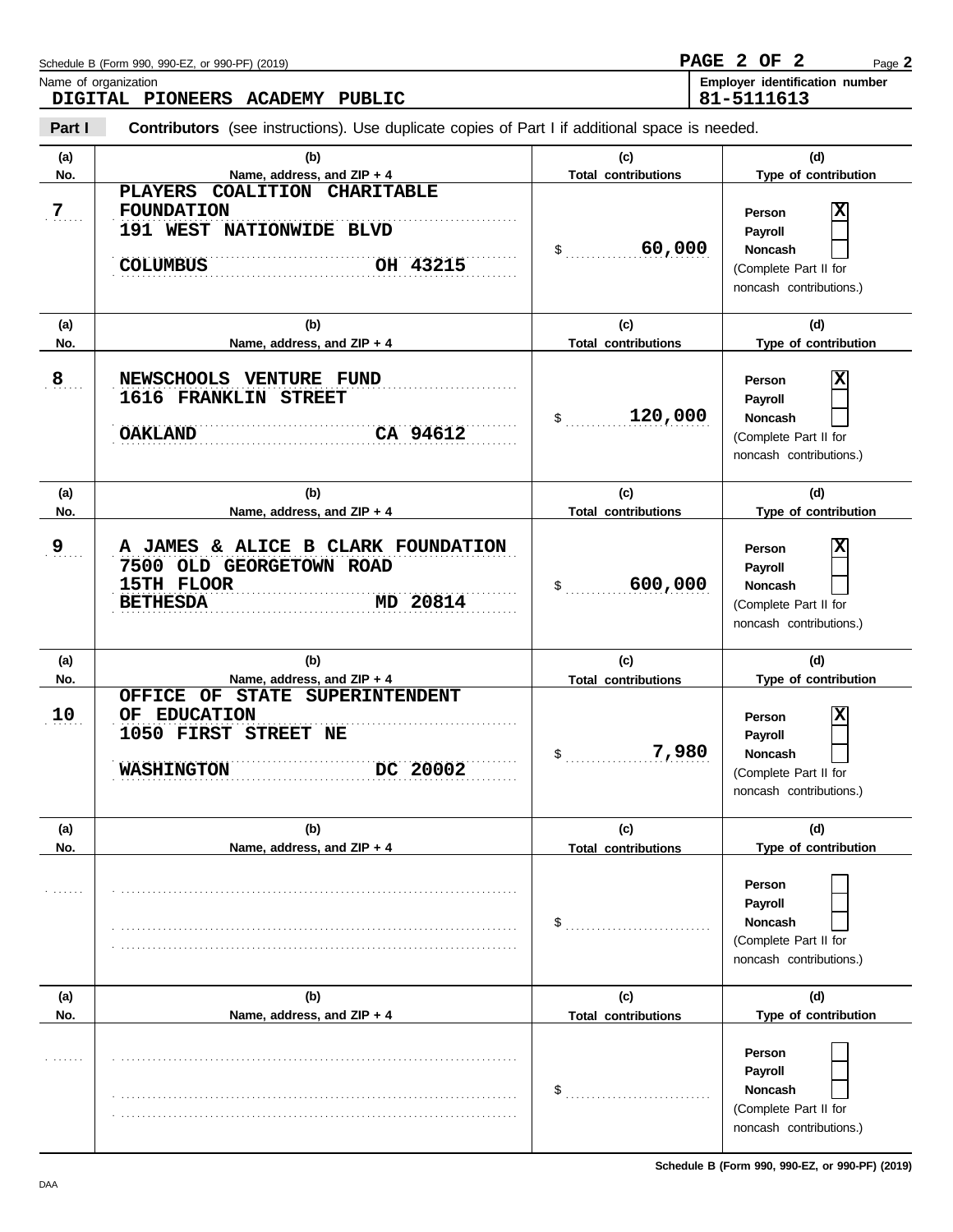|        | <b>SCHEDULE D</b><br>(Form 990)                        |                                                                                       | <b>Supplemental Financial Statements</b><br>u Complete if the organization answered "Yes" on Form 990,<br>Part IV, line 6, 7, 8, 9, 10, 11a, 11b, 11c, 11d, 11e, 11f, 12a, or 12b. |          | OMB No. 1545-0047               |
|--------|--------------------------------------------------------|---------------------------------------------------------------------------------------|------------------------------------------------------------------------------------------------------------------------------------------------------------------------------------|----------|---------------------------------|
|        | Department of the Treasury<br>Internal Revenue Service |                                                                                       | u Attach to Form 990.<br><b>u</b> Go to www.irs.gov/Form990 for instructions and the latest information.                                                                           |          | Open to Public<br>Inspection    |
|        | Name of the organization                               |                                                                                       |                                                                                                                                                                                    |          | Employer identification number  |
|        | <b>CHARTER SCHOOL</b>                                  | DIGITAL PIONEERS ACADEMY PUBLIC                                                       |                                                                                                                                                                                    |          | 81-5111613                      |
|        | Part I                                                 |                                                                                       | Organizations Maintaining Donor Advised Funds or Other Similar Funds or Accounts.                                                                                                  |          |                                 |
|        |                                                        |                                                                                       | Complete if the organization answered "Yes" on Form 990, Part IV, line 6.                                                                                                          |          |                                 |
|        |                                                        |                                                                                       | (a) Donor advised funds                                                                                                                                                            |          | (b) Funds and other accounts    |
| 1      |                                                        |                                                                                       | the control of the control of the control of the control of the control of                                                                                                         |          |                                 |
| 2      |                                                        | Aggregate value of contributions to (during year)                                     | the control of the control of the control of the control of the control of the control of                                                                                          |          |                                 |
| 3      |                                                        |                                                                                       |                                                                                                                                                                                    |          |                                 |
| 4<br>5 |                                                        |                                                                                       | Did the organization inform all donors and donor advisors in writing that the assets held in donor advised                                                                         |          |                                 |
|        |                                                        |                                                                                       | funds are the organization's property, subject to the organization's exclusive legal control? [[[[[[[[[[[[[[[[                                                                     |          | Yes<br>No                       |
| 6      |                                                        |                                                                                       | Did the organization inform all grantees, donors, and donor advisors in writing that grant funds can be used                                                                       |          |                                 |
|        |                                                        |                                                                                       | only for charitable purposes and not for the benefit of the donor or donor advisor, or for any other purpose                                                                       |          |                                 |
|        | conferring impermissible private benefit?              |                                                                                       |                                                                                                                                                                                    |          | Yes<br>No                       |
|        | Part II                                                | <b>Conservation Easements.</b>                                                        | Complete if the organization answered "Yes" on Form 990, Part IV, line 7.                                                                                                          |          |                                 |
| 1      |                                                        | Purpose(s) of conservation easements held by the organization (check all that apply). |                                                                                                                                                                                    |          |                                 |
|        |                                                        | Preservation of land for public use (for example, recreation or education)            | Preservation of a historically important land area                                                                                                                                 |          |                                 |
|        | Protection of natural habitat                          |                                                                                       | Preservation of a certified historic structure                                                                                                                                     |          |                                 |
|        | Preservation of open space                             |                                                                                       |                                                                                                                                                                                    |          |                                 |
| 2      |                                                        |                                                                                       | Complete lines 2a through 2d if the organization held a qualified conservation contribution in the form of a conservation                                                          |          |                                 |
|        | easement on the last day of the tax year.              |                                                                                       |                                                                                                                                                                                    |          | Held at the End of the Tax Year |
| а      |                                                        |                                                                                       |                                                                                                                                                                                    | 2a       |                                 |
| b      |                                                        |                                                                                       |                                                                                                                                                                                    | 2b<br>2c |                                 |
| c<br>d |                                                        | Number of conservation easements included in (c) acquired after 7/25/06, and not on a | Number of conservation easements on a certified historic structure included in (a) [11] Number of conservation easements on a certified historic structure included in (a)         |          |                                 |
|        |                                                        | historic structure listed in the National Register                                    |                                                                                                                                                                                    | 2d       |                                 |
| 3      |                                                        |                                                                                       | Number of conservation easements modified, transferred, released, extinguished, or terminated by the organization during the                                                       |          |                                 |
|        | tax year $\mathbf{u}$                                  |                                                                                       |                                                                                                                                                                                    |          |                                 |
|        |                                                        | Number of states where property subject to conservation easement is located u         |                                                                                                                                                                                    |          |                                 |
| 5      |                                                        |                                                                                       | Does the organization have a written policy regarding the periodic monitoring, inspection, handling of                                                                             |          |                                 |
|        |                                                        | violations, and enforcement of the conservation easements it holds?                   |                                                                                                                                                                                    |          | Yes<br>No                       |
| 6      |                                                        |                                                                                       | Staff and volunteer hours devoted to monitoring, inspecting, handling of violations, and enforcing conservation easements during the year                                          |          |                                 |
| 7      | <b>u</b>                                               |                                                                                       | Amount of expenses incurred in monitoring, inspecting, handling of violations, and enforcing conservation easements during the year                                                |          |                                 |
|        | <b>u</b> \$                                            |                                                                                       |                                                                                                                                                                                    |          |                                 |
| 8      |                                                        |                                                                                       | Does each conservation easement reported on line 2(d) above satisfy the requirements of section 170(h)(4)(B)(i)                                                                    |          |                                 |
|        |                                                        |                                                                                       |                                                                                                                                                                                    |          | Yes<br>No                       |
| 9      |                                                        |                                                                                       | In Part XIII, describe how the organization reports conservation easements in its revenue and expense statement and                                                                |          |                                 |
|        |                                                        | organization's accounting for conservation easements.                                 | balance sheet, and include, if applicable, the text of the footnote to the organization's financial statements that describes the                                                  |          |                                 |
|        | Part III                                               |                                                                                       | Organizations Maintaining Collections of Art, Historical Treasures, or Other Similar Assets.                                                                                       |          |                                 |
|        |                                                        |                                                                                       | Complete if the organization answered "Yes" on Form 990, Part IV, line 8.                                                                                                          |          |                                 |
|        |                                                        |                                                                                       | 1a If the organization elected, as permitted under FASB ASC 958, not to report in its revenue statement and balance sheet works                                                    |          |                                 |
|        |                                                        |                                                                                       | of art, historical treasures, or other similar assets held for public exhibition, education, or research in furtherance of public                                                  |          |                                 |
|        |                                                        |                                                                                       | service, provide in Part XIII the text of the footnote to its financial statements that describes these items.                                                                     |          |                                 |
|        |                                                        |                                                                                       | <b>b</b> If the organization elected, as permitted under FASB ASC 958, to report in its revenue statement and balance sheet works of                                               |          |                                 |
|        |                                                        | provide the following amounts relating to these items:                                | art, historical treasures, or other similar assets held for public exhibition, education, or research in furtherance of public service,                                            |          |                                 |
|        | (i)                                                    |                                                                                       |                                                                                                                                                                                    |          |                                 |
|        |                                                        |                                                                                       |                                                                                                                                                                                    |          | $\mathbf{u}$ \$                 |
| 2      |                                                        |                                                                                       | If the organization received or held works of art, historical treasures, or other similar assets for financial gain, provide the                                                   |          |                                 |
|        |                                                        | following amounts required to be reported under FASB ASC 958 relating to these items: |                                                                                                                                                                                    |          |                                 |
| a      |                                                        |                                                                                       |                                                                                                                                                                                    |          |                                 |
| b      |                                                        |                                                                                       |                                                                                                                                                                                    |          | Schedule D (Form 990) 2019      |
| DAA    |                                                        | For Paperwork Reduction Act Notice, see the Instructions for Form 990.                |                                                                                                                                                                                    |          |                                 |

|     |  |  |  | For Paperwork Reduction Act Notice, see the Instructions for Form 990. |  |  |
|-----|--|--|--|------------------------------------------------------------------------|--|--|
| DAA |  |  |  |                                                                        |  |  |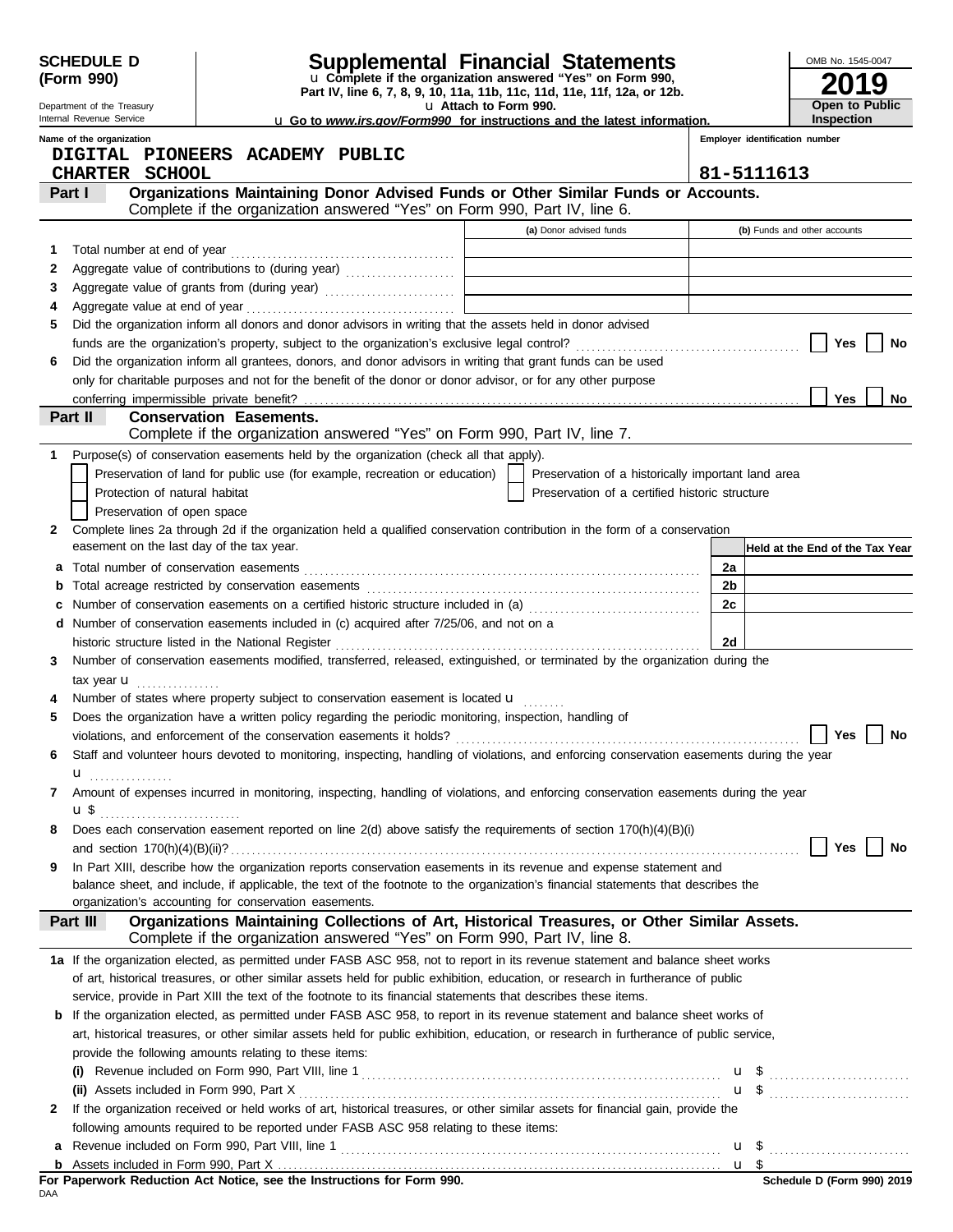| Organizations Maintaining Collections of Art, Historical Treasures, or Other Similar Assets (continued)<br>Part III<br>Using the organization's acquisition, accession, and other records, check any of the following that make significant use of its<br>3<br>collection items (check all that apply):<br>Public exhibition<br>Loan or exchange program<br>d<br>a<br>Scholarly research<br>b<br>е<br>Preservation for future generations<br>с<br>Provide a description of the organization's collections and explain how they further the organization's exempt purpose in Part<br>XIII.<br>During the year, did the organization solicit or receive donations of art, historical treasures, or other similar<br>5.<br><b>Yes</b><br>No<br><b>Escrow and Custodial Arrangements.</b><br><b>Part IV</b><br>Complete if the organization answered "Yes" on Form 990, Part IV, line 9, or reported an amount on Form<br>990, Part X, line 21.<br>1a Is the organization an agent, trustee, custodian or other intermediary for contributions or other assets not<br>Yes<br>No<br><b>b</b> If "Yes," explain the arrangement in Part XIII and complete the following table:<br>Amount<br>c Beginning balance<br>1c<br>1 <sub>d</sub><br>Additions during the year contains and according to the year contained and year and year and year and year and year and year and year and year and year and year and year and year and year and year and year and year and yea<br>1e<br>1f<br>Ending balance <i>communically contained</i> and all the contained and contained and contained and contained and contained and contained and contained and contained and contained and contained and contained and contained and co<br>2a Did the organization include an amount on Form 990, Part X, line 21, for escrow or custodial account liability?<br>Yes<br>No<br>Part V<br><b>Endowment Funds.</b><br>Complete if the organization answered "Yes" on Form 990, Part IV, line 10.<br>(a) Current year<br>(b) Prior year<br>(c) Two years back<br>(d) Three years back<br>(e) Four years back<br><b>1a</b> Beginning of year balance<br><b>b</b> Contributions<br>Net investment earnings, gains, and<br>d Grants or scholarships<br>Other expenditures for facilities and<br>programs<br>End of year balance<br>Provide the estimated percentage of the current year end balance (line 1g, column (a)) held as:<br>2<br>a Board designated or quasi-endowment u<br>Permanent endowment <b>u</b> %<br>b<br>Term endowment <b>u</b><br>. %<br>The percentages on lines 2a, 2b, and 2c should equal 100%.<br>3a Are there endowment funds not in the possession of the organization that are held and administered for the<br>Yes<br>No.<br>organization by:<br>(i) Unrelated organizations<br>3a(i)<br>(ii) Related organizations<br>3a(ii)<br>b If "Yes" on line 3a(ii), are the related organizations listed as required on Schedule R?<br>3b<br>Describe in Part XIII the intended uses of the organization's endowment funds.<br>Land, Buildings, and Equipment.<br>Part VI<br>Complete if the organization answered "Yes" on Form 990, Part IV, line 11a. See Form 990, Part X, line 10.<br>Description of property<br>(a) Cost or other basis<br>(b) Cost or other basis<br>(c) Accumulated<br>(d) Book value<br>depreciation<br>(investment)<br>(other)<br>1a Land<br><b>b</b> Buildings<br>600,647<br>33,731<br>566,916<br>c Leasehold improvements<br>630,016<br>370,149<br>259,867<br>e Other<br>937,065<br>Total. Add lines 1a through 1e. (Column (d) must equal Form 990, Part X, column (B), line 10c.)<br>u | Schedule D (Form 990) 2019 DIGITAL PIONEERS ACADEMY PUBLIC |  |  | 81-5111613 |  |  | Page 2 |
|---------------------------------------------------------------------------------------------------------------------------------------------------------------------------------------------------------------------------------------------------------------------------------------------------------------------------------------------------------------------------------------------------------------------------------------------------------------------------------------------------------------------------------------------------------------------------------------------------------------------------------------------------------------------------------------------------------------------------------------------------------------------------------------------------------------------------------------------------------------------------------------------------------------------------------------------------------------------------------------------------------------------------------------------------------------------------------------------------------------------------------------------------------------------------------------------------------------------------------------------------------------------------------------------------------------------------------------------------------------------------------------------------------------------------------------------------------------------------------------------------------------------------------------------------------------------------------------------------------------------------------------------------------------------------------------------------------------------------------------------------------------------------------------------------------------------------------------------------------------------------------------------------------------------------------------------------------------------------------------------------------------------------------------------------------------------------------------------------------------------------------------------------------------------------------------------------------------------------------------------------------------------------------------------------------------------------------------------------------------------------------------------------------------------------------------------------------------------------------------------------------------------------------------------------------------------------------------------------------------------------------------------------------------------------------------------------------------------------------------------------------------------------------------------------------------------------------------------------------------------------------------------------------------------------------------------------------------------------------------------------------------------------------------------------------------------------------------------------------------------------------------------------------------------------------------------------------------------------------------------------------------------------------------------------------------------------------------------------------------------------------------------------------------------------------------------------------------------------------------------------------------------------------------------------------------------------------------------------------------------|------------------------------------------------------------|--|--|------------|--|--|--------|
|                                                                                                                                                                                                                                                                                                                                                                                                                                                                                                                                                                                                                                                                                                                                                                                                                                                                                                                                                                                                                                                                                                                                                                                                                                                                                                                                                                                                                                                                                                                                                                                                                                                                                                                                                                                                                                                                                                                                                                                                                                                                                                                                                                                                                                                                                                                                                                                                                                                                                                                                                                                                                                                                                                                                                                                                                                                                                                                                                                                                                                                                                                                                                                                                                                                                                                                                                                                                                                                                                                                                                                                                                     |                                                            |  |  |            |  |  |        |
|                                                                                                                                                                                                                                                                                                                                                                                                                                                                                                                                                                                                                                                                                                                                                                                                                                                                                                                                                                                                                                                                                                                                                                                                                                                                                                                                                                                                                                                                                                                                                                                                                                                                                                                                                                                                                                                                                                                                                                                                                                                                                                                                                                                                                                                                                                                                                                                                                                                                                                                                                                                                                                                                                                                                                                                                                                                                                                                                                                                                                                                                                                                                                                                                                                                                                                                                                                                                                                                                                                                                                                                                                     |                                                            |  |  |            |  |  |        |
|                                                                                                                                                                                                                                                                                                                                                                                                                                                                                                                                                                                                                                                                                                                                                                                                                                                                                                                                                                                                                                                                                                                                                                                                                                                                                                                                                                                                                                                                                                                                                                                                                                                                                                                                                                                                                                                                                                                                                                                                                                                                                                                                                                                                                                                                                                                                                                                                                                                                                                                                                                                                                                                                                                                                                                                                                                                                                                                                                                                                                                                                                                                                                                                                                                                                                                                                                                                                                                                                                                                                                                                                                     |                                                            |  |  |            |  |  |        |
|                                                                                                                                                                                                                                                                                                                                                                                                                                                                                                                                                                                                                                                                                                                                                                                                                                                                                                                                                                                                                                                                                                                                                                                                                                                                                                                                                                                                                                                                                                                                                                                                                                                                                                                                                                                                                                                                                                                                                                                                                                                                                                                                                                                                                                                                                                                                                                                                                                                                                                                                                                                                                                                                                                                                                                                                                                                                                                                                                                                                                                                                                                                                                                                                                                                                                                                                                                                                                                                                                                                                                                                                                     |                                                            |  |  |            |  |  |        |
|                                                                                                                                                                                                                                                                                                                                                                                                                                                                                                                                                                                                                                                                                                                                                                                                                                                                                                                                                                                                                                                                                                                                                                                                                                                                                                                                                                                                                                                                                                                                                                                                                                                                                                                                                                                                                                                                                                                                                                                                                                                                                                                                                                                                                                                                                                                                                                                                                                                                                                                                                                                                                                                                                                                                                                                                                                                                                                                                                                                                                                                                                                                                                                                                                                                                                                                                                                                                                                                                                                                                                                                                                     |                                                            |  |  |            |  |  |        |
|                                                                                                                                                                                                                                                                                                                                                                                                                                                                                                                                                                                                                                                                                                                                                                                                                                                                                                                                                                                                                                                                                                                                                                                                                                                                                                                                                                                                                                                                                                                                                                                                                                                                                                                                                                                                                                                                                                                                                                                                                                                                                                                                                                                                                                                                                                                                                                                                                                                                                                                                                                                                                                                                                                                                                                                                                                                                                                                                                                                                                                                                                                                                                                                                                                                                                                                                                                                                                                                                                                                                                                                                                     |                                                            |  |  |            |  |  |        |
|                                                                                                                                                                                                                                                                                                                                                                                                                                                                                                                                                                                                                                                                                                                                                                                                                                                                                                                                                                                                                                                                                                                                                                                                                                                                                                                                                                                                                                                                                                                                                                                                                                                                                                                                                                                                                                                                                                                                                                                                                                                                                                                                                                                                                                                                                                                                                                                                                                                                                                                                                                                                                                                                                                                                                                                                                                                                                                                                                                                                                                                                                                                                                                                                                                                                                                                                                                                                                                                                                                                                                                                                                     |                                                            |  |  |            |  |  |        |
|                                                                                                                                                                                                                                                                                                                                                                                                                                                                                                                                                                                                                                                                                                                                                                                                                                                                                                                                                                                                                                                                                                                                                                                                                                                                                                                                                                                                                                                                                                                                                                                                                                                                                                                                                                                                                                                                                                                                                                                                                                                                                                                                                                                                                                                                                                                                                                                                                                                                                                                                                                                                                                                                                                                                                                                                                                                                                                                                                                                                                                                                                                                                                                                                                                                                                                                                                                                                                                                                                                                                                                                                                     |                                                            |  |  |            |  |  |        |
|                                                                                                                                                                                                                                                                                                                                                                                                                                                                                                                                                                                                                                                                                                                                                                                                                                                                                                                                                                                                                                                                                                                                                                                                                                                                                                                                                                                                                                                                                                                                                                                                                                                                                                                                                                                                                                                                                                                                                                                                                                                                                                                                                                                                                                                                                                                                                                                                                                                                                                                                                                                                                                                                                                                                                                                                                                                                                                                                                                                                                                                                                                                                                                                                                                                                                                                                                                                                                                                                                                                                                                                                                     |                                                            |  |  |            |  |  |        |
|                                                                                                                                                                                                                                                                                                                                                                                                                                                                                                                                                                                                                                                                                                                                                                                                                                                                                                                                                                                                                                                                                                                                                                                                                                                                                                                                                                                                                                                                                                                                                                                                                                                                                                                                                                                                                                                                                                                                                                                                                                                                                                                                                                                                                                                                                                                                                                                                                                                                                                                                                                                                                                                                                                                                                                                                                                                                                                                                                                                                                                                                                                                                                                                                                                                                                                                                                                                                                                                                                                                                                                                                                     |                                                            |  |  |            |  |  |        |
|                                                                                                                                                                                                                                                                                                                                                                                                                                                                                                                                                                                                                                                                                                                                                                                                                                                                                                                                                                                                                                                                                                                                                                                                                                                                                                                                                                                                                                                                                                                                                                                                                                                                                                                                                                                                                                                                                                                                                                                                                                                                                                                                                                                                                                                                                                                                                                                                                                                                                                                                                                                                                                                                                                                                                                                                                                                                                                                                                                                                                                                                                                                                                                                                                                                                                                                                                                                                                                                                                                                                                                                                                     |                                                            |  |  |            |  |  |        |
|                                                                                                                                                                                                                                                                                                                                                                                                                                                                                                                                                                                                                                                                                                                                                                                                                                                                                                                                                                                                                                                                                                                                                                                                                                                                                                                                                                                                                                                                                                                                                                                                                                                                                                                                                                                                                                                                                                                                                                                                                                                                                                                                                                                                                                                                                                                                                                                                                                                                                                                                                                                                                                                                                                                                                                                                                                                                                                                                                                                                                                                                                                                                                                                                                                                                                                                                                                                                                                                                                                                                                                                                                     |                                                            |  |  |            |  |  |        |
|                                                                                                                                                                                                                                                                                                                                                                                                                                                                                                                                                                                                                                                                                                                                                                                                                                                                                                                                                                                                                                                                                                                                                                                                                                                                                                                                                                                                                                                                                                                                                                                                                                                                                                                                                                                                                                                                                                                                                                                                                                                                                                                                                                                                                                                                                                                                                                                                                                                                                                                                                                                                                                                                                                                                                                                                                                                                                                                                                                                                                                                                                                                                                                                                                                                                                                                                                                                                                                                                                                                                                                                                                     |                                                            |  |  |            |  |  |        |
|                                                                                                                                                                                                                                                                                                                                                                                                                                                                                                                                                                                                                                                                                                                                                                                                                                                                                                                                                                                                                                                                                                                                                                                                                                                                                                                                                                                                                                                                                                                                                                                                                                                                                                                                                                                                                                                                                                                                                                                                                                                                                                                                                                                                                                                                                                                                                                                                                                                                                                                                                                                                                                                                                                                                                                                                                                                                                                                                                                                                                                                                                                                                                                                                                                                                                                                                                                                                                                                                                                                                                                                                                     |                                                            |  |  |            |  |  |        |
|                                                                                                                                                                                                                                                                                                                                                                                                                                                                                                                                                                                                                                                                                                                                                                                                                                                                                                                                                                                                                                                                                                                                                                                                                                                                                                                                                                                                                                                                                                                                                                                                                                                                                                                                                                                                                                                                                                                                                                                                                                                                                                                                                                                                                                                                                                                                                                                                                                                                                                                                                                                                                                                                                                                                                                                                                                                                                                                                                                                                                                                                                                                                                                                                                                                                                                                                                                                                                                                                                                                                                                                                                     |                                                            |  |  |            |  |  |        |
|                                                                                                                                                                                                                                                                                                                                                                                                                                                                                                                                                                                                                                                                                                                                                                                                                                                                                                                                                                                                                                                                                                                                                                                                                                                                                                                                                                                                                                                                                                                                                                                                                                                                                                                                                                                                                                                                                                                                                                                                                                                                                                                                                                                                                                                                                                                                                                                                                                                                                                                                                                                                                                                                                                                                                                                                                                                                                                                                                                                                                                                                                                                                                                                                                                                                                                                                                                                                                                                                                                                                                                                                                     |                                                            |  |  |            |  |  |        |
|                                                                                                                                                                                                                                                                                                                                                                                                                                                                                                                                                                                                                                                                                                                                                                                                                                                                                                                                                                                                                                                                                                                                                                                                                                                                                                                                                                                                                                                                                                                                                                                                                                                                                                                                                                                                                                                                                                                                                                                                                                                                                                                                                                                                                                                                                                                                                                                                                                                                                                                                                                                                                                                                                                                                                                                                                                                                                                                                                                                                                                                                                                                                                                                                                                                                                                                                                                                                                                                                                                                                                                                                                     |                                                            |  |  |            |  |  |        |
|                                                                                                                                                                                                                                                                                                                                                                                                                                                                                                                                                                                                                                                                                                                                                                                                                                                                                                                                                                                                                                                                                                                                                                                                                                                                                                                                                                                                                                                                                                                                                                                                                                                                                                                                                                                                                                                                                                                                                                                                                                                                                                                                                                                                                                                                                                                                                                                                                                                                                                                                                                                                                                                                                                                                                                                                                                                                                                                                                                                                                                                                                                                                                                                                                                                                                                                                                                                                                                                                                                                                                                                                                     |                                                            |  |  |            |  |  |        |
|                                                                                                                                                                                                                                                                                                                                                                                                                                                                                                                                                                                                                                                                                                                                                                                                                                                                                                                                                                                                                                                                                                                                                                                                                                                                                                                                                                                                                                                                                                                                                                                                                                                                                                                                                                                                                                                                                                                                                                                                                                                                                                                                                                                                                                                                                                                                                                                                                                                                                                                                                                                                                                                                                                                                                                                                                                                                                                                                                                                                                                                                                                                                                                                                                                                                                                                                                                                                                                                                                                                                                                                                                     |                                                            |  |  |            |  |  |        |
|                                                                                                                                                                                                                                                                                                                                                                                                                                                                                                                                                                                                                                                                                                                                                                                                                                                                                                                                                                                                                                                                                                                                                                                                                                                                                                                                                                                                                                                                                                                                                                                                                                                                                                                                                                                                                                                                                                                                                                                                                                                                                                                                                                                                                                                                                                                                                                                                                                                                                                                                                                                                                                                                                                                                                                                                                                                                                                                                                                                                                                                                                                                                                                                                                                                                                                                                                                                                                                                                                                                                                                                                                     |                                                            |  |  |            |  |  |        |
|                                                                                                                                                                                                                                                                                                                                                                                                                                                                                                                                                                                                                                                                                                                                                                                                                                                                                                                                                                                                                                                                                                                                                                                                                                                                                                                                                                                                                                                                                                                                                                                                                                                                                                                                                                                                                                                                                                                                                                                                                                                                                                                                                                                                                                                                                                                                                                                                                                                                                                                                                                                                                                                                                                                                                                                                                                                                                                                                                                                                                                                                                                                                                                                                                                                                                                                                                                                                                                                                                                                                                                                                                     |                                                            |  |  |            |  |  |        |
|                                                                                                                                                                                                                                                                                                                                                                                                                                                                                                                                                                                                                                                                                                                                                                                                                                                                                                                                                                                                                                                                                                                                                                                                                                                                                                                                                                                                                                                                                                                                                                                                                                                                                                                                                                                                                                                                                                                                                                                                                                                                                                                                                                                                                                                                                                                                                                                                                                                                                                                                                                                                                                                                                                                                                                                                                                                                                                                                                                                                                                                                                                                                                                                                                                                                                                                                                                                                                                                                                                                                                                                                                     |                                                            |  |  |            |  |  |        |
|                                                                                                                                                                                                                                                                                                                                                                                                                                                                                                                                                                                                                                                                                                                                                                                                                                                                                                                                                                                                                                                                                                                                                                                                                                                                                                                                                                                                                                                                                                                                                                                                                                                                                                                                                                                                                                                                                                                                                                                                                                                                                                                                                                                                                                                                                                                                                                                                                                                                                                                                                                                                                                                                                                                                                                                                                                                                                                                                                                                                                                                                                                                                                                                                                                                                                                                                                                                                                                                                                                                                                                                                                     |                                                            |  |  |            |  |  |        |
|                                                                                                                                                                                                                                                                                                                                                                                                                                                                                                                                                                                                                                                                                                                                                                                                                                                                                                                                                                                                                                                                                                                                                                                                                                                                                                                                                                                                                                                                                                                                                                                                                                                                                                                                                                                                                                                                                                                                                                                                                                                                                                                                                                                                                                                                                                                                                                                                                                                                                                                                                                                                                                                                                                                                                                                                                                                                                                                                                                                                                                                                                                                                                                                                                                                                                                                                                                                                                                                                                                                                                                                                                     |                                                            |  |  |            |  |  |        |
|                                                                                                                                                                                                                                                                                                                                                                                                                                                                                                                                                                                                                                                                                                                                                                                                                                                                                                                                                                                                                                                                                                                                                                                                                                                                                                                                                                                                                                                                                                                                                                                                                                                                                                                                                                                                                                                                                                                                                                                                                                                                                                                                                                                                                                                                                                                                                                                                                                                                                                                                                                                                                                                                                                                                                                                                                                                                                                                                                                                                                                                                                                                                                                                                                                                                                                                                                                                                                                                                                                                                                                                                                     |                                                            |  |  |            |  |  |        |
|                                                                                                                                                                                                                                                                                                                                                                                                                                                                                                                                                                                                                                                                                                                                                                                                                                                                                                                                                                                                                                                                                                                                                                                                                                                                                                                                                                                                                                                                                                                                                                                                                                                                                                                                                                                                                                                                                                                                                                                                                                                                                                                                                                                                                                                                                                                                                                                                                                                                                                                                                                                                                                                                                                                                                                                                                                                                                                                                                                                                                                                                                                                                                                                                                                                                                                                                                                                                                                                                                                                                                                                                                     |                                                            |  |  |            |  |  |        |
|                                                                                                                                                                                                                                                                                                                                                                                                                                                                                                                                                                                                                                                                                                                                                                                                                                                                                                                                                                                                                                                                                                                                                                                                                                                                                                                                                                                                                                                                                                                                                                                                                                                                                                                                                                                                                                                                                                                                                                                                                                                                                                                                                                                                                                                                                                                                                                                                                                                                                                                                                                                                                                                                                                                                                                                                                                                                                                                                                                                                                                                                                                                                                                                                                                                                                                                                                                                                                                                                                                                                                                                                                     |                                                            |  |  |            |  |  |        |
|                                                                                                                                                                                                                                                                                                                                                                                                                                                                                                                                                                                                                                                                                                                                                                                                                                                                                                                                                                                                                                                                                                                                                                                                                                                                                                                                                                                                                                                                                                                                                                                                                                                                                                                                                                                                                                                                                                                                                                                                                                                                                                                                                                                                                                                                                                                                                                                                                                                                                                                                                                                                                                                                                                                                                                                                                                                                                                                                                                                                                                                                                                                                                                                                                                                                                                                                                                                                                                                                                                                                                                                                                     |                                                            |  |  |            |  |  |        |
|                                                                                                                                                                                                                                                                                                                                                                                                                                                                                                                                                                                                                                                                                                                                                                                                                                                                                                                                                                                                                                                                                                                                                                                                                                                                                                                                                                                                                                                                                                                                                                                                                                                                                                                                                                                                                                                                                                                                                                                                                                                                                                                                                                                                                                                                                                                                                                                                                                                                                                                                                                                                                                                                                                                                                                                                                                                                                                                                                                                                                                                                                                                                                                                                                                                                                                                                                                                                                                                                                                                                                                                                                     |                                                            |  |  |            |  |  |        |
|                                                                                                                                                                                                                                                                                                                                                                                                                                                                                                                                                                                                                                                                                                                                                                                                                                                                                                                                                                                                                                                                                                                                                                                                                                                                                                                                                                                                                                                                                                                                                                                                                                                                                                                                                                                                                                                                                                                                                                                                                                                                                                                                                                                                                                                                                                                                                                                                                                                                                                                                                                                                                                                                                                                                                                                                                                                                                                                                                                                                                                                                                                                                                                                                                                                                                                                                                                                                                                                                                                                                                                                                                     |                                                            |  |  |            |  |  |        |
|                                                                                                                                                                                                                                                                                                                                                                                                                                                                                                                                                                                                                                                                                                                                                                                                                                                                                                                                                                                                                                                                                                                                                                                                                                                                                                                                                                                                                                                                                                                                                                                                                                                                                                                                                                                                                                                                                                                                                                                                                                                                                                                                                                                                                                                                                                                                                                                                                                                                                                                                                                                                                                                                                                                                                                                                                                                                                                                                                                                                                                                                                                                                                                                                                                                                                                                                                                                                                                                                                                                                                                                                                     |                                                            |  |  |            |  |  |        |
|                                                                                                                                                                                                                                                                                                                                                                                                                                                                                                                                                                                                                                                                                                                                                                                                                                                                                                                                                                                                                                                                                                                                                                                                                                                                                                                                                                                                                                                                                                                                                                                                                                                                                                                                                                                                                                                                                                                                                                                                                                                                                                                                                                                                                                                                                                                                                                                                                                                                                                                                                                                                                                                                                                                                                                                                                                                                                                                                                                                                                                                                                                                                                                                                                                                                                                                                                                                                                                                                                                                                                                                                                     |                                                            |  |  |            |  |  |        |
|                                                                                                                                                                                                                                                                                                                                                                                                                                                                                                                                                                                                                                                                                                                                                                                                                                                                                                                                                                                                                                                                                                                                                                                                                                                                                                                                                                                                                                                                                                                                                                                                                                                                                                                                                                                                                                                                                                                                                                                                                                                                                                                                                                                                                                                                                                                                                                                                                                                                                                                                                                                                                                                                                                                                                                                                                                                                                                                                                                                                                                                                                                                                                                                                                                                                                                                                                                                                                                                                                                                                                                                                                     |                                                            |  |  |            |  |  |        |
|                                                                                                                                                                                                                                                                                                                                                                                                                                                                                                                                                                                                                                                                                                                                                                                                                                                                                                                                                                                                                                                                                                                                                                                                                                                                                                                                                                                                                                                                                                                                                                                                                                                                                                                                                                                                                                                                                                                                                                                                                                                                                                                                                                                                                                                                                                                                                                                                                                                                                                                                                                                                                                                                                                                                                                                                                                                                                                                                                                                                                                                                                                                                                                                                                                                                                                                                                                                                                                                                                                                                                                                                                     |                                                            |  |  |            |  |  |        |
|                                                                                                                                                                                                                                                                                                                                                                                                                                                                                                                                                                                                                                                                                                                                                                                                                                                                                                                                                                                                                                                                                                                                                                                                                                                                                                                                                                                                                                                                                                                                                                                                                                                                                                                                                                                                                                                                                                                                                                                                                                                                                                                                                                                                                                                                                                                                                                                                                                                                                                                                                                                                                                                                                                                                                                                                                                                                                                                                                                                                                                                                                                                                                                                                                                                                                                                                                                                                                                                                                                                                                                                                                     |                                                            |  |  |            |  |  |        |
|                                                                                                                                                                                                                                                                                                                                                                                                                                                                                                                                                                                                                                                                                                                                                                                                                                                                                                                                                                                                                                                                                                                                                                                                                                                                                                                                                                                                                                                                                                                                                                                                                                                                                                                                                                                                                                                                                                                                                                                                                                                                                                                                                                                                                                                                                                                                                                                                                                                                                                                                                                                                                                                                                                                                                                                                                                                                                                                                                                                                                                                                                                                                                                                                                                                                                                                                                                                                                                                                                                                                                                                                                     |                                                            |  |  |            |  |  |        |
|                                                                                                                                                                                                                                                                                                                                                                                                                                                                                                                                                                                                                                                                                                                                                                                                                                                                                                                                                                                                                                                                                                                                                                                                                                                                                                                                                                                                                                                                                                                                                                                                                                                                                                                                                                                                                                                                                                                                                                                                                                                                                                                                                                                                                                                                                                                                                                                                                                                                                                                                                                                                                                                                                                                                                                                                                                                                                                                                                                                                                                                                                                                                                                                                                                                                                                                                                                                                                                                                                                                                                                                                                     |                                                            |  |  |            |  |  |        |
|                                                                                                                                                                                                                                                                                                                                                                                                                                                                                                                                                                                                                                                                                                                                                                                                                                                                                                                                                                                                                                                                                                                                                                                                                                                                                                                                                                                                                                                                                                                                                                                                                                                                                                                                                                                                                                                                                                                                                                                                                                                                                                                                                                                                                                                                                                                                                                                                                                                                                                                                                                                                                                                                                                                                                                                                                                                                                                                                                                                                                                                                                                                                                                                                                                                                                                                                                                                                                                                                                                                                                                                                                     |                                                            |  |  |            |  |  |        |
|                                                                                                                                                                                                                                                                                                                                                                                                                                                                                                                                                                                                                                                                                                                                                                                                                                                                                                                                                                                                                                                                                                                                                                                                                                                                                                                                                                                                                                                                                                                                                                                                                                                                                                                                                                                                                                                                                                                                                                                                                                                                                                                                                                                                                                                                                                                                                                                                                                                                                                                                                                                                                                                                                                                                                                                                                                                                                                                                                                                                                                                                                                                                                                                                                                                                                                                                                                                                                                                                                                                                                                                                                     |                                                            |  |  |            |  |  |        |
|                                                                                                                                                                                                                                                                                                                                                                                                                                                                                                                                                                                                                                                                                                                                                                                                                                                                                                                                                                                                                                                                                                                                                                                                                                                                                                                                                                                                                                                                                                                                                                                                                                                                                                                                                                                                                                                                                                                                                                                                                                                                                                                                                                                                                                                                                                                                                                                                                                                                                                                                                                                                                                                                                                                                                                                                                                                                                                                                                                                                                                                                                                                                                                                                                                                                                                                                                                                                                                                                                                                                                                                                                     |                                                            |  |  |            |  |  |        |
|                                                                                                                                                                                                                                                                                                                                                                                                                                                                                                                                                                                                                                                                                                                                                                                                                                                                                                                                                                                                                                                                                                                                                                                                                                                                                                                                                                                                                                                                                                                                                                                                                                                                                                                                                                                                                                                                                                                                                                                                                                                                                                                                                                                                                                                                                                                                                                                                                                                                                                                                                                                                                                                                                                                                                                                                                                                                                                                                                                                                                                                                                                                                                                                                                                                                                                                                                                                                                                                                                                                                                                                                                     |                                                            |  |  |            |  |  |        |
|                                                                                                                                                                                                                                                                                                                                                                                                                                                                                                                                                                                                                                                                                                                                                                                                                                                                                                                                                                                                                                                                                                                                                                                                                                                                                                                                                                                                                                                                                                                                                                                                                                                                                                                                                                                                                                                                                                                                                                                                                                                                                                                                                                                                                                                                                                                                                                                                                                                                                                                                                                                                                                                                                                                                                                                                                                                                                                                                                                                                                                                                                                                                                                                                                                                                                                                                                                                                                                                                                                                                                                                                                     |                                                            |  |  |            |  |  |        |
|                                                                                                                                                                                                                                                                                                                                                                                                                                                                                                                                                                                                                                                                                                                                                                                                                                                                                                                                                                                                                                                                                                                                                                                                                                                                                                                                                                                                                                                                                                                                                                                                                                                                                                                                                                                                                                                                                                                                                                                                                                                                                                                                                                                                                                                                                                                                                                                                                                                                                                                                                                                                                                                                                                                                                                                                                                                                                                                                                                                                                                                                                                                                                                                                                                                                                                                                                                                                                                                                                                                                                                                                                     |                                                            |  |  |            |  |  |        |
|                                                                                                                                                                                                                                                                                                                                                                                                                                                                                                                                                                                                                                                                                                                                                                                                                                                                                                                                                                                                                                                                                                                                                                                                                                                                                                                                                                                                                                                                                                                                                                                                                                                                                                                                                                                                                                                                                                                                                                                                                                                                                                                                                                                                                                                                                                                                                                                                                                                                                                                                                                                                                                                                                                                                                                                                                                                                                                                                                                                                                                                                                                                                                                                                                                                                                                                                                                                                                                                                                                                                                                                                                     |                                                            |  |  |            |  |  |        |
|                                                                                                                                                                                                                                                                                                                                                                                                                                                                                                                                                                                                                                                                                                                                                                                                                                                                                                                                                                                                                                                                                                                                                                                                                                                                                                                                                                                                                                                                                                                                                                                                                                                                                                                                                                                                                                                                                                                                                                                                                                                                                                                                                                                                                                                                                                                                                                                                                                                                                                                                                                                                                                                                                                                                                                                                                                                                                                                                                                                                                                                                                                                                                                                                                                                                                                                                                                                                                                                                                                                                                                                                                     |                                                            |  |  |            |  |  |        |
|                                                                                                                                                                                                                                                                                                                                                                                                                                                                                                                                                                                                                                                                                                                                                                                                                                                                                                                                                                                                                                                                                                                                                                                                                                                                                                                                                                                                                                                                                                                                                                                                                                                                                                                                                                                                                                                                                                                                                                                                                                                                                                                                                                                                                                                                                                                                                                                                                                                                                                                                                                                                                                                                                                                                                                                                                                                                                                                                                                                                                                                                                                                                                                                                                                                                                                                                                                                                                                                                                                                                                                                                                     |                                                            |  |  |            |  |  |        |
|                                                                                                                                                                                                                                                                                                                                                                                                                                                                                                                                                                                                                                                                                                                                                                                                                                                                                                                                                                                                                                                                                                                                                                                                                                                                                                                                                                                                                                                                                                                                                                                                                                                                                                                                                                                                                                                                                                                                                                                                                                                                                                                                                                                                                                                                                                                                                                                                                                                                                                                                                                                                                                                                                                                                                                                                                                                                                                                                                                                                                                                                                                                                                                                                                                                                                                                                                                                                                                                                                                                                                                                                                     |                                                            |  |  |            |  |  |        |
|                                                                                                                                                                                                                                                                                                                                                                                                                                                                                                                                                                                                                                                                                                                                                                                                                                                                                                                                                                                                                                                                                                                                                                                                                                                                                                                                                                                                                                                                                                                                                                                                                                                                                                                                                                                                                                                                                                                                                                                                                                                                                                                                                                                                                                                                                                                                                                                                                                                                                                                                                                                                                                                                                                                                                                                                                                                                                                                                                                                                                                                                                                                                                                                                                                                                                                                                                                                                                                                                                                                                                                                                                     |                                                            |  |  |            |  |  |        |
|                                                                                                                                                                                                                                                                                                                                                                                                                                                                                                                                                                                                                                                                                                                                                                                                                                                                                                                                                                                                                                                                                                                                                                                                                                                                                                                                                                                                                                                                                                                                                                                                                                                                                                                                                                                                                                                                                                                                                                                                                                                                                                                                                                                                                                                                                                                                                                                                                                                                                                                                                                                                                                                                                                                                                                                                                                                                                                                                                                                                                                                                                                                                                                                                                                                                                                                                                                                                                                                                                                                                                                                                                     |                                                            |  |  |            |  |  |        |
|                                                                                                                                                                                                                                                                                                                                                                                                                                                                                                                                                                                                                                                                                                                                                                                                                                                                                                                                                                                                                                                                                                                                                                                                                                                                                                                                                                                                                                                                                                                                                                                                                                                                                                                                                                                                                                                                                                                                                                                                                                                                                                                                                                                                                                                                                                                                                                                                                                                                                                                                                                                                                                                                                                                                                                                                                                                                                                                                                                                                                                                                                                                                                                                                                                                                                                                                                                                                                                                                                                                                                                                                                     |                                                            |  |  |            |  |  |        |
|                                                                                                                                                                                                                                                                                                                                                                                                                                                                                                                                                                                                                                                                                                                                                                                                                                                                                                                                                                                                                                                                                                                                                                                                                                                                                                                                                                                                                                                                                                                                                                                                                                                                                                                                                                                                                                                                                                                                                                                                                                                                                                                                                                                                                                                                                                                                                                                                                                                                                                                                                                                                                                                                                                                                                                                                                                                                                                                                                                                                                                                                                                                                                                                                                                                                                                                                                                                                                                                                                                                                                                                                                     |                                                            |  |  |            |  |  |        |
|                                                                                                                                                                                                                                                                                                                                                                                                                                                                                                                                                                                                                                                                                                                                                                                                                                                                                                                                                                                                                                                                                                                                                                                                                                                                                                                                                                                                                                                                                                                                                                                                                                                                                                                                                                                                                                                                                                                                                                                                                                                                                                                                                                                                                                                                                                                                                                                                                                                                                                                                                                                                                                                                                                                                                                                                                                                                                                                                                                                                                                                                                                                                                                                                                                                                                                                                                                                                                                                                                                                                                                                                                     |                                                            |  |  |            |  |  |        |
|                                                                                                                                                                                                                                                                                                                                                                                                                                                                                                                                                                                                                                                                                                                                                                                                                                                                                                                                                                                                                                                                                                                                                                                                                                                                                                                                                                                                                                                                                                                                                                                                                                                                                                                                                                                                                                                                                                                                                                                                                                                                                                                                                                                                                                                                                                                                                                                                                                                                                                                                                                                                                                                                                                                                                                                                                                                                                                                                                                                                                                                                                                                                                                                                                                                                                                                                                                                                                                                                                                                                                                                                                     |                                                            |  |  |            |  |  |        |
|                                                                                                                                                                                                                                                                                                                                                                                                                                                                                                                                                                                                                                                                                                                                                                                                                                                                                                                                                                                                                                                                                                                                                                                                                                                                                                                                                                                                                                                                                                                                                                                                                                                                                                                                                                                                                                                                                                                                                                                                                                                                                                                                                                                                                                                                                                                                                                                                                                                                                                                                                                                                                                                                                                                                                                                                                                                                                                                                                                                                                                                                                                                                                                                                                                                                                                                                                                                                                                                                                                                                                                                                                     |                                                            |  |  |            |  |  |        |
|                                                                                                                                                                                                                                                                                                                                                                                                                                                                                                                                                                                                                                                                                                                                                                                                                                                                                                                                                                                                                                                                                                                                                                                                                                                                                                                                                                                                                                                                                                                                                                                                                                                                                                                                                                                                                                                                                                                                                                                                                                                                                                                                                                                                                                                                                                                                                                                                                                                                                                                                                                                                                                                                                                                                                                                                                                                                                                                                                                                                                                                                                                                                                                                                                                                                                                                                                                                                                                                                                                                                                                                                                     |                                                            |  |  |            |  |  |        |

**Schedule D (Form 990) 2019**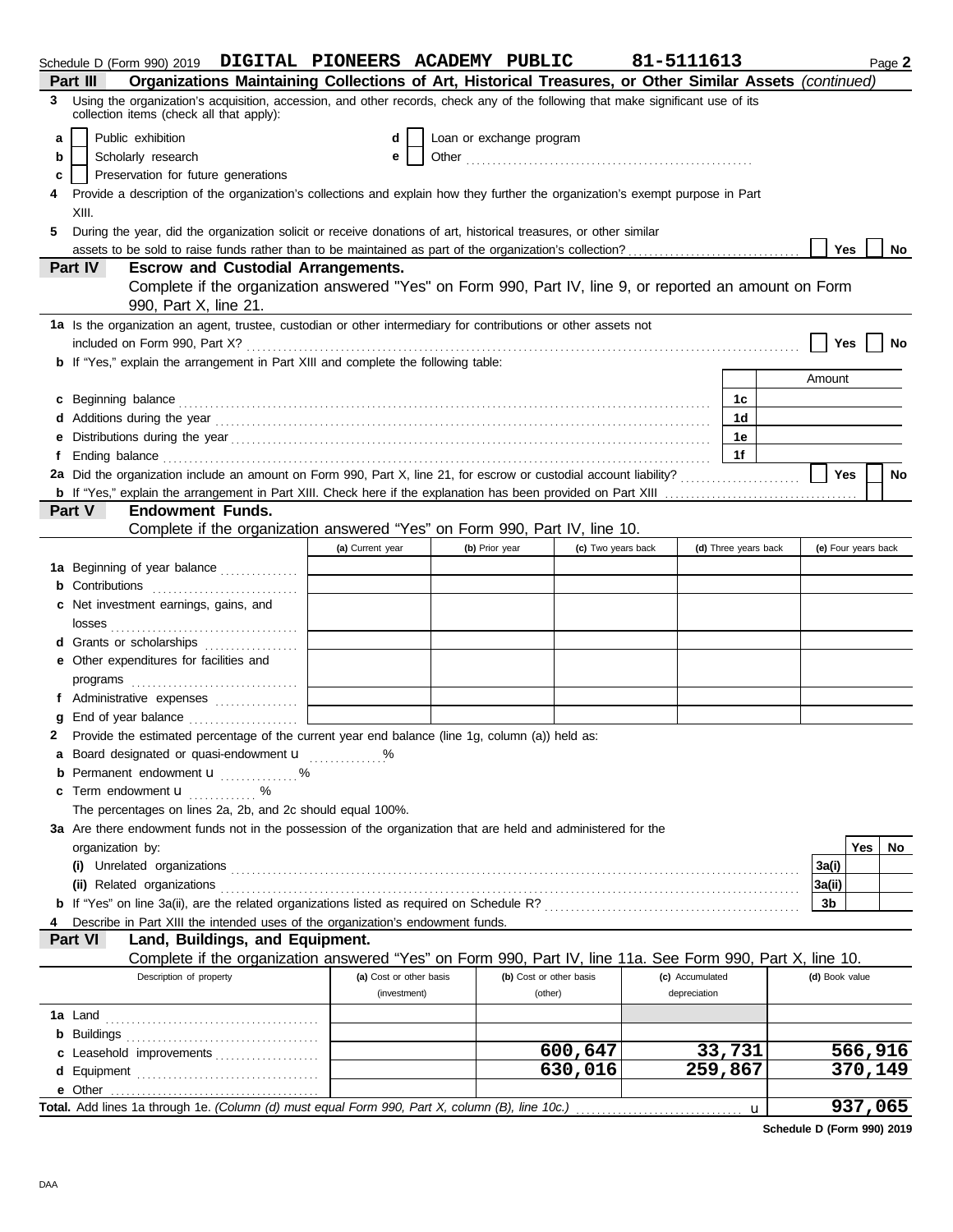| Schedule D (Form 990) 2019 |                                        |                |                                                                         | DIGITAL PIONEERS ACADEMY PUBLIC                                    |            |                | 81-5111613                                                                                                                                           |                                                              | Page 3         |
|----------------------------|----------------------------------------|----------------|-------------------------------------------------------------------------|--------------------------------------------------------------------|------------|----------------|------------------------------------------------------------------------------------------------------------------------------------------------------|--------------------------------------------------------------|----------------|
| <b>Part VII</b>            | <b>Investments - Other Securities.</b> |                |                                                                         |                                                                    |            |                |                                                                                                                                                      |                                                              |                |
|                            |                                        |                |                                                                         |                                                                    |            |                | Complete if the organization answered "Yes" on Form 990, Part IV, line 11b. See Form 990, Part X, line 12.                                           |                                                              |                |
|                            |                                        |                | (a) Description of security or category<br>(including name of security) |                                                                    |            | (b) Book value |                                                                                                                                                      | (c) Method of valuation:<br>Cost or end-of-year market value |                |
| (1) Financial derivatives  |                                        |                |                                                                         |                                                                    |            |                |                                                                                                                                                      |                                                              |                |
|                            |                                        |                |                                                                         |                                                                    |            |                |                                                                                                                                                      |                                                              |                |
| $(3)$ Other                |                                        |                |                                                                         |                                                                    |            |                |                                                                                                                                                      |                                                              |                |
| $(A)$ .                    |                                        |                |                                                                         |                                                                    |            |                |                                                                                                                                                      |                                                              |                |
| (B)                        |                                        |                |                                                                         |                                                                    |            |                |                                                                                                                                                      |                                                              |                |
| (C)                        |                                        |                |                                                                         |                                                                    |            |                |                                                                                                                                                      |                                                              |                |
| (D)                        |                                        |                |                                                                         |                                                                    |            |                |                                                                                                                                                      |                                                              |                |
| (E)                        |                                        |                |                                                                         |                                                                    |            |                |                                                                                                                                                      |                                                              |                |
| (F)                        |                                        |                |                                                                         |                                                                    |            |                |                                                                                                                                                      |                                                              |                |
| (G)                        |                                        |                |                                                                         |                                                                    |            |                |                                                                                                                                                      |                                                              |                |
| (H)                        |                                        |                |                                                                         |                                                                    |            |                |                                                                                                                                                      |                                                              |                |
|                            |                                        |                |                                                                         | Total. (Column (b) must equal Form 990, Part X, col. (B) line 12.) | u          |                |                                                                                                                                                      |                                                              |                |
| Part VIII                  | Investments - Program Related.         |                |                                                                         |                                                                    |            |                |                                                                                                                                                      |                                                              |                |
|                            |                                        |                |                                                                         |                                                                    |            |                | Complete if the organization answered "Yes" on Form 990, Part IV, line 11c. See Form 990, Part X, line 13.                                           |                                                              |                |
|                            |                                        |                | (a) Description of investment                                           |                                                                    |            | (b) Book value |                                                                                                                                                      | (c) Method of valuation:<br>Cost or end-of-year market value |                |
|                            |                                        |                |                                                                         |                                                                    |            |                |                                                                                                                                                      |                                                              |                |
| (1)                        |                                        |                |                                                                         |                                                                    |            |                |                                                                                                                                                      |                                                              |                |
| (2)                        |                                        |                |                                                                         |                                                                    |            |                |                                                                                                                                                      |                                                              |                |
| (3)<br>(4)                 |                                        |                |                                                                         |                                                                    |            |                |                                                                                                                                                      |                                                              |                |
| (5)                        |                                        |                |                                                                         |                                                                    |            |                |                                                                                                                                                      |                                                              |                |
| (6)                        |                                        |                |                                                                         |                                                                    |            |                |                                                                                                                                                      |                                                              |                |
| (7)                        |                                        |                |                                                                         |                                                                    |            |                |                                                                                                                                                      |                                                              |                |
| (8)                        |                                        |                |                                                                         |                                                                    |            |                |                                                                                                                                                      |                                                              |                |
| (9)                        |                                        |                |                                                                         |                                                                    |            |                |                                                                                                                                                      |                                                              |                |
|                            |                                        |                |                                                                         | Total. (Column (b) must equal Form 990, Part X, col. (B) line 13.) | . <b>u</b> |                |                                                                                                                                                      |                                                              |                |
| Part IX                    | <b>Other Assets.</b>                   |                |                                                                         |                                                                    |            |                |                                                                                                                                                      |                                                              |                |
|                            |                                        |                |                                                                         |                                                                    |            |                | Complete if the organization answered "Yes" on Form 990, Part IV, line 11d. See Form 990, Part X, line 15.                                           |                                                              |                |
|                            |                                        |                |                                                                         | (a) Description                                                    |            |                |                                                                                                                                                      | (b) Book value                                               |                |
| (1)                        |                                        |                |                                                                         |                                                                    |            |                |                                                                                                                                                      |                                                              |                |
| (2)                        |                                        |                |                                                                         |                                                                    |            |                |                                                                                                                                                      |                                                              |                |
| (3)                        |                                        |                |                                                                         |                                                                    |            |                |                                                                                                                                                      |                                                              |                |
| (4)                        |                                        |                |                                                                         |                                                                    |            |                |                                                                                                                                                      |                                                              |                |
| (5)                        |                                        |                |                                                                         |                                                                    |            |                |                                                                                                                                                      |                                                              |                |
| (6)                        |                                        |                |                                                                         |                                                                    |            |                |                                                                                                                                                      |                                                              |                |
| (7)                        |                                        |                |                                                                         |                                                                    |            |                |                                                                                                                                                      |                                                              |                |
| (8)                        |                                        |                |                                                                         |                                                                    |            |                |                                                                                                                                                      |                                                              |                |
| (9)                        |                                        |                |                                                                         |                                                                    |            |                |                                                                                                                                                      |                                                              |                |
| Part X                     | Other Liabilities.                     |                |                                                                         | Total. (Column (b) must equal Form 990, Part X, col. (B) line 15.) |            |                |                                                                                                                                                      | u                                                            |                |
|                            |                                        |                |                                                                         |                                                                    |            |                | Complete if the organization answered "Yes" on Form 990, Part IV, line 11e or 11f. See Form 990, Part X,                                             |                                                              |                |
|                            | line $25$ .                            |                |                                                                         |                                                                    |            |                |                                                                                                                                                      |                                                              |                |
| 1.                         |                                        |                | (a) Description of liability                                            |                                                                    |            |                |                                                                                                                                                      | (b) Book value                                               |                |
| (1)                        | Federal income taxes                   |                |                                                                         |                                                                    |            |                |                                                                                                                                                      |                                                              |                |
| (2)                        | DEFERRED RENT                          |                | <b>ABATEMENT</b>                                                        |                                                                    |            |                |                                                                                                                                                      |                                                              | 445,108        |
| (3)                        | CAPITAL LEASE                          | <b>PAYABLE</b> |                                                                         |                                                                    |            |                |                                                                                                                                                      |                                                              | 24,087         |
| (4)                        |                                        |                |                                                                         |                                                                    |            |                |                                                                                                                                                      |                                                              |                |
| (5)                        |                                        |                |                                                                         |                                                                    |            |                |                                                                                                                                                      |                                                              |                |
| (6)                        |                                        |                |                                                                         |                                                                    |            |                |                                                                                                                                                      |                                                              |                |
| (7)                        |                                        |                |                                                                         |                                                                    |            |                |                                                                                                                                                      |                                                              |                |
| (8)                        |                                        |                |                                                                         |                                                                    |            |                |                                                                                                                                                      |                                                              |                |
| (9)                        |                                        |                |                                                                         |                                                                    |            |                |                                                                                                                                                      |                                                              |                |
|                            |                                        |                |                                                                         | Total. (Column (b) must equal Form 990, Part X, col. (B) line 25.) |            |                |                                                                                                                                                      | u                                                            | 469,195        |
|                            |                                        |                |                                                                         |                                                                    |            |                | 2. Liability for uncertain tax positions. In Part XIII, provide the text of the footnote to the organization's financial statements that reports the |                                                              |                |
|                            |                                        |                |                                                                         |                                                                    |            |                | organization's liability for uncertain tax positions under FASB ASC 740. Check here if the text of the footnote has been provided in Part XIII       |                                                              | $ \mathbf{x} $ |

organization's liability for uncertain tax positions under FASB ASC 740. Check here if the text of the footnote has been provided in Part XIII .........

DAA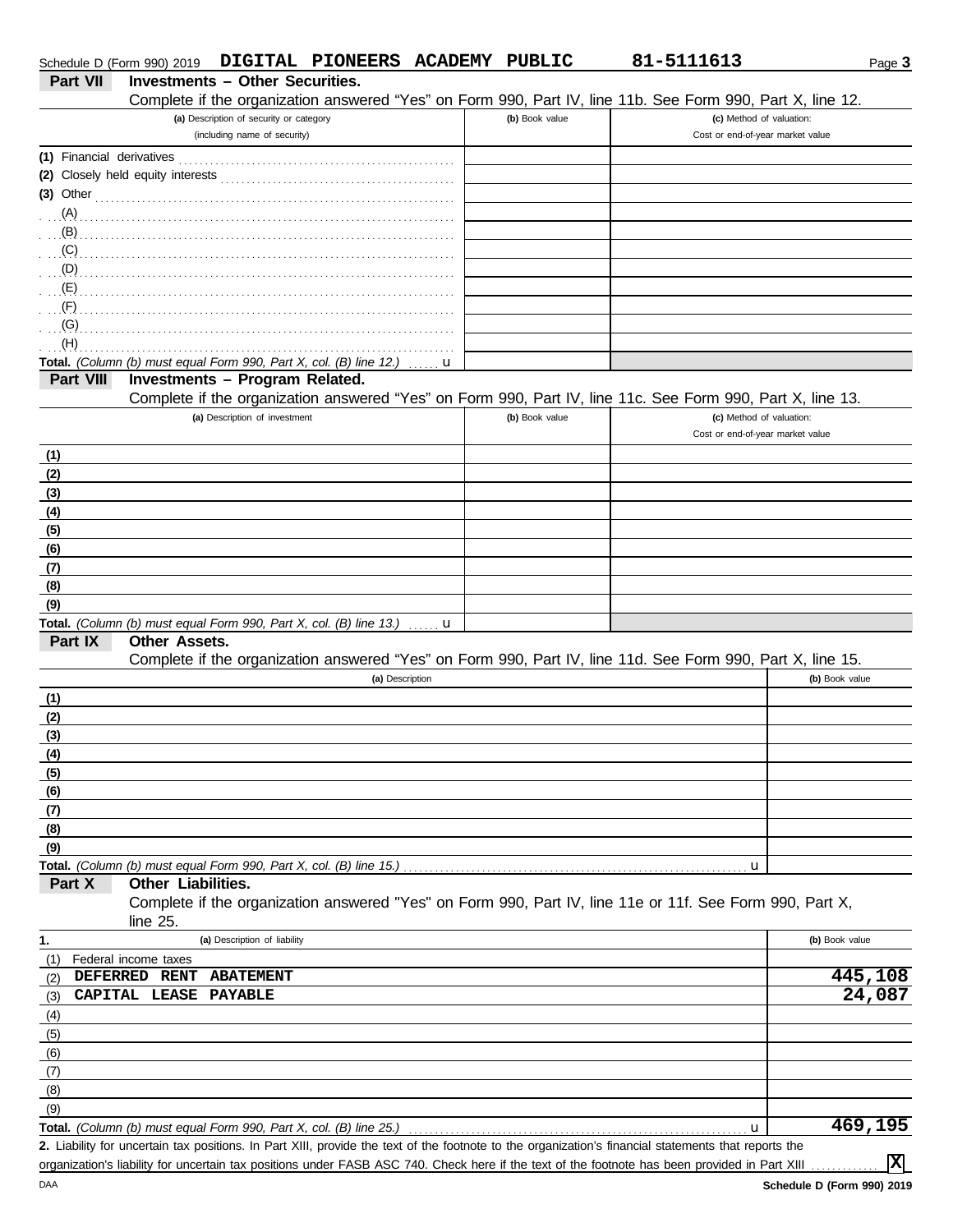|    | Schedule D (Form 990) 2019 DIGITAL PIONEERS ACADEMY PUBLIC                                                                                                                                                                    |                | 81-5111613     | Page 4    |
|----|-------------------------------------------------------------------------------------------------------------------------------------------------------------------------------------------------------------------------------|----------------|----------------|-----------|
|    | Reconciliation of Revenue per Audited Financial Statements With Revenue per Return.<br>Part XI                                                                                                                                |                |                |           |
|    | Complete if the organization answered "Yes" on Form 990, Part IV, line 12a.                                                                                                                                                   |                |                |           |
| 1  |                                                                                                                                                                                                                               |                | $\mathbf{1}$   | 6,570,719 |
| 2  | Amounts included on line 1 but not on Form 990, Part VIII, line 12:                                                                                                                                                           |                |                |           |
| a  |                                                                                                                                                                                                                               | 2a             |                |           |
| b  |                                                                                                                                                                                                                               | 2 <sub>b</sub> |                |           |
| с  |                                                                                                                                                                                                                               | 2 <sub>c</sub> |                |           |
| d  |                                                                                                                                                                                                                               | 2d             |                |           |
| е  | Add lines 2a through 2d [11] Add [12] Add [12] Add lines 2a through 2d [12] Add lines 2a through 2d [12] Add [12] Add [12] Add [12] Add [12] Add [12] Add [12] Add [12] Add [12] Add [12] Add [12] Add [12] Add [12] Add [12] |                | 2e             |           |
| 3  |                                                                                                                                                                                                                               |                | $\overline{3}$ | 6,570,719 |
|    | Amounts included on Form 990, Part VIII, line 12, but not on line 1:                                                                                                                                                          |                |                |           |
| a  |                                                                                                                                                                                                                               | 4a             |                |           |
|    |                                                                                                                                                                                                                               | 4 <sub>b</sub> |                |           |
|    | Add lines 4a and 4b                                                                                                                                                                                                           |                | 4c             |           |
|    |                                                                                                                                                                                                                               |                | 5              | 6,570,719 |
|    | Reconciliation of Expenses per Audited Financial Statements With Expenses per Return.<br>Part XII                                                                                                                             |                |                |           |
|    | Complete if the organization answered "Yes" on Form 990, Part IV, line 12a.                                                                                                                                                   |                |                |           |
| 1. | Total expenses and losses per audited financial statements                                                                                                                                                                    |                | $\mathbf 1$    | 6,510,463 |
| 2  | Amounts included on line 1 but not on Form 990, Part IX, line 25:                                                                                                                                                             |                |                |           |
|    |                                                                                                                                                                                                                               | 2a             |                |           |
| b  |                                                                                                                                                                                                                               | 2 <sub>b</sub> |                |           |
| c  |                                                                                                                                                                                                                               | 2c             |                |           |
| d  |                                                                                                                                                                                                                               | 2d             |                |           |
| е  | Add lines 2a through 2d [11] Add [12] Add [12] Add lines 2a through 2d [12] Add lines 2a through 2d [12] Add [12] Add [12] Add [12] Add [12] Add [12] Add [12] Add [12] Add [12] Add [12] Add [12] Add [12] Add [12] Add [12] |                | 2e             |           |
| 3. |                                                                                                                                                                                                                               |                | 3              | 6,510,463 |
| 4  | Amounts included on Form 990, Part IX, line 25, but not on line 1:                                                                                                                                                            |                |                |           |
| a  | Investment expenses not included on Form 990, Part VIII, line 7b [                                                                                                                                                            | 4a             |                |           |
|    |                                                                                                                                                                                                                               | 4 <sub>h</sub> |                |           |
|    | Add lines 4a and 4b                                                                                                                                                                                                           | 4c             |                |           |
|    |                                                                                                                                                                                                                               | 5              | 6,510,463      |           |
|    | Part XIII Supplemental Information.                                                                                                                                                                                           |                |                |           |
|    | Provide the descriptions required for Part II, lines 3, 5, and 9; Part III, lines 1a and 4; Part IV, lines 1b and 2b; Part V, line 4; Part X, line                                                                            |                |                |           |
|    | 2; Part XI, lines 2d and 4b; and Part XII, lines 2d and 4b. Also complete this part to provide any additional information.                                                                                                    |                |                |           |

PART X - FIN 48 FOOTNOTE

ACCOUNTING PRINCIPLES GENERALLY ACCEPTED IN THE UNITED STATES OF AMERICA PROVIDE CONSISTENT GUIDANCE FOR THE ACCOUNTING FOR UNCERTAINTY IN INCOME TAXES RECOGNIZED IN THE CHARTER SCHOOL'S FINANCIAL STATEMENTS AND PRESCRIBE A THRESHOLD OF "MORE LIKELY THAN NOT" FOR RECOGNITION OF TAX POSITIONS TAKEN OR EXPECTED TO BE TAKEN IN A TAX RETURN. THE DIGITAL PIONEERS ACADEMY PUBLIC CHARTER SCHOOL PERFORMED AN EVALUATION OF UNCERTAIN TAX THAT MAY HAVE ANY EFFECT ON ITS TAX-EXEMPT STATUS. AS OF JUNE 30, 2020, POSITIONS FOR THE YEAR ENDED JUNE 30, 2020, AND DETERMINED THAT THERE WERE NO MATTERS THAT WOULD REQUIRE RECOGNITION IN THE FINANCIAL STATEMENTS OR THE STATUTE OF LIMITATIONS FOR TAX YEARS 2016 THROUGH 2018 REMAINS OPEN WITH THE U.S. FEDERAL JURISDICTION OR THE VARIOUS STATES AND LOCAL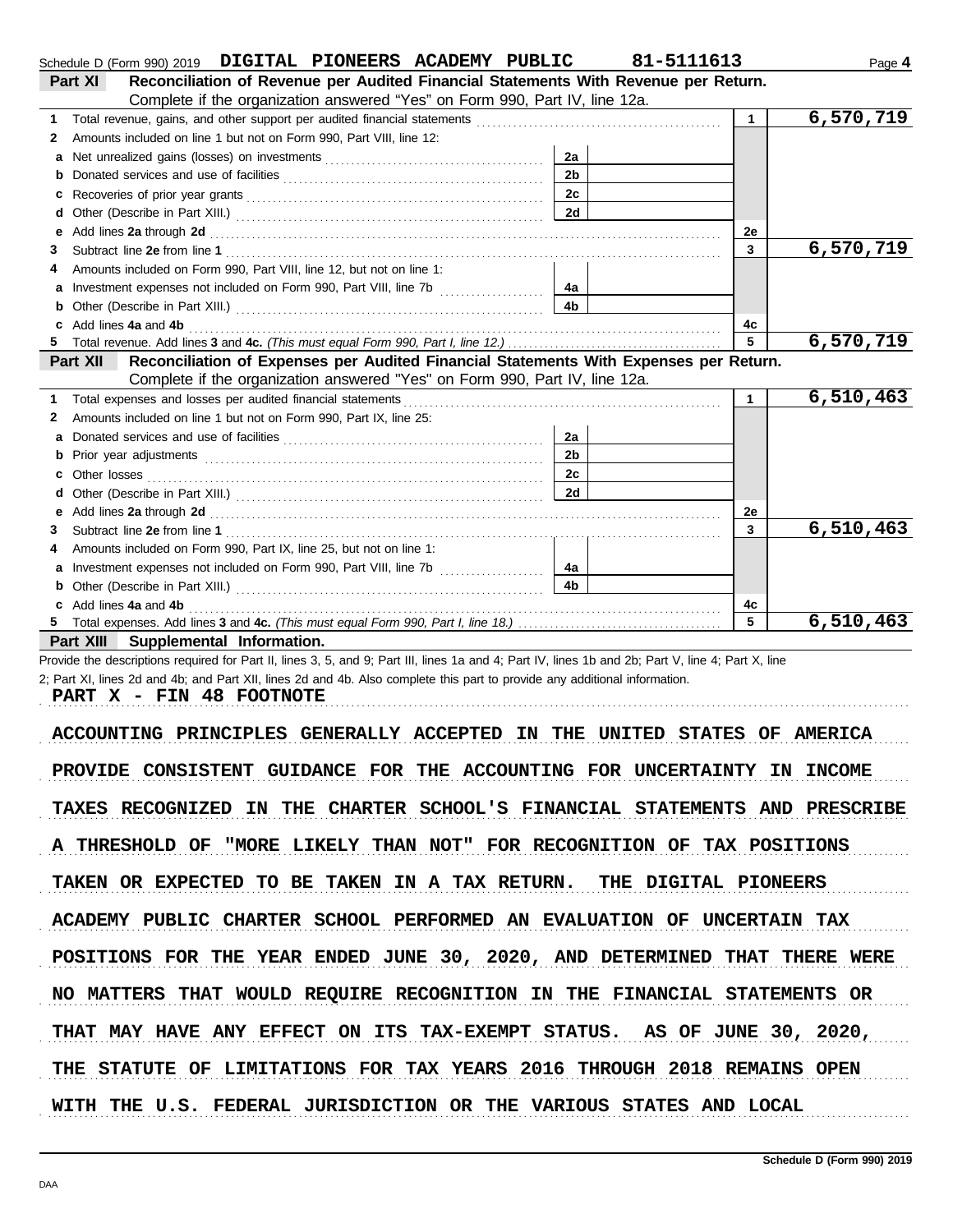| Supplemental Information (continued)<br>Part XIII<br>JURISDICTIONS IN WHICH THE CHARTER SCHOOL FILES TAX RETURNS. IT IS THE<br>CHARTER SCHOOL'S POLICY TO RECOGNIZE INTEREST AND/OR PENALTIES RELATED TO<br>UNCERTAIN TAX POSITIONS, IF ANY, IN INCOME TAX EXPENSE. AS OF JUNE 30, |  |
|------------------------------------------------------------------------------------------------------------------------------------------------------------------------------------------------------------------------------------------------------------------------------------|--|
|                                                                                                                                                                                                                                                                                    |  |
|                                                                                                                                                                                                                                                                                    |  |
|                                                                                                                                                                                                                                                                                    |  |
|                                                                                                                                                                                                                                                                                    |  |
| 2020, THE CHARTER SCHOOL HAD NO ACCRUALS FOR INTEREST AND/OR PENALTIES.                                                                                                                                                                                                            |  |
|                                                                                                                                                                                                                                                                                    |  |
|                                                                                                                                                                                                                                                                                    |  |
|                                                                                                                                                                                                                                                                                    |  |
|                                                                                                                                                                                                                                                                                    |  |
|                                                                                                                                                                                                                                                                                    |  |
|                                                                                                                                                                                                                                                                                    |  |
|                                                                                                                                                                                                                                                                                    |  |
|                                                                                                                                                                                                                                                                                    |  |
|                                                                                                                                                                                                                                                                                    |  |
|                                                                                                                                                                                                                                                                                    |  |
|                                                                                                                                                                                                                                                                                    |  |
|                                                                                                                                                                                                                                                                                    |  |
|                                                                                                                                                                                                                                                                                    |  |
|                                                                                                                                                                                                                                                                                    |  |
|                                                                                                                                                                                                                                                                                    |  |
|                                                                                                                                                                                                                                                                                    |  |
|                                                                                                                                                                                                                                                                                    |  |
|                                                                                                                                                                                                                                                                                    |  |
|                                                                                                                                                                                                                                                                                    |  |
|                                                                                                                                                                                                                                                                                    |  |
|                                                                                                                                                                                                                                                                                    |  |
|                                                                                                                                                                                                                                                                                    |  |
|                                                                                                                                                                                                                                                                                    |  |
|                                                                                                                                                                                                                                                                                    |  |
|                                                                                                                                                                                                                                                                                    |  |
|                                                                                                                                                                                                                                                                                    |  |
|                                                                                                                                                                                                                                                                                    |  |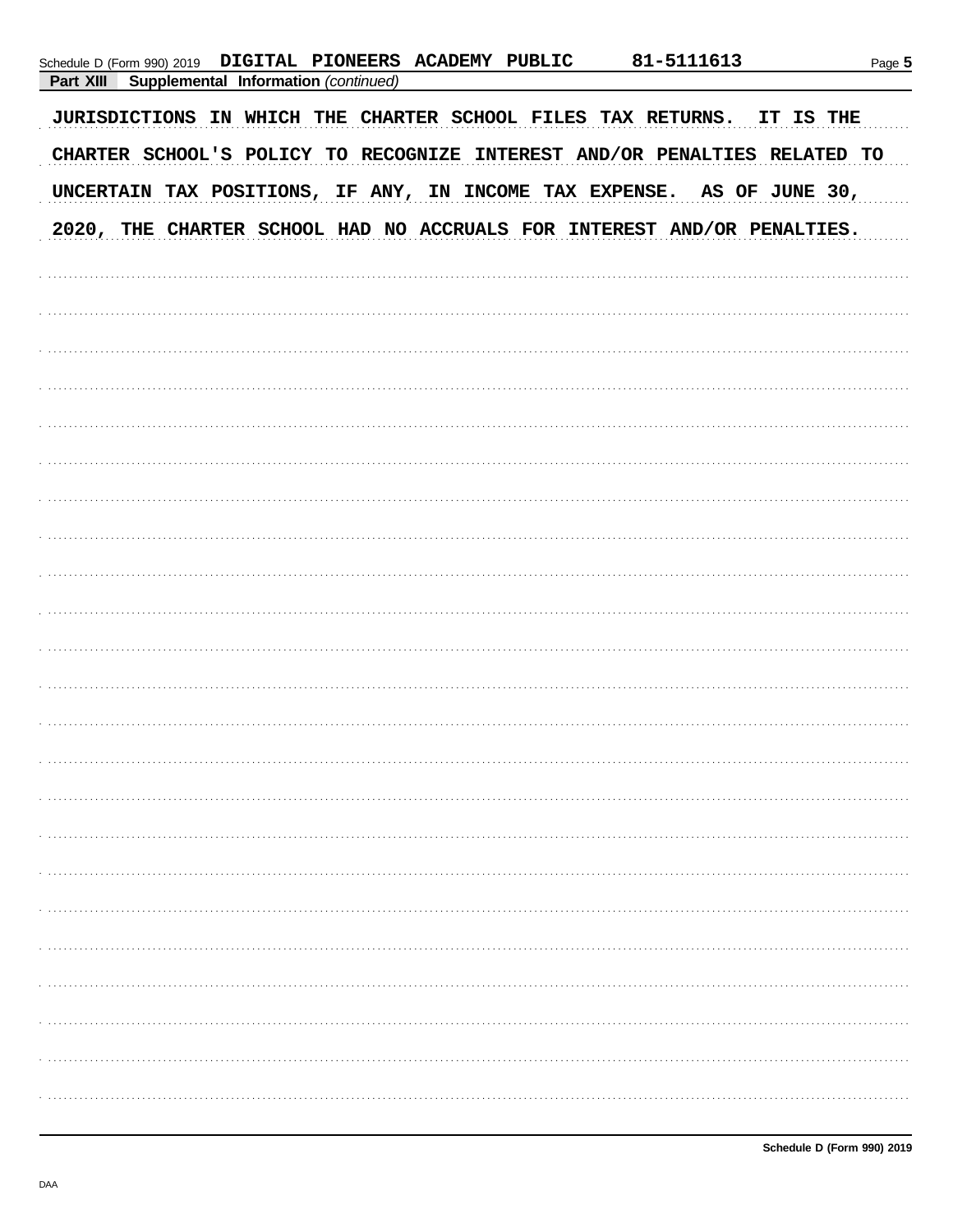|    | <b>SCHEDULE E</b><br>(Form 990 or 990-EZ)                                                                                                                                                                                                                                                                                                                                                                              | <b>Schools</b><br>u Complete if the organization answered "Yes" on Form 990,<br>Part IV, line 13, or Form 990-EZ, Part VI, line 48.                                                                                       |                                | OMB No. 1545-0047                          |            |           |  |  |
|----|------------------------------------------------------------------------------------------------------------------------------------------------------------------------------------------------------------------------------------------------------------------------------------------------------------------------------------------------------------------------------------------------------------------------|---------------------------------------------------------------------------------------------------------------------------------------------------------------------------------------------------------------------------|--------------------------------|--------------------------------------------|------------|-----------|--|--|
|    | Department of the Treasury<br>Internal Revenue Service                                                                                                                                                                                                                                                                                                                                                                 | u Attach to Form 990 or Form 990-EZ.<br>u Go to www.irs.gov/Form990 for the latest information.                                                                                                                           |                                | <b>Open to Public</b><br><b>Inspection</b> |            |           |  |  |
|    | Name of the organization                                                                                                                                                                                                                                                                                                                                                                                               | DIGITAL PIONEERS ACADEMY PUBLIC                                                                                                                                                                                           | Employer identification number |                                            |            |           |  |  |
|    | Part I                                                                                                                                                                                                                                                                                                                                                                                                                 | CHARTER SCHOOL                                                                                                                                                                                                            | 81-5111613                     |                                            |            |           |  |  |
|    |                                                                                                                                                                                                                                                                                                                                                                                                                        |                                                                                                                                                                                                                           |                                |                                            | <b>YES</b> | <b>NO</b> |  |  |
| 1  |                                                                                                                                                                                                                                                                                                                                                                                                                        | Does the organization have a racially nondiscriminatory policy toward students by statement in its charter,                                                                                                               |                                | $\mathbf 1$                                | x          |           |  |  |
| 2  |                                                                                                                                                                                                                                                                                                                                                                                                                        | Does the organization include a statement of its racially nondiscriminatory policy toward students in all its<br>brochures, catalogues, and other written communications with the public dealing with student admissions, |                                | $\mathbf{2}$                               | x          |           |  |  |
| 3  | Has the organization publicized its racially nondiscriminatory policy through newspaper or broadcast media<br>during the period of solicitation for students, or during the registration period if it has no solicitation program,<br>in a way that makes the policy known to all parts of the general community it serves? If "Yes," please<br>describe. If "No," please explain. If you need more space, use Part II |                                                                                                                                                                                                                           |                                |                                            |            |           |  |  |
|    |                                                                                                                                                                                                                                                                                                                                                                                                                        | THE SCHOOL IS A PUBLIC CHARTER SCHOOL AND IS OPERATING UNDER A<br>CONTRACT WITH THE DC GOVERNMENT. REVENUE PROCEDURE 75-50 DOES<br>NOT APPLY TO CHARTER SCHOOLS.                                                          |                                | 3                                          |            | x         |  |  |
| 4  |                                                                                                                                                                                                                                                                                                                                                                                                                        | Does the organization maintain the following?                                                                                                                                                                             |                                |                                            |            |           |  |  |
| a  |                                                                                                                                                                                                                                                                                                                                                                                                                        |                                                                                                                                                                                                                           |                                | 4a                                         | x          |           |  |  |
| b  |                                                                                                                                                                                                                                                                                                                                                                                                                        | Records documenting that scholarships and other financial assistance are awarded on a racially                                                                                                                            |                                |                                            | x          |           |  |  |
|    | nondiscriminatory basis?                                                                                                                                                                                                                                                                                                                                                                                               | Copies of all catalogues, brochures, announcements, and other written communications to the public dealing<br>with student admissions, programs, and scholarships?                                                        |                                | 4b<br>4с                                   | x          |           |  |  |
| d  |                                                                                                                                                                                                                                                                                                                                                                                                                        |                                                                                                                                                                                                                           |                                | 4d                                         | X          |           |  |  |
|    |                                                                                                                                                                                                                                                                                                                                                                                                                        | If you answered "No" to any of the above, please explain. If you need more space, use Part II.                                                                                                                            |                                |                                            |            |           |  |  |
|    |                                                                                                                                                                                                                                                                                                                                                                                                                        |                                                                                                                                                                                                                           |                                |                                            |            |           |  |  |
|    |                                                                                                                                                                                                                                                                                                                                                                                                                        |                                                                                                                                                                                                                           |                                |                                            |            |           |  |  |
| 5  |                                                                                                                                                                                                                                                                                                                                                                                                                        | Does the organization discriminate by race in any way with respect to:                                                                                                                                                    |                                |                                            |            |           |  |  |
| a  |                                                                                                                                                                                                                                                                                                                                                                                                                        |                                                                                                                                                                                                                           |                                | 5a                                         |            | X.        |  |  |
|    |                                                                                                                                                                                                                                                                                                                                                                                                                        |                                                                                                                                                                                                                           |                                | 5b                                         |            | x.        |  |  |
|    |                                                                                                                                                                                                                                                                                                                                                                                                                        |                                                                                                                                                                                                                           |                                |                                            |            |           |  |  |
|    |                                                                                                                                                                                                                                                                                                                                                                                                                        |                                                                                                                                                                                                                           |                                | 5c                                         |            | A         |  |  |
| d  |                                                                                                                                                                                                                                                                                                                                                                                                                        |                                                                                                                                                                                                                           |                                | 5d                                         |            | x         |  |  |
| е  |                                                                                                                                                                                                                                                                                                                                                                                                                        |                                                                                                                                                                                                                           |                                | 5e                                         |            | x         |  |  |
|    |                                                                                                                                                                                                                                                                                                                                                                                                                        |                                                                                                                                                                                                                           |                                |                                            |            |           |  |  |
| f  |                                                                                                                                                                                                                                                                                                                                                                                                                        |                                                                                                                                                                                                                           |                                | 5f                                         |            | x         |  |  |
| g  |                                                                                                                                                                                                                                                                                                                                                                                                                        |                                                                                                                                                                                                                           |                                | 5g                                         |            | x         |  |  |
| h. | Other extracurricular activities?                                                                                                                                                                                                                                                                                                                                                                                      |                                                                                                                                                                                                                           |                                | 5h                                         |            | x.        |  |  |
|    |                                                                                                                                                                                                                                                                                                                                                                                                                        | If you answered "Yes" to any of the above, please explain. If you need more space, use Part II.                                                                                                                           |                                |                                            |            |           |  |  |
|    |                                                                                                                                                                                                                                                                                                                                                                                                                        |                                                                                                                                                                                                                           |                                |                                            |            |           |  |  |
|    |                                                                                                                                                                                                                                                                                                                                                                                                                        |                                                                                                                                                                                                                           |                                |                                            |            |           |  |  |
|    |                                                                                                                                                                                                                                                                                                                                                                                                                        |                                                                                                                                                                                                                           |                                |                                            |            |           |  |  |
| 6а |                                                                                                                                                                                                                                                                                                                                                                                                                        |                                                                                                                                                                                                                           |                                | 6a                                         | х          |           |  |  |
| b  |                                                                                                                                                                                                                                                                                                                                                                                                                        |                                                                                                                                                                                                                           |                                | 6b                                         |            | x         |  |  |
|    |                                                                                                                                                                                                                                                                                                                                                                                                                        | If you answered "Yes" on either line 6a or line 6b, explain on Part II.                                                                                                                                                   |                                |                                            |            |           |  |  |
| 7  |                                                                                                                                                                                                                                                                                                                                                                                                                        | Does the organization certify that it has complied with the applicable requirements of sections 4.01 through                                                                                                              |                                |                                            |            |           |  |  |
|    |                                                                                                                                                                                                                                                                                                                                                                                                                        |                                                                                                                                                                                                                           | $\overline{7}$                 |                                            | X          |           |  |  |

**For Paperwork Reduction Act Notice, see the Instructions for Form 990 or Form 990-EZ.**

**Schedule E (Form 990 or 990-EZ) 2019**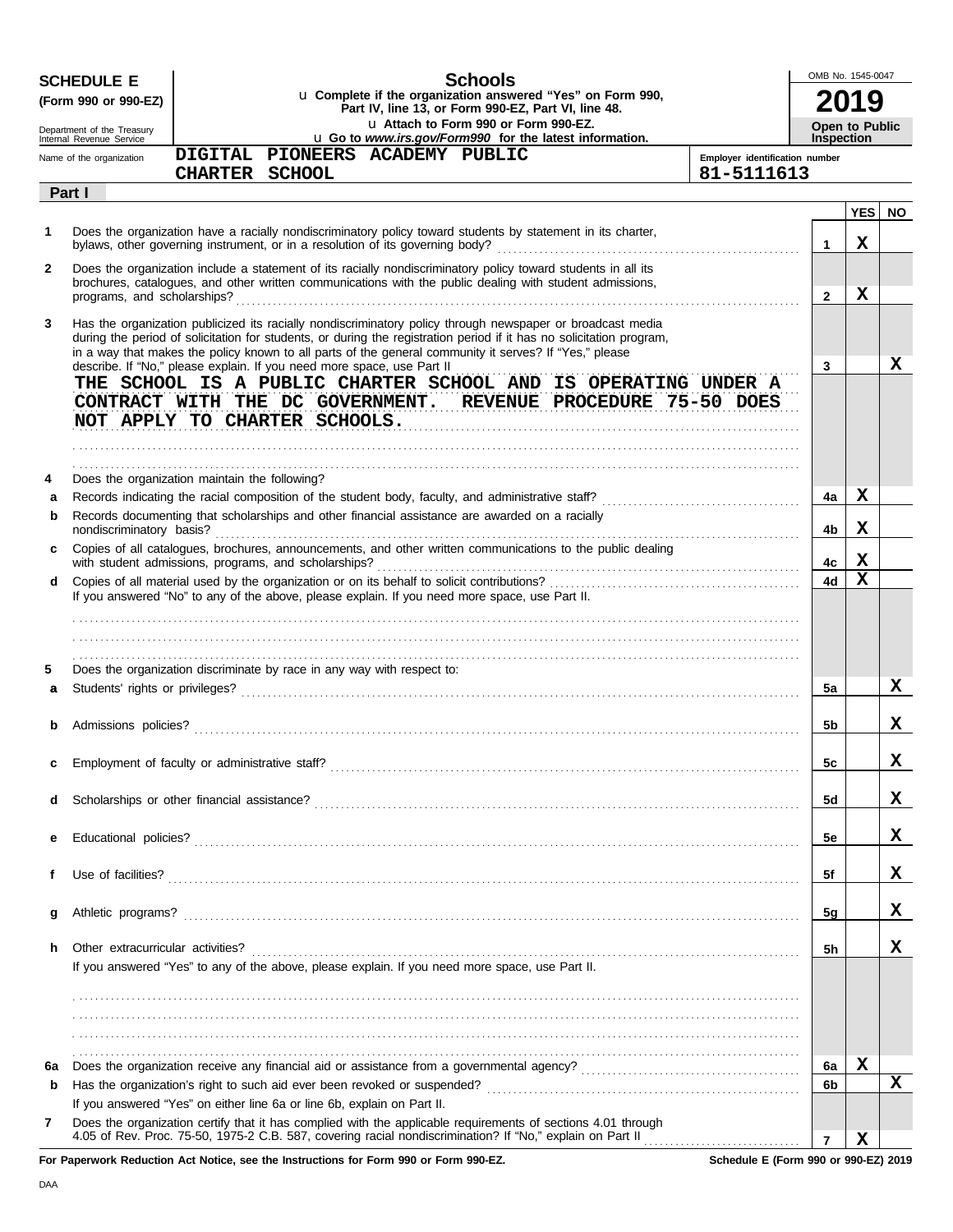| 81-5111613<br>DIGITAL PIONEERS ACADEMY PUBLIC<br>Page 2<br>Schedule E (Form 990 or 990-EZ) 2019<br>Part II<br>Supplemental Information. Provide the explanations required by Part I, lines 3, 4d, 5h, 6b, and 7, as<br>applicable. Also provide any other additional information. See instructions. |
|-----------------------------------------------------------------------------------------------------------------------------------------------------------------------------------------------------------------------------------------------------------------------------------------------------|
| SCH E - FINANCIAL AID OR GOVERNMENT ASSISTANCE EXPLANATION                                                                                                                                                                                                                                          |
| THE CHARTER SCHOOL RECEIVES PUBLIC FUNDS FROM THE DC GOVERNMENT BASED ON                                                                                                                                                                                                                            |
| THE NUMBER OF STUDENTS THEY ENROLL ACCORDING TO THE UNIFORM PER STUDENT                                                                                                                                                                                                                             |
| FUNDING FORMULA DEVELOPED BY THE MAYOR AND CITY COUNCIL.<br><b>CHARTER</b><br>THE                                                                                                                                                                                                                   |
| SCHOOL ALSO RECEIVES GOVERNMENTAL ASSISTANCE IN THE FORM OF YEARLY                                                                                                                                                                                                                                  |
| MOST FUNDS ARE RECEIVED FROM THE U.S. DEPARTMENT OF<br>GOVERNMENTAL GRANTS.                                                                                                                                                                                                                         |
| EDUCATION PASSED THROUGH THE OFFICE OF THE STATE SUPERINTENDENT OF                                                                                                                                                                                                                                  |
| EDUCATION IN THE DISTRICT OF COLUMBIA.                                                                                                                                                                                                                                                              |
|                                                                                                                                                                                                                                                                                                     |
|                                                                                                                                                                                                                                                                                                     |
|                                                                                                                                                                                                                                                                                                     |
|                                                                                                                                                                                                                                                                                                     |
|                                                                                                                                                                                                                                                                                                     |
|                                                                                                                                                                                                                                                                                                     |
|                                                                                                                                                                                                                                                                                                     |
|                                                                                                                                                                                                                                                                                                     |
|                                                                                                                                                                                                                                                                                                     |
|                                                                                                                                                                                                                                                                                                     |
|                                                                                                                                                                                                                                                                                                     |
|                                                                                                                                                                                                                                                                                                     |
|                                                                                                                                                                                                                                                                                                     |
|                                                                                                                                                                                                                                                                                                     |
|                                                                                                                                                                                                                                                                                                     |
|                                                                                                                                                                                                                                                                                                     |
|                                                                                                                                                                                                                                                                                                     |
|                                                                                                                                                                                                                                                                                                     |
|                                                                                                                                                                                                                                                                                                     |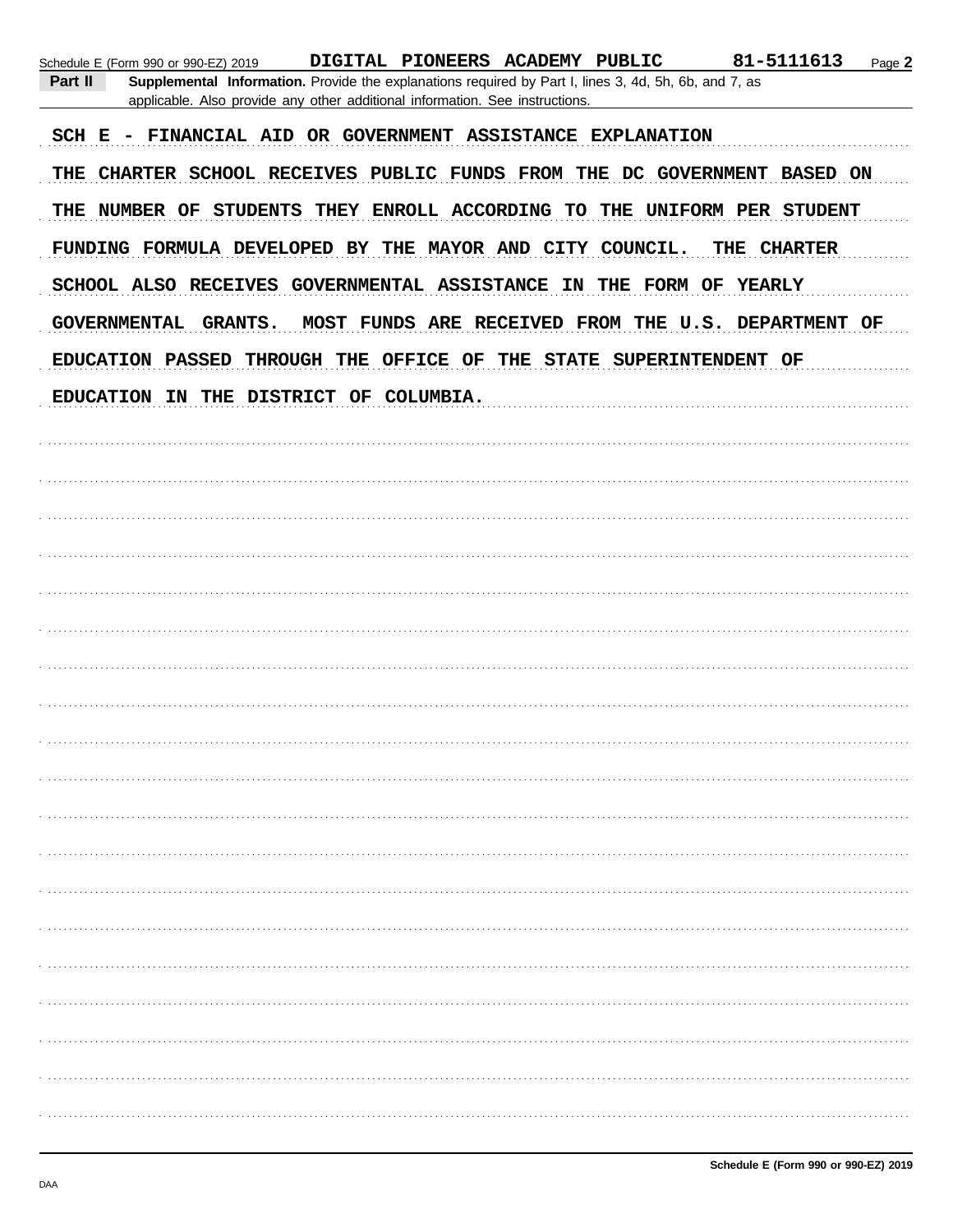| For certain Officers, Directors, Trustees, Key Employees, and Highest<br>(Form 990)<br>2019<br><b>Compensated Employees</b><br>u Complete if the organization answered "Yes" on Form 990, Part IV, line 23.<br>Open to Public<br>u Attach to Form 990.<br>Department of the Treasury<br>Inspection<br>uGo to www.irs.gov/Form990 for instructions and the latest information.<br>Internal Revenue Service<br>DIGITAL PIONEERS ACADEMY PUBLIC<br>Employer identification number<br>Name of the organization<br>81-5111613<br><b>CHARTER</b><br><b>SCHOOL</b><br>Part I<br>Questions Regarding Compensation<br>Yes<br>No<br>1a Check the appropriate box(es) if the organization provided any of the following to or for a person listed on Form<br>990, Part VII, Section A, line 1a. Complete Part III to provide any relevant information regarding these items.<br>First-class or charter travel<br>Housing allowance or residence for personal use<br>Travel for companions<br>Payments for business use of personal residence<br>Tax indemnification and gross-up payments<br>Health or social club dues or initiation fees<br>Discretionary spending account<br>Personal services (such as maid, chauffeur, chef)<br><b>b</b> If any of the boxes on line 1a are checked, did the organization follow a written policy regarding payment<br>or reimbursement or provision of all of the expenses described above? If "No," complete Part III to<br>1b<br>explain continuous contract to the contract of the contract of the contract of the contract of the contract of the contract of the contract of the contract of the contract of the contract of the contract of the contract of<br>Did the organization require substantiation prior to reimbursing or allowing expenses incurred by all<br>2<br>directors, trustees, and officers, including the CEO/Executive Director, regarding the items checked on line<br>2<br>Indicate which, if any, of the following the organization used to establish the compensation of the<br>3<br>organization's CEO/Executive Director. Check all that apply. Do not check any boxes for methods used by a<br>related organization to establish compensation of the CEO/Executive Director, but explain in Part III.<br>Compensation committee<br>X<br>Written employment contract<br>x<br>Compensation survey or study<br>Independent compensation consultant<br>lxl<br> x<br>Approval by the board or compensation committee<br>Form 990 of other organizations<br>During the year, did any person listed on Form 990, Part VII, Section A, line 1a, with respect to the filing<br>4<br>organization or a related organization:<br>X<br>4a<br>$\mathbf x$<br>4b<br>$\mathbf x$<br>4c<br>If "Yes" to any of lines 4a-c, list the persons and provide the applicable amounts for each item in Part III.<br>Only section $501(c)(3)$ , $501(c)(4)$ , and $501(c)(29)$ organizations must complete lines 5-9.<br>For persons listed on Form 990, Part VII, Section A, line 1a, did the organization pay or accrue any<br>5<br>compensation contingent on the revenues of:<br>X<br>5a<br>$\mathbf x$<br><b>5b</b><br>If "Yes" on line 5a or 5b, describe in Part III.<br>For persons listed on Form 990, Part VII, Section A, line 1a, did the organization pay or accrue any<br>6<br>compensation contingent on the net earnings of:<br>a The organization?<br>6a | <b>SCHEDULE J</b> |  |  | <b>Compensation Information</b> |  | OMB No. 1545-0047 |   |
|---------------------------------------------------------------------------------------------------------------------------------------------------------------------------------------------------------------------------------------------------------------------------------------------------------------------------------------------------------------------------------------------------------------------------------------------------------------------------------------------------------------------------------------------------------------------------------------------------------------------------------------------------------------------------------------------------------------------------------------------------------------------------------------------------------------------------------------------------------------------------------------------------------------------------------------------------------------------------------------------------------------------------------------------------------------------------------------------------------------------------------------------------------------------------------------------------------------------------------------------------------------------------------------------------------------------------------------------------------------------------------------------------------------------------------------------------------------------------------------------------------------------------------------------------------------------------------------------------------------------------------------------------------------------------------------------------------------------------------------------------------------------------------------------------------------------------------------------------------------------------------------------------------------------------------------------------------------------------------------------------------------------------------------------------------------------------------------------------------------------------------------------------------------------------------------------------------------------------------------------------------------------------------------------------------------------------------------------------------------------------------------------------------------------------------------------------------------------------------------------------------------------------------------------------------------------------------------------------------------------------------------------------------------------------------------------------------------------------------------------------------------------------------------------------------------------------------------------------------------------------------------------------------------------------------------------------------------------------------------------------------------------------------------------------------------------------------------------------------------------------------------------------------------------------------------------------------------------------------------------------------------------------------------------------------------------------------------------------------------------------------------------------------------|-------------------|--|--|---------------------------------|--|-------------------|---|
|                                                                                                                                                                                                                                                                                                                                                                                                                                                                                                                                                                                                                                                                                                                                                                                                                                                                                                                                                                                                                                                                                                                                                                                                                                                                                                                                                                                                                                                                                                                                                                                                                                                                                                                                                                                                                                                                                                                                                                                                                                                                                                                                                                                                                                                                                                                                                                                                                                                                                                                                                                                                                                                                                                                                                                                                                                                                                                                                                                                                                                                                                                                                                                                                                                                                                                                                                                                                               |                   |  |  |                                 |  |                   |   |
|                                                                                                                                                                                                                                                                                                                                                                                                                                                                                                                                                                                                                                                                                                                                                                                                                                                                                                                                                                                                                                                                                                                                                                                                                                                                                                                                                                                                                                                                                                                                                                                                                                                                                                                                                                                                                                                                                                                                                                                                                                                                                                                                                                                                                                                                                                                                                                                                                                                                                                                                                                                                                                                                                                                                                                                                                                                                                                                                                                                                                                                                                                                                                                                                                                                                                                                                                                                                               |                   |  |  |                                 |  |                   |   |
|                                                                                                                                                                                                                                                                                                                                                                                                                                                                                                                                                                                                                                                                                                                                                                                                                                                                                                                                                                                                                                                                                                                                                                                                                                                                                                                                                                                                                                                                                                                                                                                                                                                                                                                                                                                                                                                                                                                                                                                                                                                                                                                                                                                                                                                                                                                                                                                                                                                                                                                                                                                                                                                                                                                                                                                                                                                                                                                                                                                                                                                                                                                                                                                                                                                                                                                                                                                                               |                   |  |  |                                 |  |                   |   |
|                                                                                                                                                                                                                                                                                                                                                                                                                                                                                                                                                                                                                                                                                                                                                                                                                                                                                                                                                                                                                                                                                                                                                                                                                                                                                                                                                                                                                                                                                                                                                                                                                                                                                                                                                                                                                                                                                                                                                                                                                                                                                                                                                                                                                                                                                                                                                                                                                                                                                                                                                                                                                                                                                                                                                                                                                                                                                                                                                                                                                                                                                                                                                                                                                                                                                                                                                                                                               |                   |  |  |                                 |  |                   |   |
|                                                                                                                                                                                                                                                                                                                                                                                                                                                                                                                                                                                                                                                                                                                                                                                                                                                                                                                                                                                                                                                                                                                                                                                                                                                                                                                                                                                                                                                                                                                                                                                                                                                                                                                                                                                                                                                                                                                                                                                                                                                                                                                                                                                                                                                                                                                                                                                                                                                                                                                                                                                                                                                                                                                                                                                                                                                                                                                                                                                                                                                                                                                                                                                                                                                                                                                                                                                                               |                   |  |  |                                 |  |                   |   |
|                                                                                                                                                                                                                                                                                                                                                                                                                                                                                                                                                                                                                                                                                                                                                                                                                                                                                                                                                                                                                                                                                                                                                                                                                                                                                                                                                                                                                                                                                                                                                                                                                                                                                                                                                                                                                                                                                                                                                                                                                                                                                                                                                                                                                                                                                                                                                                                                                                                                                                                                                                                                                                                                                                                                                                                                                                                                                                                                                                                                                                                                                                                                                                                                                                                                                                                                                                                                               |                   |  |  |                                 |  |                   |   |
|                                                                                                                                                                                                                                                                                                                                                                                                                                                                                                                                                                                                                                                                                                                                                                                                                                                                                                                                                                                                                                                                                                                                                                                                                                                                                                                                                                                                                                                                                                                                                                                                                                                                                                                                                                                                                                                                                                                                                                                                                                                                                                                                                                                                                                                                                                                                                                                                                                                                                                                                                                                                                                                                                                                                                                                                                                                                                                                                                                                                                                                                                                                                                                                                                                                                                                                                                                                                               |                   |  |  |                                 |  |                   |   |
|                                                                                                                                                                                                                                                                                                                                                                                                                                                                                                                                                                                                                                                                                                                                                                                                                                                                                                                                                                                                                                                                                                                                                                                                                                                                                                                                                                                                                                                                                                                                                                                                                                                                                                                                                                                                                                                                                                                                                                                                                                                                                                                                                                                                                                                                                                                                                                                                                                                                                                                                                                                                                                                                                                                                                                                                                                                                                                                                                                                                                                                                                                                                                                                                                                                                                                                                                                                                               |                   |  |  |                                 |  |                   |   |
|                                                                                                                                                                                                                                                                                                                                                                                                                                                                                                                                                                                                                                                                                                                                                                                                                                                                                                                                                                                                                                                                                                                                                                                                                                                                                                                                                                                                                                                                                                                                                                                                                                                                                                                                                                                                                                                                                                                                                                                                                                                                                                                                                                                                                                                                                                                                                                                                                                                                                                                                                                                                                                                                                                                                                                                                                                                                                                                                                                                                                                                                                                                                                                                                                                                                                                                                                                                                               |                   |  |  |                                 |  |                   |   |
|                                                                                                                                                                                                                                                                                                                                                                                                                                                                                                                                                                                                                                                                                                                                                                                                                                                                                                                                                                                                                                                                                                                                                                                                                                                                                                                                                                                                                                                                                                                                                                                                                                                                                                                                                                                                                                                                                                                                                                                                                                                                                                                                                                                                                                                                                                                                                                                                                                                                                                                                                                                                                                                                                                                                                                                                                                                                                                                                                                                                                                                                                                                                                                                                                                                                                                                                                                                                               |                   |  |  |                                 |  |                   |   |
|                                                                                                                                                                                                                                                                                                                                                                                                                                                                                                                                                                                                                                                                                                                                                                                                                                                                                                                                                                                                                                                                                                                                                                                                                                                                                                                                                                                                                                                                                                                                                                                                                                                                                                                                                                                                                                                                                                                                                                                                                                                                                                                                                                                                                                                                                                                                                                                                                                                                                                                                                                                                                                                                                                                                                                                                                                                                                                                                                                                                                                                                                                                                                                                                                                                                                                                                                                                                               |                   |  |  |                                 |  |                   |   |
|                                                                                                                                                                                                                                                                                                                                                                                                                                                                                                                                                                                                                                                                                                                                                                                                                                                                                                                                                                                                                                                                                                                                                                                                                                                                                                                                                                                                                                                                                                                                                                                                                                                                                                                                                                                                                                                                                                                                                                                                                                                                                                                                                                                                                                                                                                                                                                                                                                                                                                                                                                                                                                                                                                                                                                                                                                                                                                                                                                                                                                                                                                                                                                                                                                                                                                                                                                                                               |                   |  |  |                                 |  |                   |   |
|                                                                                                                                                                                                                                                                                                                                                                                                                                                                                                                                                                                                                                                                                                                                                                                                                                                                                                                                                                                                                                                                                                                                                                                                                                                                                                                                                                                                                                                                                                                                                                                                                                                                                                                                                                                                                                                                                                                                                                                                                                                                                                                                                                                                                                                                                                                                                                                                                                                                                                                                                                                                                                                                                                                                                                                                                                                                                                                                                                                                                                                                                                                                                                                                                                                                                                                                                                                                               |                   |  |  |                                 |  |                   |   |
|                                                                                                                                                                                                                                                                                                                                                                                                                                                                                                                                                                                                                                                                                                                                                                                                                                                                                                                                                                                                                                                                                                                                                                                                                                                                                                                                                                                                                                                                                                                                                                                                                                                                                                                                                                                                                                                                                                                                                                                                                                                                                                                                                                                                                                                                                                                                                                                                                                                                                                                                                                                                                                                                                                                                                                                                                                                                                                                                                                                                                                                                                                                                                                                                                                                                                                                                                                                                               |                   |  |  |                                 |  |                   |   |
|                                                                                                                                                                                                                                                                                                                                                                                                                                                                                                                                                                                                                                                                                                                                                                                                                                                                                                                                                                                                                                                                                                                                                                                                                                                                                                                                                                                                                                                                                                                                                                                                                                                                                                                                                                                                                                                                                                                                                                                                                                                                                                                                                                                                                                                                                                                                                                                                                                                                                                                                                                                                                                                                                                                                                                                                                                                                                                                                                                                                                                                                                                                                                                                                                                                                                                                                                                                                               |                   |  |  |                                 |  |                   |   |
|                                                                                                                                                                                                                                                                                                                                                                                                                                                                                                                                                                                                                                                                                                                                                                                                                                                                                                                                                                                                                                                                                                                                                                                                                                                                                                                                                                                                                                                                                                                                                                                                                                                                                                                                                                                                                                                                                                                                                                                                                                                                                                                                                                                                                                                                                                                                                                                                                                                                                                                                                                                                                                                                                                                                                                                                                                                                                                                                                                                                                                                                                                                                                                                                                                                                                                                                                                                                               |                   |  |  |                                 |  |                   |   |
|                                                                                                                                                                                                                                                                                                                                                                                                                                                                                                                                                                                                                                                                                                                                                                                                                                                                                                                                                                                                                                                                                                                                                                                                                                                                                                                                                                                                                                                                                                                                                                                                                                                                                                                                                                                                                                                                                                                                                                                                                                                                                                                                                                                                                                                                                                                                                                                                                                                                                                                                                                                                                                                                                                                                                                                                                                                                                                                                                                                                                                                                                                                                                                                                                                                                                                                                                                                                               |                   |  |  |                                 |  |                   |   |
|                                                                                                                                                                                                                                                                                                                                                                                                                                                                                                                                                                                                                                                                                                                                                                                                                                                                                                                                                                                                                                                                                                                                                                                                                                                                                                                                                                                                                                                                                                                                                                                                                                                                                                                                                                                                                                                                                                                                                                                                                                                                                                                                                                                                                                                                                                                                                                                                                                                                                                                                                                                                                                                                                                                                                                                                                                                                                                                                                                                                                                                                                                                                                                                                                                                                                                                                                                                                               |                   |  |  |                                 |  |                   |   |
|                                                                                                                                                                                                                                                                                                                                                                                                                                                                                                                                                                                                                                                                                                                                                                                                                                                                                                                                                                                                                                                                                                                                                                                                                                                                                                                                                                                                                                                                                                                                                                                                                                                                                                                                                                                                                                                                                                                                                                                                                                                                                                                                                                                                                                                                                                                                                                                                                                                                                                                                                                                                                                                                                                                                                                                                                                                                                                                                                                                                                                                                                                                                                                                                                                                                                                                                                                                                               |                   |  |  |                                 |  |                   |   |
|                                                                                                                                                                                                                                                                                                                                                                                                                                                                                                                                                                                                                                                                                                                                                                                                                                                                                                                                                                                                                                                                                                                                                                                                                                                                                                                                                                                                                                                                                                                                                                                                                                                                                                                                                                                                                                                                                                                                                                                                                                                                                                                                                                                                                                                                                                                                                                                                                                                                                                                                                                                                                                                                                                                                                                                                                                                                                                                                                                                                                                                                                                                                                                                                                                                                                                                                                                                                               |                   |  |  |                                 |  |                   |   |
|                                                                                                                                                                                                                                                                                                                                                                                                                                                                                                                                                                                                                                                                                                                                                                                                                                                                                                                                                                                                                                                                                                                                                                                                                                                                                                                                                                                                                                                                                                                                                                                                                                                                                                                                                                                                                                                                                                                                                                                                                                                                                                                                                                                                                                                                                                                                                                                                                                                                                                                                                                                                                                                                                                                                                                                                                                                                                                                                                                                                                                                                                                                                                                                                                                                                                                                                                                                                               |                   |  |  |                                 |  |                   |   |
|                                                                                                                                                                                                                                                                                                                                                                                                                                                                                                                                                                                                                                                                                                                                                                                                                                                                                                                                                                                                                                                                                                                                                                                                                                                                                                                                                                                                                                                                                                                                                                                                                                                                                                                                                                                                                                                                                                                                                                                                                                                                                                                                                                                                                                                                                                                                                                                                                                                                                                                                                                                                                                                                                                                                                                                                                                                                                                                                                                                                                                                                                                                                                                                                                                                                                                                                                                                                               |                   |  |  |                                 |  |                   |   |
|                                                                                                                                                                                                                                                                                                                                                                                                                                                                                                                                                                                                                                                                                                                                                                                                                                                                                                                                                                                                                                                                                                                                                                                                                                                                                                                                                                                                                                                                                                                                                                                                                                                                                                                                                                                                                                                                                                                                                                                                                                                                                                                                                                                                                                                                                                                                                                                                                                                                                                                                                                                                                                                                                                                                                                                                                                                                                                                                                                                                                                                                                                                                                                                                                                                                                                                                                                                                               |                   |  |  |                                 |  |                   |   |
|                                                                                                                                                                                                                                                                                                                                                                                                                                                                                                                                                                                                                                                                                                                                                                                                                                                                                                                                                                                                                                                                                                                                                                                                                                                                                                                                                                                                                                                                                                                                                                                                                                                                                                                                                                                                                                                                                                                                                                                                                                                                                                                                                                                                                                                                                                                                                                                                                                                                                                                                                                                                                                                                                                                                                                                                                                                                                                                                                                                                                                                                                                                                                                                                                                                                                                                                                                                                               |                   |  |  |                                 |  |                   |   |
|                                                                                                                                                                                                                                                                                                                                                                                                                                                                                                                                                                                                                                                                                                                                                                                                                                                                                                                                                                                                                                                                                                                                                                                                                                                                                                                                                                                                                                                                                                                                                                                                                                                                                                                                                                                                                                                                                                                                                                                                                                                                                                                                                                                                                                                                                                                                                                                                                                                                                                                                                                                                                                                                                                                                                                                                                                                                                                                                                                                                                                                                                                                                                                                                                                                                                                                                                                                                               |                   |  |  |                                 |  |                   |   |
|                                                                                                                                                                                                                                                                                                                                                                                                                                                                                                                                                                                                                                                                                                                                                                                                                                                                                                                                                                                                                                                                                                                                                                                                                                                                                                                                                                                                                                                                                                                                                                                                                                                                                                                                                                                                                                                                                                                                                                                                                                                                                                                                                                                                                                                                                                                                                                                                                                                                                                                                                                                                                                                                                                                                                                                                                                                                                                                                                                                                                                                                                                                                                                                                                                                                                                                                                                                                               |                   |  |  |                                 |  |                   |   |
|                                                                                                                                                                                                                                                                                                                                                                                                                                                                                                                                                                                                                                                                                                                                                                                                                                                                                                                                                                                                                                                                                                                                                                                                                                                                                                                                                                                                                                                                                                                                                                                                                                                                                                                                                                                                                                                                                                                                                                                                                                                                                                                                                                                                                                                                                                                                                                                                                                                                                                                                                                                                                                                                                                                                                                                                                                                                                                                                                                                                                                                                                                                                                                                                                                                                                                                                                                                                               |                   |  |  |                                 |  |                   |   |
|                                                                                                                                                                                                                                                                                                                                                                                                                                                                                                                                                                                                                                                                                                                                                                                                                                                                                                                                                                                                                                                                                                                                                                                                                                                                                                                                                                                                                                                                                                                                                                                                                                                                                                                                                                                                                                                                                                                                                                                                                                                                                                                                                                                                                                                                                                                                                                                                                                                                                                                                                                                                                                                                                                                                                                                                                                                                                                                                                                                                                                                                                                                                                                                                                                                                                                                                                                                                               |                   |  |  |                                 |  |                   |   |
|                                                                                                                                                                                                                                                                                                                                                                                                                                                                                                                                                                                                                                                                                                                                                                                                                                                                                                                                                                                                                                                                                                                                                                                                                                                                                                                                                                                                                                                                                                                                                                                                                                                                                                                                                                                                                                                                                                                                                                                                                                                                                                                                                                                                                                                                                                                                                                                                                                                                                                                                                                                                                                                                                                                                                                                                                                                                                                                                                                                                                                                                                                                                                                                                                                                                                                                                                                                                               |                   |  |  |                                 |  |                   |   |
|                                                                                                                                                                                                                                                                                                                                                                                                                                                                                                                                                                                                                                                                                                                                                                                                                                                                                                                                                                                                                                                                                                                                                                                                                                                                                                                                                                                                                                                                                                                                                                                                                                                                                                                                                                                                                                                                                                                                                                                                                                                                                                                                                                                                                                                                                                                                                                                                                                                                                                                                                                                                                                                                                                                                                                                                                                                                                                                                                                                                                                                                                                                                                                                                                                                                                                                                                                                                               |                   |  |  |                                 |  |                   |   |
|                                                                                                                                                                                                                                                                                                                                                                                                                                                                                                                                                                                                                                                                                                                                                                                                                                                                                                                                                                                                                                                                                                                                                                                                                                                                                                                                                                                                                                                                                                                                                                                                                                                                                                                                                                                                                                                                                                                                                                                                                                                                                                                                                                                                                                                                                                                                                                                                                                                                                                                                                                                                                                                                                                                                                                                                                                                                                                                                                                                                                                                                                                                                                                                                                                                                                                                                                                                                               |                   |  |  |                                 |  |                   |   |
|                                                                                                                                                                                                                                                                                                                                                                                                                                                                                                                                                                                                                                                                                                                                                                                                                                                                                                                                                                                                                                                                                                                                                                                                                                                                                                                                                                                                                                                                                                                                                                                                                                                                                                                                                                                                                                                                                                                                                                                                                                                                                                                                                                                                                                                                                                                                                                                                                                                                                                                                                                                                                                                                                                                                                                                                                                                                                                                                                                                                                                                                                                                                                                                                                                                                                                                                                                                                               |                   |  |  |                                 |  |                   |   |
|                                                                                                                                                                                                                                                                                                                                                                                                                                                                                                                                                                                                                                                                                                                                                                                                                                                                                                                                                                                                                                                                                                                                                                                                                                                                                                                                                                                                                                                                                                                                                                                                                                                                                                                                                                                                                                                                                                                                                                                                                                                                                                                                                                                                                                                                                                                                                                                                                                                                                                                                                                                                                                                                                                                                                                                                                                                                                                                                                                                                                                                                                                                                                                                                                                                                                                                                                                                                               |                   |  |  |                                 |  |                   |   |
|                                                                                                                                                                                                                                                                                                                                                                                                                                                                                                                                                                                                                                                                                                                                                                                                                                                                                                                                                                                                                                                                                                                                                                                                                                                                                                                                                                                                                                                                                                                                                                                                                                                                                                                                                                                                                                                                                                                                                                                                                                                                                                                                                                                                                                                                                                                                                                                                                                                                                                                                                                                                                                                                                                                                                                                                                                                                                                                                                                                                                                                                                                                                                                                                                                                                                                                                                                                                               |                   |  |  |                                 |  |                   |   |
|                                                                                                                                                                                                                                                                                                                                                                                                                                                                                                                                                                                                                                                                                                                                                                                                                                                                                                                                                                                                                                                                                                                                                                                                                                                                                                                                                                                                                                                                                                                                                                                                                                                                                                                                                                                                                                                                                                                                                                                                                                                                                                                                                                                                                                                                                                                                                                                                                                                                                                                                                                                                                                                                                                                                                                                                                                                                                                                                                                                                                                                                                                                                                                                                                                                                                                                                                                                                               |                   |  |  |                                 |  |                   |   |
|                                                                                                                                                                                                                                                                                                                                                                                                                                                                                                                                                                                                                                                                                                                                                                                                                                                                                                                                                                                                                                                                                                                                                                                                                                                                                                                                                                                                                                                                                                                                                                                                                                                                                                                                                                                                                                                                                                                                                                                                                                                                                                                                                                                                                                                                                                                                                                                                                                                                                                                                                                                                                                                                                                                                                                                                                                                                                                                                                                                                                                                                                                                                                                                                                                                                                                                                                                                                               |                   |  |  |                                 |  |                   |   |
|                                                                                                                                                                                                                                                                                                                                                                                                                                                                                                                                                                                                                                                                                                                                                                                                                                                                                                                                                                                                                                                                                                                                                                                                                                                                                                                                                                                                                                                                                                                                                                                                                                                                                                                                                                                                                                                                                                                                                                                                                                                                                                                                                                                                                                                                                                                                                                                                                                                                                                                                                                                                                                                                                                                                                                                                                                                                                                                                                                                                                                                                                                                                                                                                                                                                                                                                                                                                               |                   |  |  |                                 |  |                   |   |
|                                                                                                                                                                                                                                                                                                                                                                                                                                                                                                                                                                                                                                                                                                                                                                                                                                                                                                                                                                                                                                                                                                                                                                                                                                                                                                                                                                                                                                                                                                                                                                                                                                                                                                                                                                                                                                                                                                                                                                                                                                                                                                                                                                                                                                                                                                                                                                                                                                                                                                                                                                                                                                                                                                                                                                                                                                                                                                                                                                                                                                                                                                                                                                                                                                                                                                                                                                                                               |                   |  |  |                                 |  |                   |   |
|                                                                                                                                                                                                                                                                                                                                                                                                                                                                                                                                                                                                                                                                                                                                                                                                                                                                                                                                                                                                                                                                                                                                                                                                                                                                                                                                                                                                                                                                                                                                                                                                                                                                                                                                                                                                                                                                                                                                                                                                                                                                                                                                                                                                                                                                                                                                                                                                                                                                                                                                                                                                                                                                                                                                                                                                                                                                                                                                                                                                                                                                                                                                                                                                                                                                                                                                                                                                               |                   |  |  |                                 |  |                   |   |
|                                                                                                                                                                                                                                                                                                                                                                                                                                                                                                                                                                                                                                                                                                                                                                                                                                                                                                                                                                                                                                                                                                                                                                                                                                                                                                                                                                                                                                                                                                                                                                                                                                                                                                                                                                                                                                                                                                                                                                                                                                                                                                                                                                                                                                                                                                                                                                                                                                                                                                                                                                                                                                                                                                                                                                                                                                                                                                                                                                                                                                                                                                                                                                                                                                                                                                                                                                                                               |                   |  |  |                                 |  |                   | X |
| $\mathbf x$<br>6b                                                                                                                                                                                                                                                                                                                                                                                                                                                                                                                                                                                                                                                                                                                                                                                                                                                                                                                                                                                                                                                                                                                                                                                                                                                                                                                                                                                                                                                                                                                                                                                                                                                                                                                                                                                                                                                                                                                                                                                                                                                                                                                                                                                                                                                                                                                                                                                                                                                                                                                                                                                                                                                                                                                                                                                                                                                                                                                                                                                                                                                                                                                                                                                                                                                                                                                                                                                             |                   |  |  |                                 |  |                   |   |
| If "Yes" on line 6a or 6b, describe in Part III.                                                                                                                                                                                                                                                                                                                                                                                                                                                                                                                                                                                                                                                                                                                                                                                                                                                                                                                                                                                                                                                                                                                                                                                                                                                                                                                                                                                                                                                                                                                                                                                                                                                                                                                                                                                                                                                                                                                                                                                                                                                                                                                                                                                                                                                                                                                                                                                                                                                                                                                                                                                                                                                                                                                                                                                                                                                                                                                                                                                                                                                                                                                                                                                                                                                                                                                                                              |                   |  |  |                                 |  |                   |   |
|                                                                                                                                                                                                                                                                                                                                                                                                                                                                                                                                                                                                                                                                                                                                                                                                                                                                                                                                                                                                                                                                                                                                                                                                                                                                                                                                                                                                                                                                                                                                                                                                                                                                                                                                                                                                                                                                                                                                                                                                                                                                                                                                                                                                                                                                                                                                                                                                                                                                                                                                                                                                                                                                                                                                                                                                                                                                                                                                                                                                                                                                                                                                                                                                                                                                                                                                                                                                               |                   |  |  |                                 |  |                   |   |
| For persons listed on Form 990, Part VII, Section A, line 1a, did the organization provide any nonfixed<br>7<br>X<br>7                                                                                                                                                                                                                                                                                                                                                                                                                                                                                                                                                                                                                                                                                                                                                                                                                                                                                                                                                                                                                                                                                                                                                                                                                                                                                                                                                                                                                                                                                                                                                                                                                                                                                                                                                                                                                                                                                                                                                                                                                                                                                                                                                                                                                                                                                                                                                                                                                                                                                                                                                                                                                                                                                                                                                                                                                                                                                                                                                                                                                                                                                                                                                                                                                                                                                        |                   |  |  |                                 |  |                   |   |
| Were any amounts reported on Form 990, Part VII, paid or accrued pursuant to a contract that was subject<br>8                                                                                                                                                                                                                                                                                                                                                                                                                                                                                                                                                                                                                                                                                                                                                                                                                                                                                                                                                                                                                                                                                                                                                                                                                                                                                                                                                                                                                                                                                                                                                                                                                                                                                                                                                                                                                                                                                                                                                                                                                                                                                                                                                                                                                                                                                                                                                                                                                                                                                                                                                                                                                                                                                                                                                                                                                                                                                                                                                                                                                                                                                                                                                                                                                                                                                                 |                   |  |  |                                 |  |                   |   |
| to the initial contract exception described in Regulations section 53.4958-4(a)(3)? If "Yes," describe                                                                                                                                                                                                                                                                                                                                                                                                                                                                                                                                                                                                                                                                                                                                                                                                                                                                                                                                                                                                                                                                                                                                                                                                                                                                                                                                                                                                                                                                                                                                                                                                                                                                                                                                                                                                                                                                                                                                                                                                                                                                                                                                                                                                                                                                                                                                                                                                                                                                                                                                                                                                                                                                                                                                                                                                                                                                                                                                                                                                                                                                                                                                                                                                                                                                                                        |                   |  |  |                                 |  |                   |   |
| х<br>$\ $ n Part III $\ $<br>8                                                                                                                                                                                                                                                                                                                                                                                                                                                                                                                                                                                                                                                                                                                                                                                                                                                                                                                                                                                                                                                                                                                                                                                                                                                                                                                                                                                                                                                                                                                                                                                                                                                                                                                                                                                                                                                                                                                                                                                                                                                                                                                                                                                                                                                                                                                                                                                                                                                                                                                                                                                                                                                                                                                                                                                                                                                                                                                                                                                                                                                                                                                                                                                                                                                                                                                                                                                |                   |  |  |                                 |  |                   |   |
|                                                                                                                                                                                                                                                                                                                                                                                                                                                                                                                                                                                                                                                                                                                                                                                                                                                                                                                                                                                                                                                                                                                                                                                                                                                                                                                                                                                                                                                                                                                                                                                                                                                                                                                                                                                                                                                                                                                                                                                                                                                                                                                                                                                                                                                                                                                                                                                                                                                                                                                                                                                                                                                                                                                                                                                                                                                                                                                                                                                                                                                                                                                                                                                                                                                                                                                                                                                                               |                   |  |  |                                 |  |                   |   |
| If "Yes" on line 8, did the organization also follow the rebuttable presumption procedure described in<br>9                                                                                                                                                                                                                                                                                                                                                                                                                                                                                                                                                                                                                                                                                                                                                                                                                                                                                                                                                                                                                                                                                                                                                                                                                                                                                                                                                                                                                                                                                                                                                                                                                                                                                                                                                                                                                                                                                                                                                                                                                                                                                                                                                                                                                                                                                                                                                                                                                                                                                                                                                                                                                                                                                                                                                                                                                                                                                                                                                                                                                                                                                                                                                                                                                                                                                                   |                   |  |  |                                 |  |                   |   |
| 9<br>For Paperwork Reduction Act Notice, see the Instructions for Form 990.<br>Schedule J (Form 990) 2019                                                                                                                                                                                                                                                                                                                                                                                                                                                                                                                                                                                                                                                                                                                                                                                                                                                                                                                                                                                                                                                                                                                                                                                                                                                                                                                                                                                                                                                                                                                                                                                                                                                                                                                                                                                                                                                                                                                                                                                                                                                                                                                                                                                                                                                                                                                                                                                                                                                                                                                                                                                                                                                                                                                                                                                                                                                                                                                                                                                                                                                                                                                                                                                                                                                                                                     |                   |  |  |                                 |  |                   |   |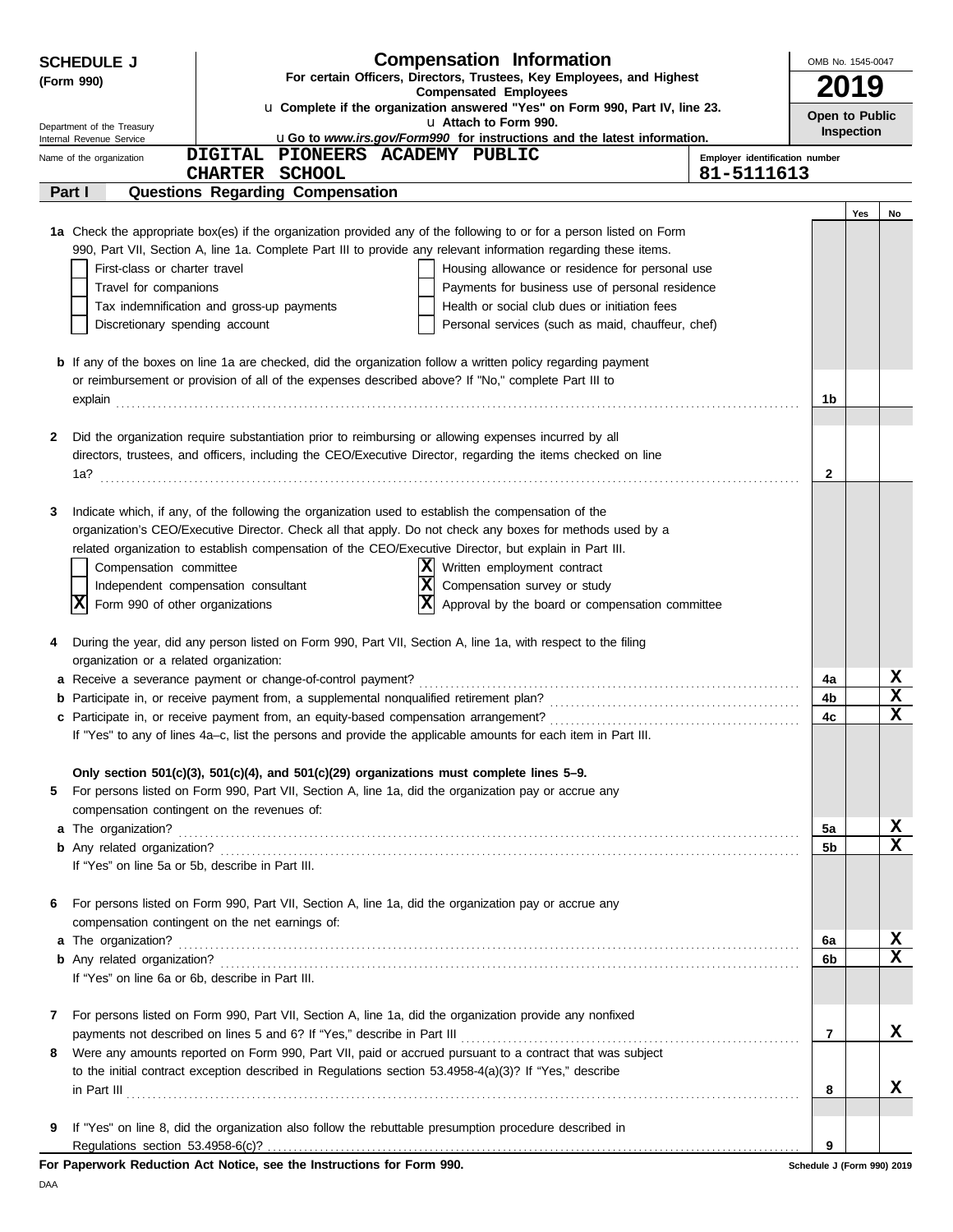#### Part II Officers, Directors, Trustees, Key Employees, and Highest Compensated Employees. Use duplicate copies if additional space is needed.

For each individual whose compensation must be reported on Schedule J, report compensation from the organization on row (i) and from related organizations, described in the instructions, on row (ii). Do not list any individuals that aren't listed on Form 990, Part VII.

Note: The sum of columns (B)(i)-(iii) for each listed individual must equal the total amount of Form 990, Part VII, Section A, line 1a, applicable column (D) and (E) amounts for that individual.

|                          |      | (B) Breakdown of W-2 and/or 1099-MISC compensation                                               |     |             | (C) Retirement and             | (D) Nontaxable | (E) Total of columns | (F) Compensation                                           |  |
|--------------------------|------|--------------------------------------------------------------------------------------------------|-----|-------------|--------------------------------|----------------|----------------------|------------------------------------------------------------|--|
| (A) Name and Title       |      | (i) Base<br>(ii) Bonus & incentive<br>compensation<br>reportable<br>compensation<br>compensation |     | (iii) Other | other deferred<br>compensation | benefits       | $(B)(i)$ - $(D)$     | in column (B) reported<br>as deferred on prior<br>Form 990 |  |
| <b>MASHEA ASHTON</b>     | (i)  | 235,000                                                                                          | 500 |             | 0                              | 7,590          | $\boxed{243,090}$    | 0<br>$\cdots$                                              |  |
| $_{\rm 1}$ CEO/PRINCIPAL | (ii) | 0l                                                                                               | 0   |             | O                              | 0              | 0                    | 0                                                          |  |
|                          | (i)  |                                                                                                  |     |             |                                |                |                      |                                                            |  |
|                          |      |                                                                                                  |     |             |                                |                |                      |                                                            |  |
|                          | (i)  |                                                                                                  |     |             |                                |                |                      |                                                            |  |
|                          |      |                                                                                                  |     |             |                                |                |                      |                                                            |  |
|                          | (i)  |                                                                                                  |     |             |                                |                |                      |                                                            |  |
|                          |      |                                                                                                  |     |             |                                |                |                      |                                                            |  |
|                          | (i)  |                                                                                                  |     |             |                                |                |                      |                                                            |  |
| 5                        |      |                                                                                                  |     |             |                                |                |                      |                                                            |  |
|                          | (i)  |                                                                                                  |     |             |                                |                |                      |                                                            |  |
| 6                        |      |                                                                                                  |     |             |                                |                |                      |                                                            |  |
|                          | (i)  |                                                                                                  |     |             |                                |                |                      |                                                            |  |
| $\overline{7}$           |      |                                                                                                  |     |             |                                |                |                      |                                                            |  |
|                          | (i)  |                                                                                                  |     |             |                                |                |                      |                                                            |  |
| 8                        |      |                                                                                                  |     |             |                                |                |                      |                                                            |  |
|                          | (i)  |                                                                                                  |     |             |                                |                |                      |                                                            |  |
| 9                        |      |                                                                                                  |     |             |                                |                |                      |                                                            |  |
|                          | (i)  |                                                                                                  |     |             |                                |                |                      |                                                            |  |
| 10                       |      |                                                                                                  |     |             |                                |                |                      |                                                            |  |
|                          | (i)  |                                                                                                  |     |             |                                |                |                      |                                                            |  |
| 11                       |      |                                                                                                  |     |             |                                |                |                      |                                                            |  |
|                          | (i)  |                                                                                                  |     |             |                                |                |                      |                                                            |  |
| $12$                     |      |                                                                                                  |     |             |                                |                |                      |                                                            |  |
|                          | (i)  |                                                                                                  |     |             |                                |                |                      |                                                            |  |
| 13                       |      |                                                                                                  |     |             |                                |                |                      |                                                            |  |
|                          | (i)  |                                                                                                  |     |             |                                |                |                      |                                                            |  |
| 14                       |      |                                                                                                  |     |             |                                |                |                      |                                                            |  |
|                          | (i)  |                                                                                                  |     |             |                                |                |                      |                                                            |  |
| 15                       |      |                                                                                                  |     |             |                                |                |                      |                                                            |  |
|                          | (i)  |                                                                                                  |     |             |                                |                |                      |                                                            |  |
| 16                       |      |                                                                                                  |     |             |                                |                |                      |                                                            |  |
|                          |      |                                                                                                  |     |             |                                |                |                      |                                                            |  |

Schedule J (Form 990) 2019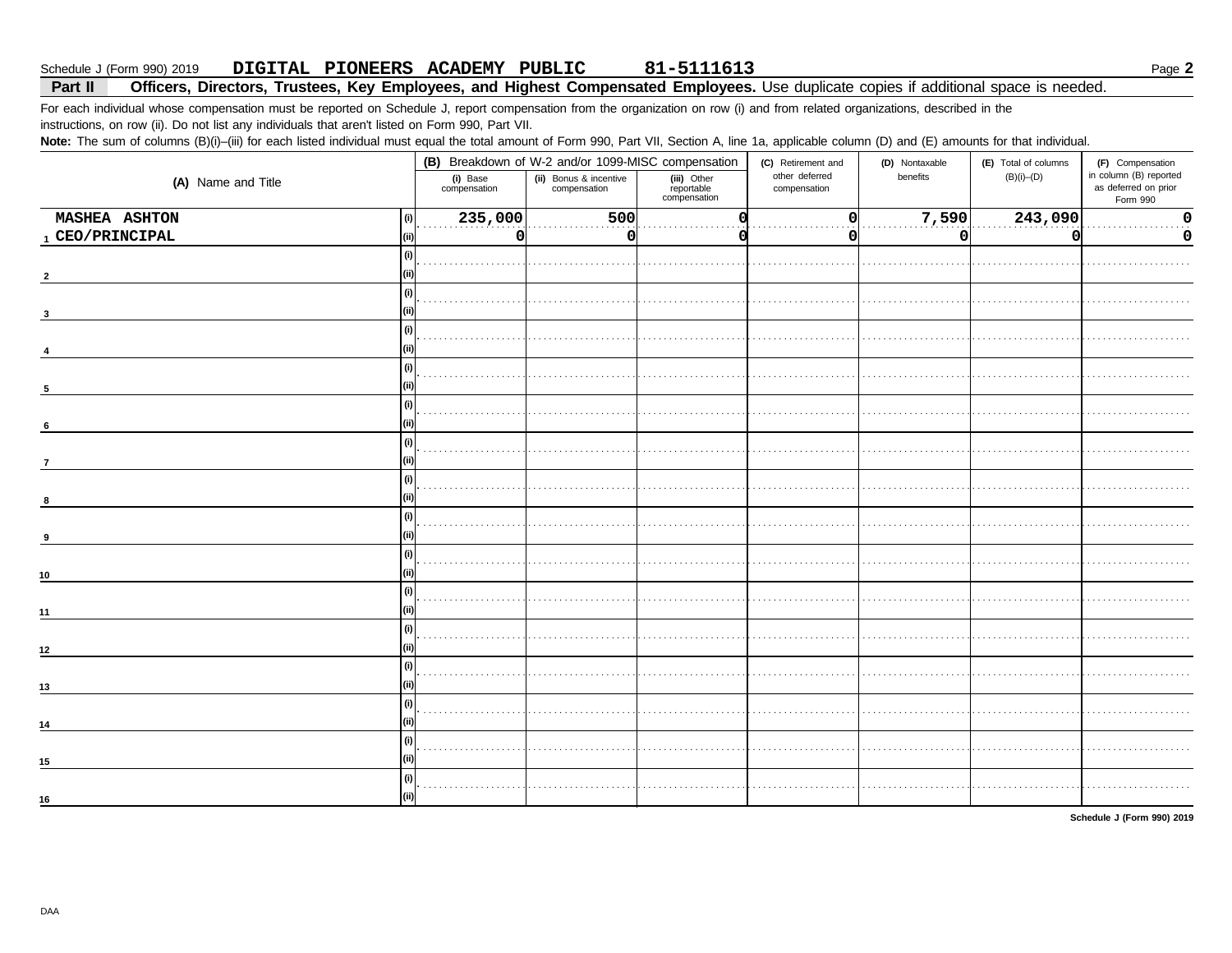Supplemental Information Part III

Provide the information, explanation, or descriptions required for Part I, lines 1a, 1b, 3, 4a, 4b, 4c, 5a, 5b, 6a, 6b, 7, and 8, and for Part II. Also complete this part for any additional information.

| . |  |
|---|--|
|   |  |
|   |  |
|   |  |
|   |  |
|   |  |
|   |  |
|   |  |
|   |  |
|   |  |
|   |  |
|   |  |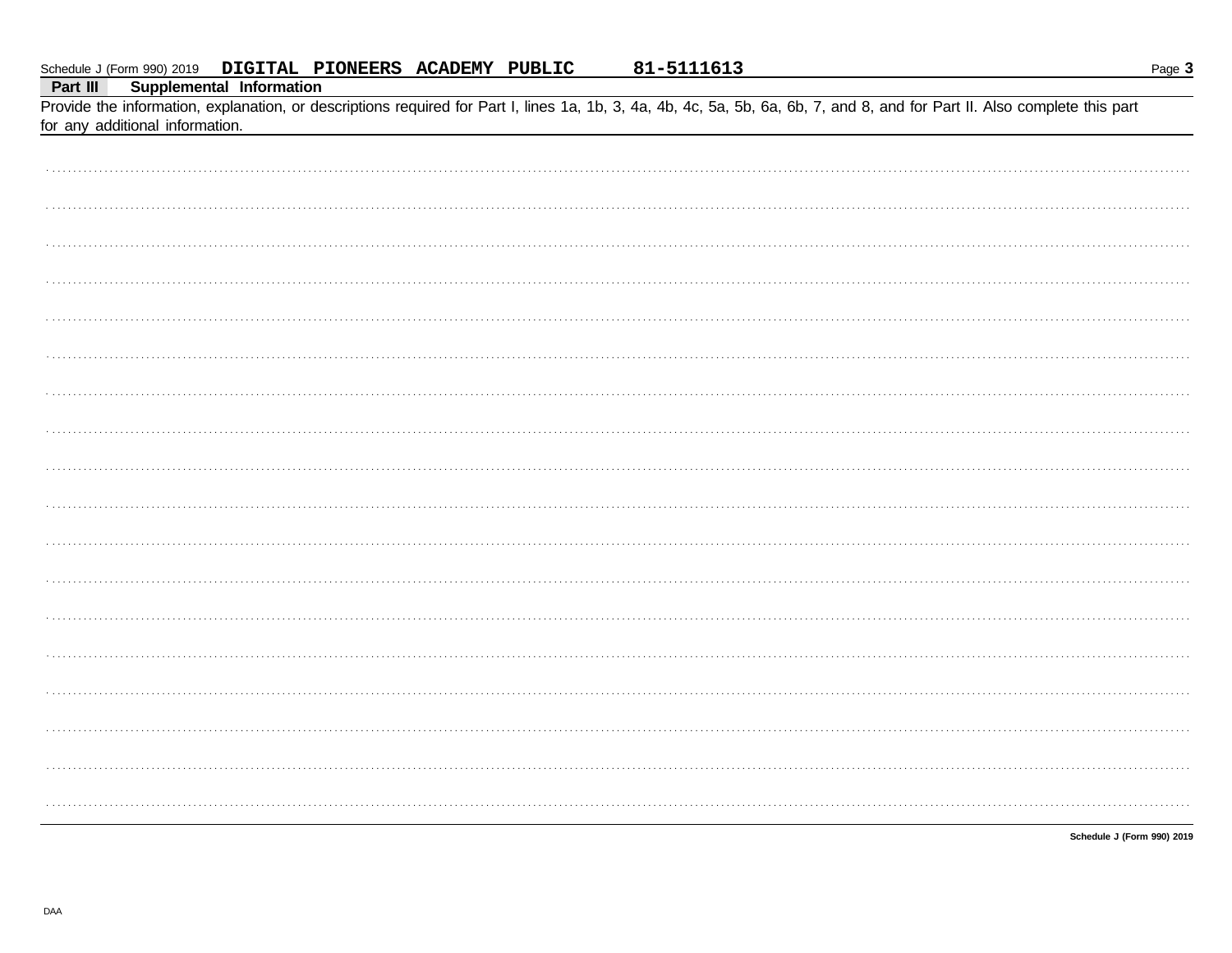| <b>SCHEDULE O</b>                                      |                                                                                                                                                                                          | OMB No. 1545-0047                          |  |  |  |  |
|--------------------------------------------------------|------------------------------------------------------------------------------------------------------------------------------------------------------------------------------------------|--------------------------------------------|--|--|--|--|
| (Form 990 or 990-EZ)                                   | Supplemental Information to Form 990 or 990-EZ<br>Complete to provide information for responses to specific questions on<br>Form 990 or 990-EZ or to provide any additional information. |                                            |  |  |  |  |
| Department of the Treasury<br>Internal Revenue Service |                                                                                                                                                                                          | <b>Open to Public</b><br><b>Inspection</b> |  |  |  |  |
| Name of the organization                               | Employer identification number<br>DTGTTAL.<br>PIONEERS ACADEMY PUBLIC<br>81-5111613<br><b>SCHOOL</b><br><b>CHARTER</b>                                                                   |                                            |  |  |  |  |
|                                                        |                                                                                                                                                                                          |                                            |  |  |  |  |

FORM 990 - ORGANIZATION'S MISSION THE MISSION OF DIGITAL PIONEERS ACADEMY (DPA) IS TO DEVELOP THE NEXT GENERATION OF INNOVATORS. WE PREPARE STUDENTS TO MEET OR EXCEED THE HIGHEST ACADEMIC STANDARDS, WHILE CULTIVATING THE STRENGTH OF CHARACTER NECESSARY TO BOTH GRADUATE FROM FOUR-YEAR COLLEGES AND THRIVE IN 21ST CENTURY CAREERS.

FORM 990, PART III, LINE 4A - FIRST ACCOMPLISHMENT

EFFECTIVE JULY 1, 2018, DIGITAL PIONEERS ACADEMY (DPA) ENTERED INTO A FIFTEEN-YEAR CHARTER SCHOOL AGREEMENT WITH THE DISTRICT OF COLUMBIA PUBLIC CHARTER SCHOOL BOARD. THE CHARTER SCHOOL'S FIRST SCHOOL YEAR OF OPERATION WAS FALL 2018 TO SPRING 2019 AND OPENED WITH 120 6TH GRADERS. IN 2019-2020, DPA SERVED 6TH AND 7TH GRADERS. DPA WILL ULTIMATELY BE A COLLEGE PREPARATORY MIDDLE AND HIGH SCHOOL (6TH - 12TH GRADE) FOR STUDENTS FROM WARD 7 AND 8 IN WASHINGTON, DC. WHILE ADDING ONE GRADE PER YEAR, DPA PROVIDES A UNIQUE, PERSONALIZED EDUCATIONAL EXPERIENCE THAT INTEGRATES BEST PRACTICES FROM SCHOOLS ACROSS THE COUNTRY, PREPARING STUDENTS TO BE INNOVATORS AND ACTIVE CITIZENS IN OUR TECHNOLOGY-DRIVEN WORLD.

DPA'S LEARNING MODEL LEVERAGES A CURRICULUM BUILT AROUND TRADITIONAL SUBJECTS WITH THE CRITICAL INCLUSION OF COMPUTER SCIENCE AS A CORE CONTENT AREA. THROUGH CORE CLASSES AND PERSONALIZED, PROJECT-BASED WORK, STUDENTS WILL DEVELOP COMPUTATIONAL THINKING SKILLS, A SET OF CAPABILITIES THAT CAN BE FLEXIBLY APPLIED TO SUCCEED IN FOUR-YEAR COLLEGE AND IN A VARIETY OF FIELDS. IN ADDITION TO RIGOROUS ACADEMICS AND PROJECT-BASED LEARNING,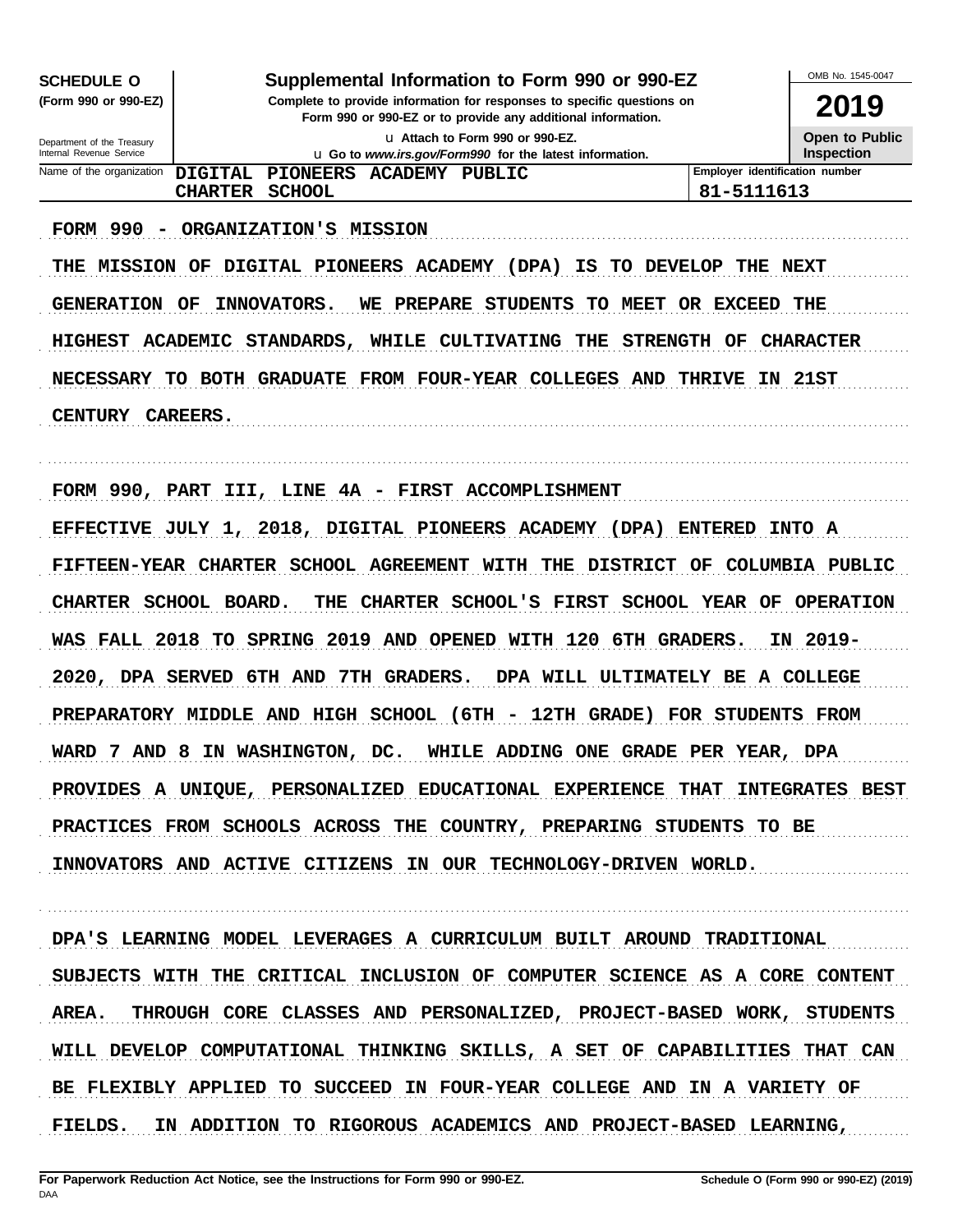| Name of the organization                                                    | Page 2<br>Employer identification number |
|-----------------------------------------------------------------------------|------------------------------------------|
| DIGITAL PIONEERS ACADEMY<br>PUBLIC                                          | 81-5111613                               |
| INNOVATIVE APPROACH FOCUSES<br>ON CHARACTER BUILDING,<br><b>DPA'S</b>       | DIVERSE OUT-OF-                          |
| $($ "EXPEDITIONS" $)$ ,<br>AND DEVELOPING<br><b>EXPERIENCES</b><br>SCHOOL   | THE<br>SOCIAL AND<br><b>EMOTIONAL</b>    |
| <b>CAPACITIES</b><br>OF<br>STUDENTS.                                        |                                          |
| SCIENCE IS NOT JUST ABOUT<br><b>TEACHING</b><br><b>STUDENTS</b><br>COMPUTER | CODE.<br>TO.<br>AS THE                   |

COMPUTERS AND ALGORITHMIC PROCESSES, INCLUDING THEIR PRINCIPLES, THEIR HARDWARE AND SOFTWARE DESIGNS, THEIR APPLICATIONS, AND THEIR IMPACT ON THROUGH HELPING STUDENTS UNDERSTAND WHY AND HOW COMPUTERS WORK, **SOCIETY."** COMPUTER SCIENCE PROVIDES THE BASIS FOR A DEEP UNDERSTANDING OF COMPUTER USE AND THE RELEVANT RIGHTS, RESPONSIBILITIES, AND APPLICATIONS. COMPUTER SCIENCE BUILDS ON COMPUTER LITERACY, EDUCATIONAL TECHNOLOGY, DIGITAL CITIZENSHIP, AND INFORMATION TECHNOLOGY.

| FORM 990, PART VI, LINE 2 - RELATED PARTY INFORMATION AMONG OFFICERS |                                                                                                                                                                                                                                             |
|----------------------------------------------------------------------|---------------------------------------------------------------------------------------------------------------------------------------------------------------------------------------------------------------------------------------------|
| PAUL O'NEILL                                                         | <b>MASHEA ASHTON</b>                                                                                                                                                                                                                        |
| DIRECTOR                                                             | CEO<br><u>CIOR (1999), produced a contracto de la contracto de la contracto de la contracto de la contracto de la contracto de la contracto de la contracto de la contracto de la contracto de la contracto de la contracto de la contr</u> |
| <b>BUSINESS</b>                                                      |                                                                                                                                                                                                                                             |

FORM 990, PART VI, LINE 11B - ORGANIZATION'S PROCESS TO REVIEW FORM 990 THE DIRECTOR OF OPERATIONS REVIEWS THE DRAFT 990 WITH THE CEO, ADDRESSING ALL QUESTIONS THE CEO MAY HAVE AND MAKING ANY NECESSARY CHANGES. THE CEO THEN DISTRIBUTES THE UPDATED DRAFT TO THE TREASURER, ADDRESSING ALL QUESTIONS THE CEO MAY HAVE AND MAKING ANY NECESSARY CHANGES. THE CEO THEN DISTRIBUTES THE FINAL DRAFT VIA EMAIL WITH A NOTICE THAT THEY ARE TO RESPOND TO THE TREASURER WITH ANY QUESTION/COMMENTS WITHIN FIVE BUSINESS DAYS. ONCE THE FIVE DAYS HAVE EXPIRED AND ALL QUESTIONS HAVE BEEN FULLY

PAGE 1 OF 3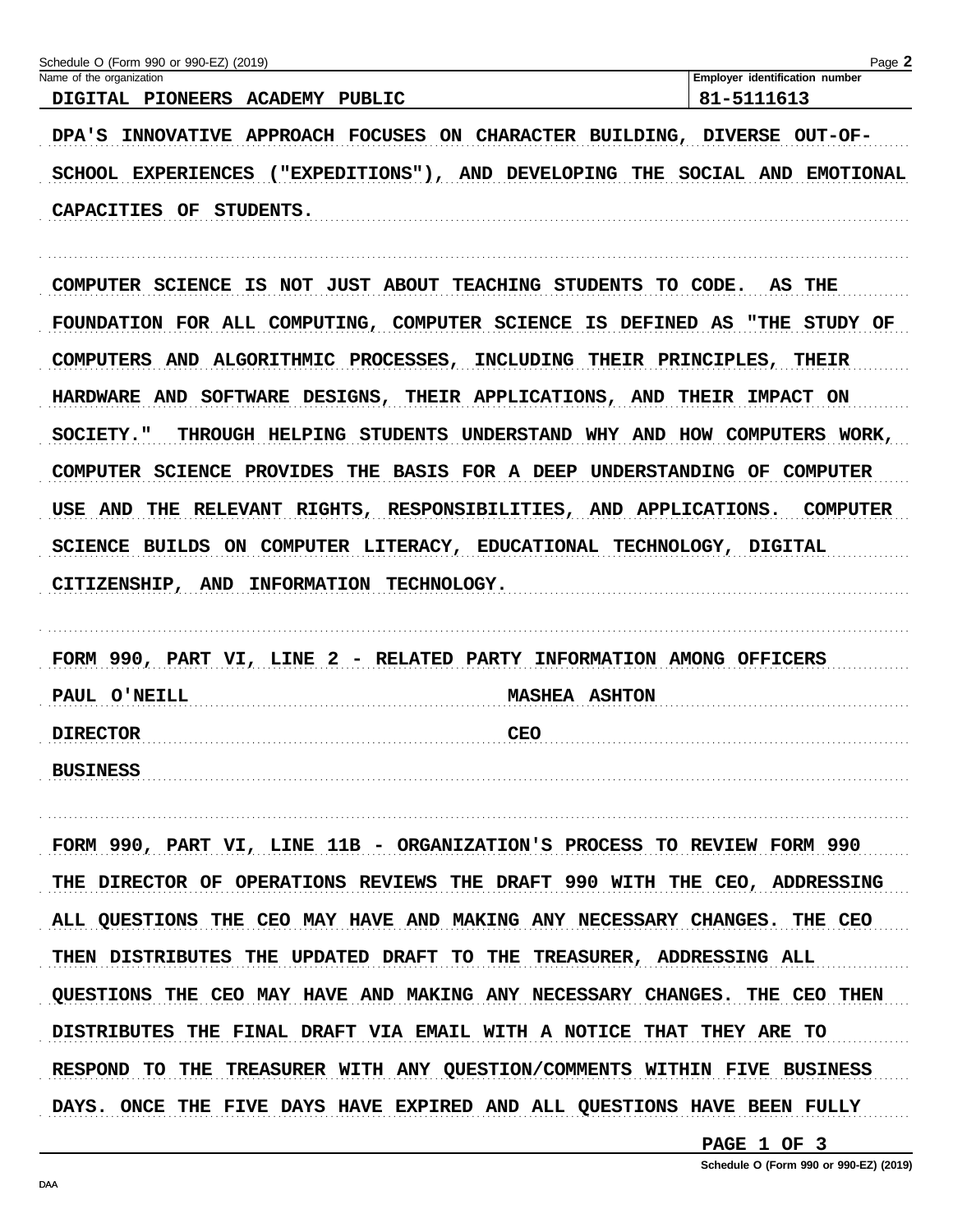| Schedule O (Form 990 or 990-EZ) (2019)<br>Name of the organization | Page 2<br>Employer identification number |
|--------------------------------------------------------------------|------------------------------------------|
| DIGITAL PIONEERS ACADEMY<br>PUBLIC                                 | 81-5111613                               |
| ADDRESSED BY THE TREASURER, CEO AND/OR THE DIRECTOR OF OPERATIONS, | THE                                      |
| NOTIFIES THE DIRECTOR OF OPERATIONS VIA<br><b>TREASURER THEN</b>   | <b>EMAIL THAT THE 990</b>                |

FORM 990, PART VI, LINE 12C - ENFORCEMENT OF CONFLICTS POLICY THE CONFLICT OF INTEREST POLICY IS CONSTANTLY MONITORED BY THE CEO, SPECIAL ASSISTANT TO THE CEO, AND THE DIRECTOR OF OPERATIONS, AND THE BOARD OF DIRECTORS THROUGH REVIEW AND APPROVAL PROCEDURES. ANNUALLY BOARD MEMBERS AND KEY STAFF COMPLETE A CONFLICT OF INTEREST DISCLOSURE FORM IDENTIFYING ANY RELATIONSHIPS OR CIRCUMSTANCES WHICH THE BOARD OR STAFF MEMBER BELIEVES COULD CONTRIBUTE TO A CONFLICT OF INTEREST.

AN EMPLOYEE OF THE CORPORATION WITH A POTENTIAL CONFLICT OF INTEREST IN A PARTICULAR MATTER SHALL PROMPTLY AND FULLY DISCLOSE THE POTENTIAL CONFLICT TO HIS/HER SUPERVISOR. THE EMPLOYEE SHALL THEREAFTER REFRAIN FROM PARTICIPATING IN DELIBERATIONS AND DISCUSSION, AS WELL AS ANY DECISIONS, RELATING TO THE MATTER AND FOLLOW THE DIRECTION OF THE SUPERVISOR AS TO HOW THE CORPORATION DECISIONS WHICH ARE THE SUBJECT OF THE CONFLICT WILL BE DETERMINED. THE CEO SHALL BE RESPONSIBLE FOR DETERMINING THE PROPER WAY FOR THE CORPORATION TO HANDLE CORPORATION DECISIONS WHICH INVOLVE UNRESOLVED EMPLOYEE CONFLICTS OF INTEREST. IN MAKING SUCH DETERMINATIONS, THE CEO MAY CONSULT WITH LEGAL COUNSEL.

FORM 990, PART VI, LINE 15A - COMPENSATION PROCESS FOR TOP OFFICIAL THE BOARD OF DIRECTORS MUST APPROVE IN ADVANCE THE AMOUNT OF COMPENSATION FOR THE CEO OF THE CORPORATION.

PAGE 2 OF 3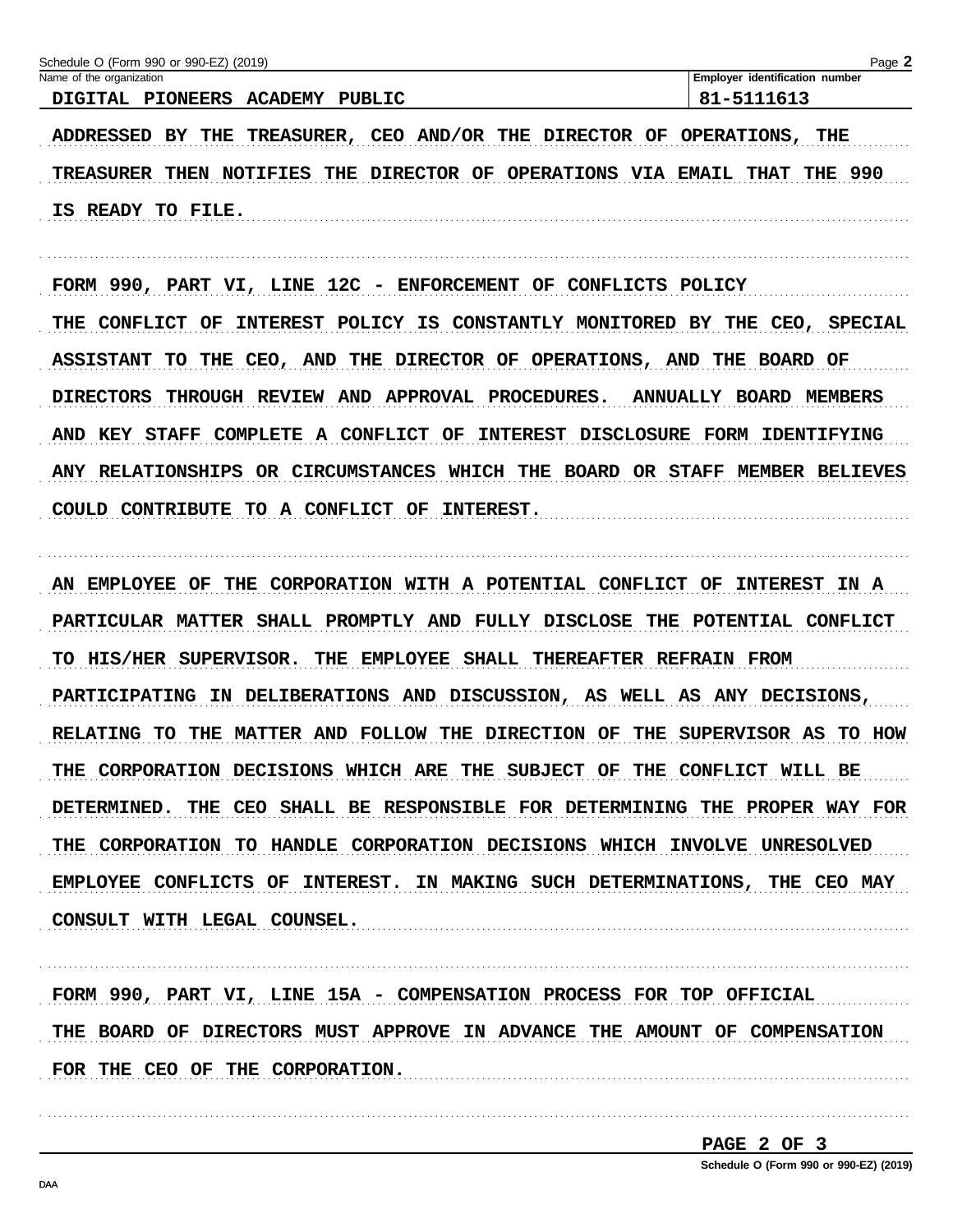| Schedule O (Form 990 or 990-EZ) (2019)                                                                  | Page 2                                  |
|---------------------------------------------------------------------------------------------------------|-----------------------------------------|
| Name of the organization                                                                                | Employer identification number          |
| DIGITAL PIONEERS<br><b>ACADEMY</b><br>PUBLIC                                                            | 81-5111613                              |
| <b>BEFORE</b><br><b>COMPENSATION</b><br>THE<br>CEO,<br><b>APPROVING</b><br>THE<br>OF<br>THE BOARD       | SHALL<br><b>DETERMINE</b>               |
| <b>TOTAL</b><br>COMPENSATION<br>BE.<br>PROVIDED BY<br>CORPORATION<br>THE<br>TO.<br>THE<br><b>THAT</b>   | TO.<br>THE<br><b>CEO</b><br>ΙS          |
| <b>REASONABLE</b><br><b>AMOUNT</b><br>THE<br>POSITION, RESPONSIBILITY<br>ΙN<br>IN<br><b>LIGHT</b><br>OF | <b>AND</b>                              |
| <b>OUALIFICATION</b><br>THE<br>OFFICER FOR<br>POSITION HELD,<br>OF<br>THE                               | INCLUDING<br><b>RESULT</b><br>THE<br>OF |
| PRIOR PERFORMANCE<br><b>EVALUATION</b><br>OF<br>THE<br>OFFICER'S<br>FOR THE<br>ΑN                       | CORPORATION, IF                         |
| APPLICABLE.<br><b>MAKING</b><br><b>BOARD</b><br>SHALL<br>THE<br><b>DETERMINATION,</b><br>THE<br>ΙN      | CONSIDER<br><b>TOTAL</b>                |
| SALARY AND<br>THE<br><b>VALUE</b><br><b>COMPENSATION</b><br>TО<br>INCLUDE<br>THE<br>OF.                 | ALL BENEFITS<br><b>PROVIDED</b>         |
| THE<br>FOR SERVICES.<br>BY.<br>THE<br>CORPORATION<br>TO<br>INDIVIDUAL<br>IN PAYMENT                     | THE<br>TIME<br>AT                       |
| DISCUSSION AND<br><b>DECISION</b><br>CONCERNING<br>CEO'S COMPENSATION,<br>OF<br>THE.<br>THE             | THE<br>CEO                              |
| <b>BOARD</b><br><b>SHOULD</b><br>NOT<br>BE.<br><b>PRESENT</b><br>THE<br><b>MEETING.</b><br>THE<br>IΝ    | SHALL OBTAIN AND<br><b>CONSIDER</b>     |
| COMPARABLE<br><b>COMPENSATION</b><br><b>APPROPRIATE</b><br>CONCERNING<br>DATA<br><b>PAID</b>            | TО<br><b>SIMILAR</b>                    |

OFFICERS IN LIKE CIRCUMSTANCES.

THE BOARD SHALL SET FORTH THE BASIS FOR ITS DECISIONS WITH RESPECT TO COMPENSATION IN THE MINUTES OF THE MEETING AT WHICH THE DECISIONS ARE MADE, INCLUDING THE CONCLUSIONS OF THE EVALUATION AND THE BASIS FOR DETERMINING THAT THE INDIVIDUAL'S COMPENSATION WAS REASONABLE IN LIGHT OF THE EVALUATION AND THE COMPARABILITY DATA.

FORM 990, PART VI, LINE 19 - GOVERNING DOCUMENTS DISCLOSURE EXPLANATION THE ORGANIZATION MAKES ITS GOVERNING DOCUMENTS (BYLAWS AND ARTICLES OF INCORPORATION) AND FINANCIAL STATEMENTS AVAILABLE TO THE PUBLIC UPON REQUEST. THE FORM 1023, APPLICATION FOR EXEMPTION IS MADE AVAILABLE ON LOCATION OF THE CHARTER SCHOOL.

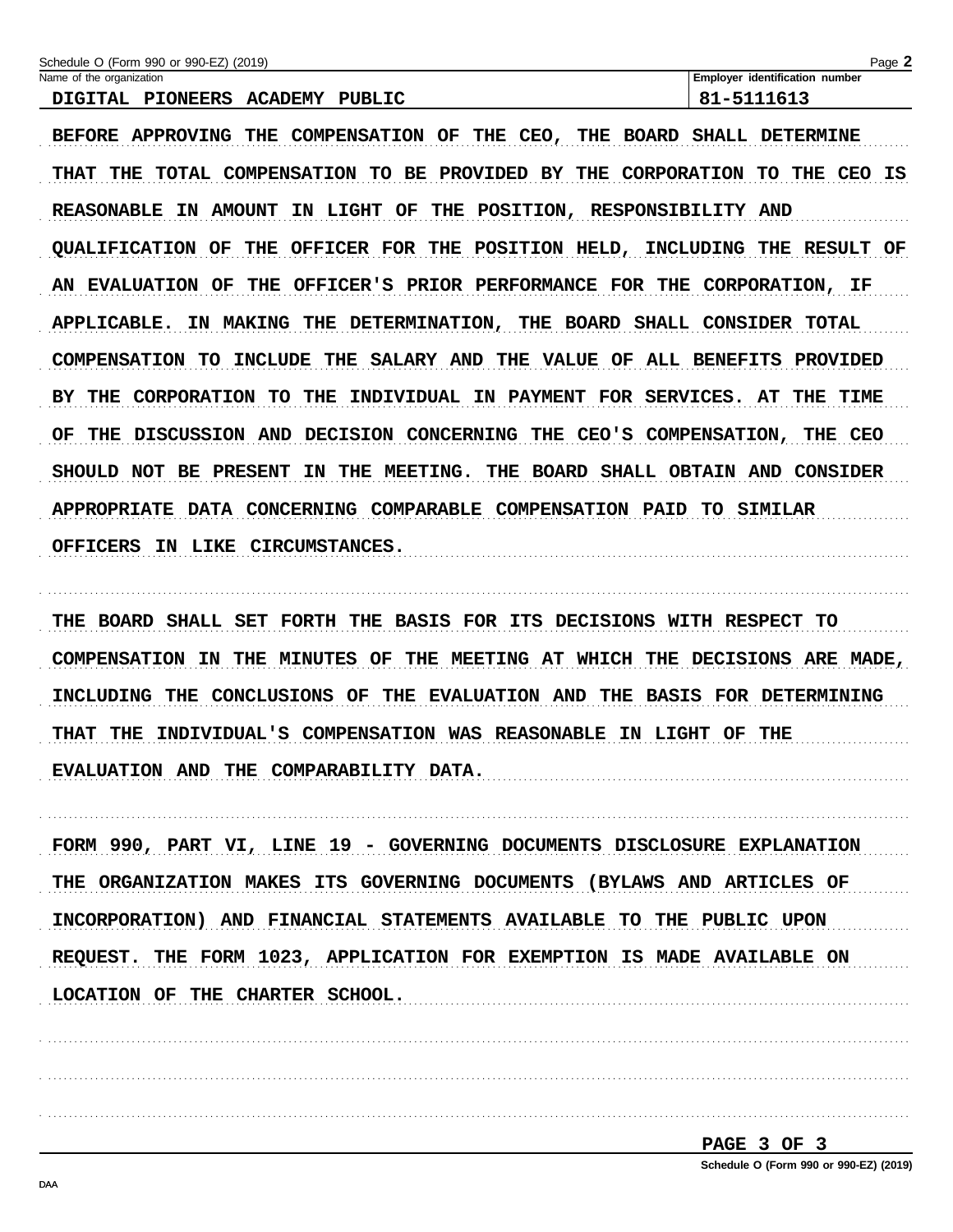# 81-5111613 **Federal Statements**

|                    | <b>Taxable Interest on Investments</b> |                 |      |      |                                                      |                        |
|--------------------|----------------------------------------|-----------------|------|------|------------------------------------------------------|------------------------|
| <b>Description</b> |                                        |                 |      |      |                                                      |                        |
|                    | Amount                                 | <b>Business</b> | Code | Code | Unrelated Exclusion Postal Acquired after<br>6/30/75 | US<br>Obs $(\$$ or $%$ |
| TOTAL              | 5,297<br>5,297                         |                 | 25   |      |                                                      |                        |
|                    |                                        |                 |      |      |                                                      |                        |